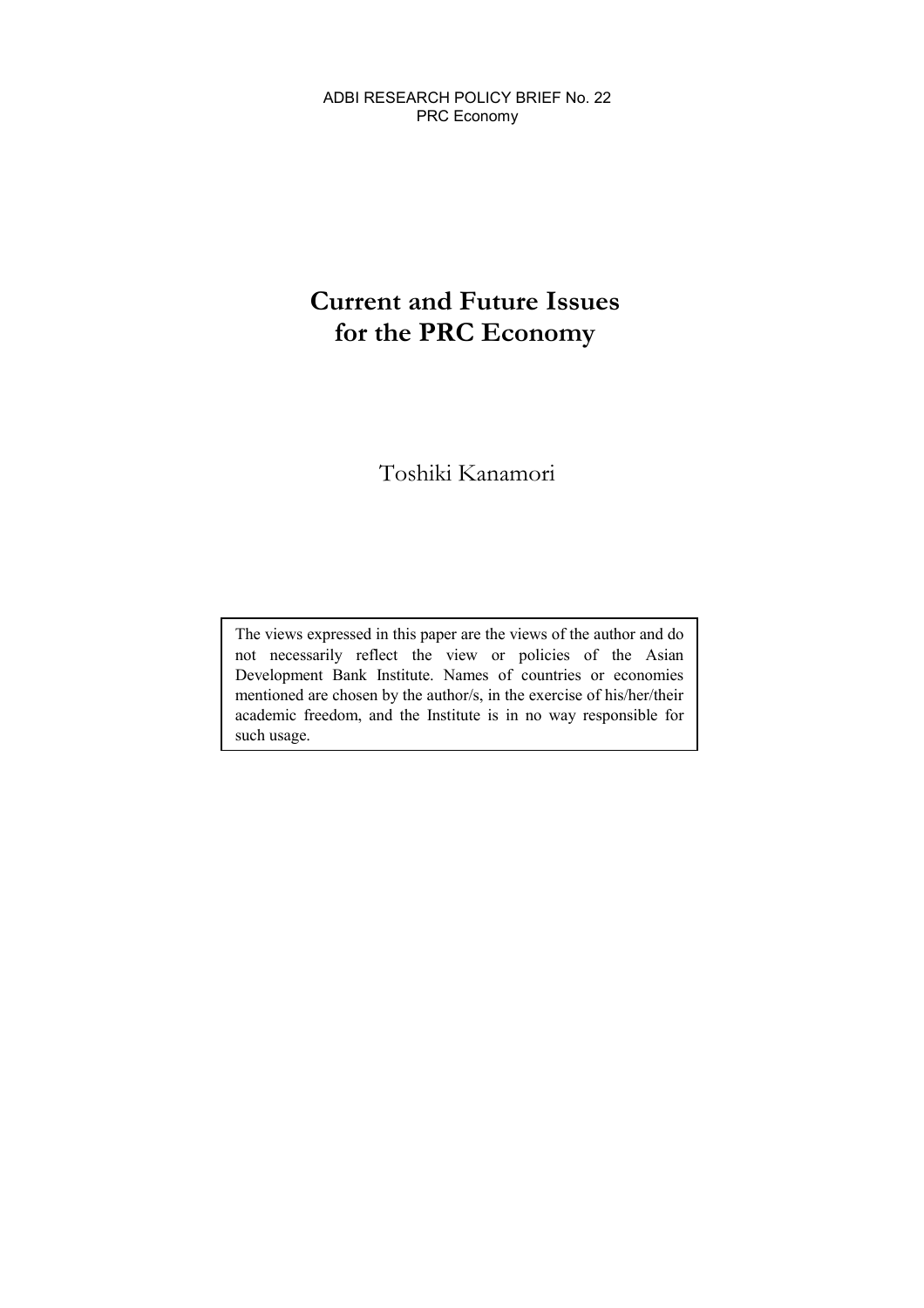# **Contents**

|  | Introduction                                                                                                  | iv             |
|--|---------------------------------------------------------------------------------------------------------------|----------------|
|  | 1. Regional Imbalance and Income Disparity<br>1.1 Decentralization or losing control—Looking through the      | 1              |
|  | National People's Congress                                                                                    | 1              |
|  | 1.2 Income disparity and poverty in the PRC                                                                   | $\overline{c}$ |
|  | 1.3 The real problem of regional imbalance in the PRC                                                         | 5              |
|  | 2. Industry and Economic Reform                                                                               | 6              |
|  | 2.1 Second chance for PRC venture capital firms                                                               | 6              |
|  | 2.2 Transportation sector in the PRC                                                                          | 8              |
|  | 2.3 The real issue behind postal restructuring in the PRC<br>2.4 Foreign-invested companies in the PRC: Joint | 10             |
|  | partnerships or wholly foreign-owned?                                                                         | 12             |
|  | 2.5 SME policy in the PRC: Lessons from other countries                                                       | 14             |
|  | 2.6 System transformation in the PRC                                                                          | 17             |
|  | 3. Money and Finance                                                                                          | 20             |
|  | 3.1 What the yuan can learn from the yen                                                                      | 20             |
|  | 3.2 Reasons behind the PRC's resistance to renminbi (RMB)                                                     |                |
|  | appreciation                                                                                                  | 22             |
|  | 3.3 A dangerous cycle: Foreign reserves, price determinants,                                                  |                |
|  | and renminbi appreciation                                                                                     | 24             |
|  | 3.4 A closer look at the recent renminbi revaluation                                                          | 26             |
|  | 3.5 Direction of public finance in the PRC                                                                    | 28             |
|  | 3.6 Implications for PRC's foreign reserve accumulation                                                       | 29             |
|  | 4. Hong Kong, China                                                                                           | 32             |
|  | 4.1 The fate of the Hong Kong Dollar                                                                          | 32             |
|  | 4.2 Tourism will be king for the future economy of HKC                                                        |                |
|  | (part 1)                                                                                                      | 35             |
|  | 4.3 Will tourism be the magic kingdom in HKC's future?                                                        |                |
|  |                                                                                                               | 37             |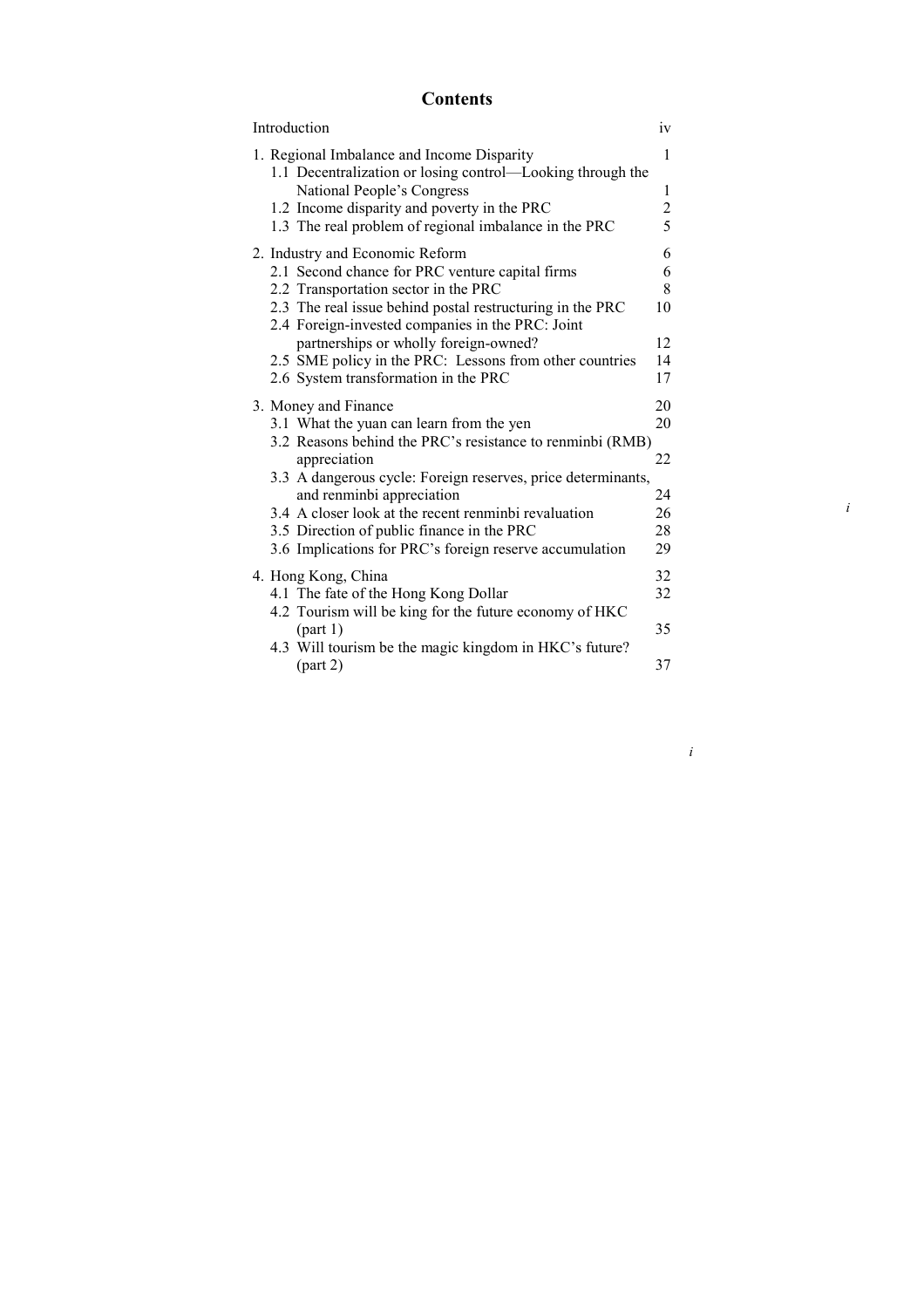|  | <b>Selected References</b>                                                                                  | 70 |
|--|-------------------------------------------------------------------------------------------------------------|----|
|  | economy                                                                                                     | 67 |
|  | 7.1 Influence of the "US school" in PRC bureaucracy<br>7.2 Competing bureaucracies under a socialist market | 65 |
|  | 7. Other Topics                                                                                             | 65 |
|  | <b>PRC</b>                                                                                                  | 62 |
|  | $6.7$ 11 <sup>th</sup> five-year plan period will be critical for an ageing                                 |    |
|  | 6.6 Cooperating on the Clean Development Mechanism                                                          | 59 |
|  | 6.5 Toward a more sustainable development of the PRC<br>economy (part 2)                                    | 58 |
|  | economy (part 1)                                                                                            | 56 |
|  | 6.4 Toward a more sustainable development of the PRC                                                        |    |
|  | 6.3 Final thoughts on the PRC's $11th$ five-year plan (part 3)                                              | 52 |
|  | 6.2 What will the PRC's $11th$ five-year plan be? (part 2)                                                  | 50 |
|  | PRC next $11th$ five-year plan? (part 1)                                                                    | 49 |
|  | 6. Future Agenda for the PRC<br>6.1 What does the current $10^{th}$ plan lead us to expect for              |    |
|  |                                                                                                             | 49 |
|  | 5.4 Rethinking Japan's ODA to the PRC (part 2)                                                              | 47 |
|  | (ODA) to the PRC (part 1)                                                                                   | 44 |
|  | 5.3 Rethinking Japan's overseas development assistance                                                      |    |
|  | 5.2 Localization of Japanese companies in the PRC                                                           | 42 |
|  | asymmetric                                                                                                  | 40 |
|  | 5.1 Japan-PRC economic relations: Complementary but                                                         |    |
|  | 5. Relationship between Japan and the PRC                                                                   | 40 |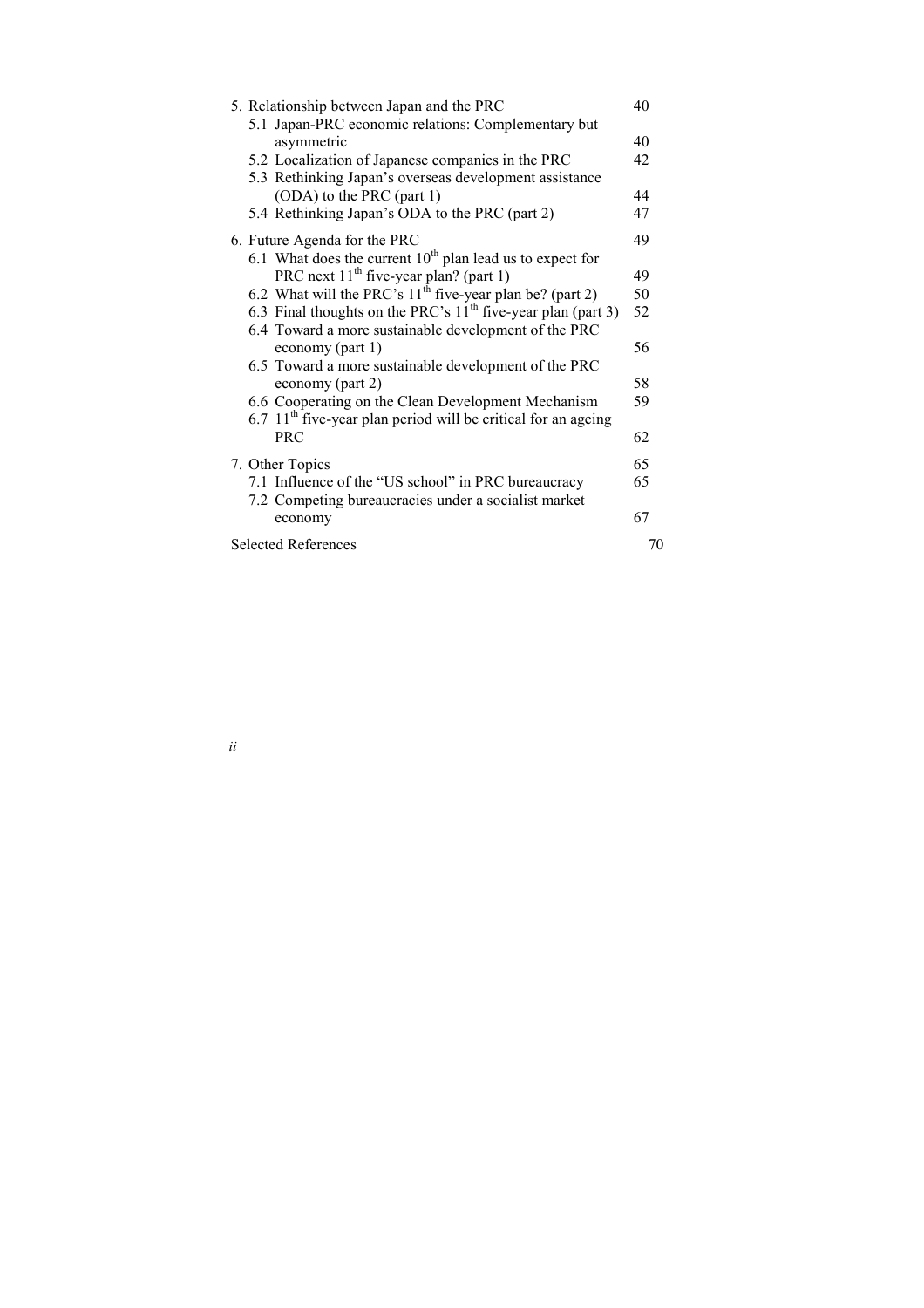Selected Chinese Translations

| 导言                        | 72 |
|---------------------------|----|
| 1.2 在中国的收入差距与贫困           | 72 |
| 2.4 在中国的外国投资企业:共同合资或外国独资? | 74 |
| 3.6 对于中国外汇存底累积的牵连         | 75 |
| 4.1 港元的命运                 | 77 |
| 5.3 重新思考日本对中国的政府开发援助(1)   | 79 |
| 5.4 重新思考日本对中国的政府开发援助(2)   | 81 |
| 6.7 对老化的中国将是重要的第11个五年规划时期 | 82 |
|                           |    |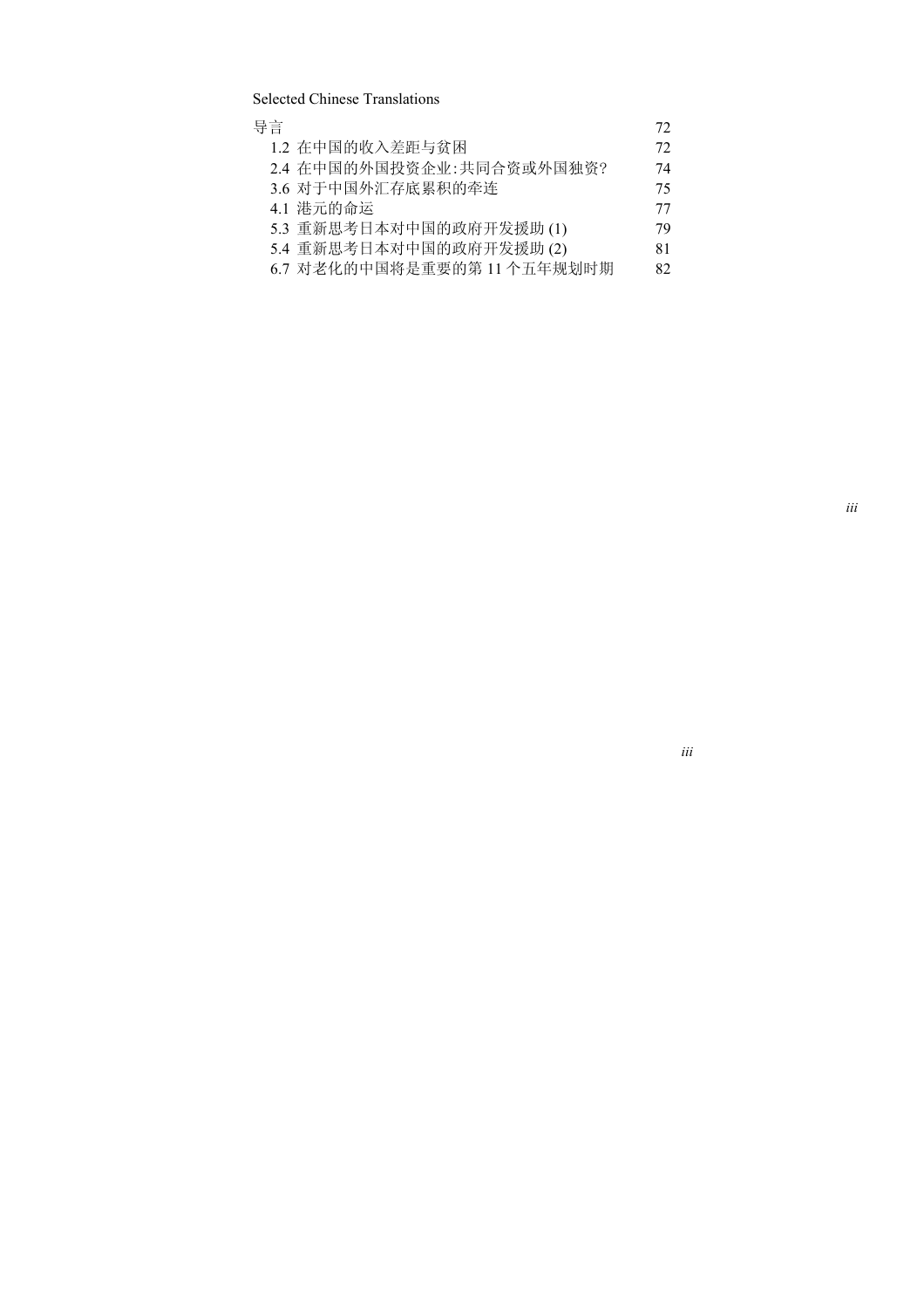# **Introduction**

<span id="page-4-0"></span>This Policy Brief is based on the articles originally appearing in the *Perspectives* series of ADB Institute's e-Newsline from March 2005 to March 2006. This is also regarded as a continuation of Policy Brief No.13 "Hot Topics for the Future of PRC and Hong Kong, China" published in December 2004. The articles included here are not necessarily academic nor technical, but rather the author tried to provide policy makers and ordinary readers who are interested in the PRC and the Asia-Pacific region with various information and some analytical viewpoints for the current and future issues the PRC economy is now facing.

Some of the articles in this Policy Brief are based on the informal discussions with the experts in the PRC as well as in Japan. The author particularly would like to thank Thomas Chan Head of China Business Centre of Hong Kong Polytechnic University, Zhao Zhijun Professor of the Economic Research Institute of Chinese Academy of Social Sciences (CASS), Chen Jianbo Professor of the Development Research Center of State Council (DRC), Liu Li-Gang Senior Manager of Hong Kong Monetary Authority (HKMA), Liu Feng Senior Research Associate of DRC, and Tracy Yang of Australian National University (ANU). Nevertheless, the views expressed are those of the author and do not necessarily reflect the views of others or any organization.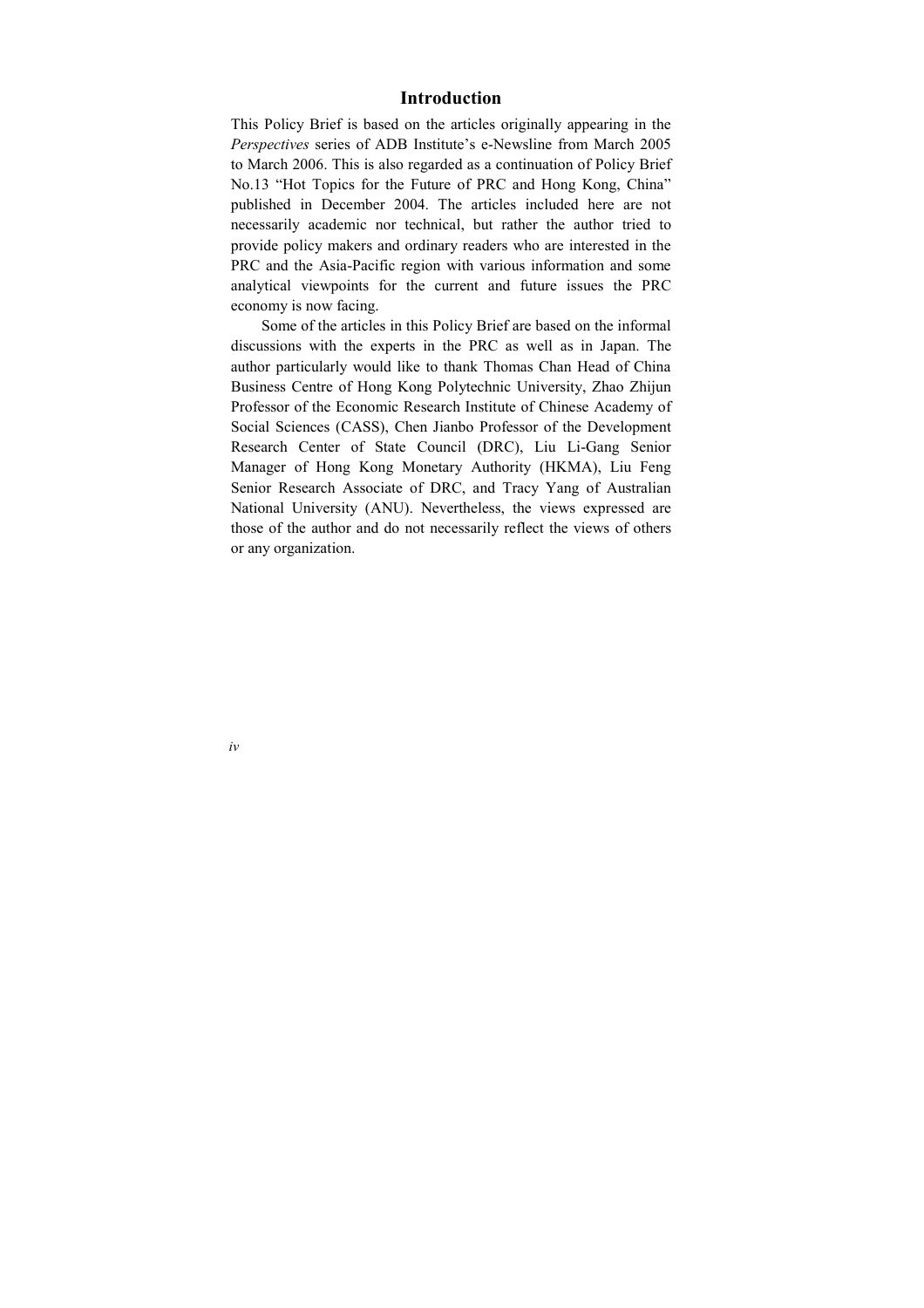# **1. Regional Imbalance and Income Disparity**

#### <span id="page-5-0"></span>**1.1 Decentralization or losing control—Looking through the National People's Congress**

China watchers pay close attention to central regional development strategies (中部勃兴 "zhongbu boxing") especially since none of these interior provinces has yet appeared on the PRC's regional top ten list for per capita income. Acutely aware that their local economies lag behind other provinces, representatives from Hubei (湖北), Hunan (湖南), Anhui (安徽) and three other central provinces appealed for strategic governmental assistance at the recent National People's Congress (NPC).

Under Premier Zhu Ronji's administration, requests from rural areas were largely ignored or even refused. This position was both consistent with his commitment to fight inflation and with the former premier's strong personality. More recently things have changed. To emphasize the importance of balanced regional development, the government launched the famous "go west" policy (西部大开发 "xibu da kaifa") aimed at developing inland areas. It also targeted stateowned enterprises (SOEs) in the northeast for restructuring. Still, central area provinces complain that other regions receive comparatively more governmental support.

How the central government will manage ongoing request for development assistance remains unclear. A primary commitment of the current administration is to realistically address regional disparities. Accompanying this commitment is a new management style and control of administrative directives that contrasts sharply from the former regime; and local officials are keenly aware of the new environment. One example is the way in which local representatives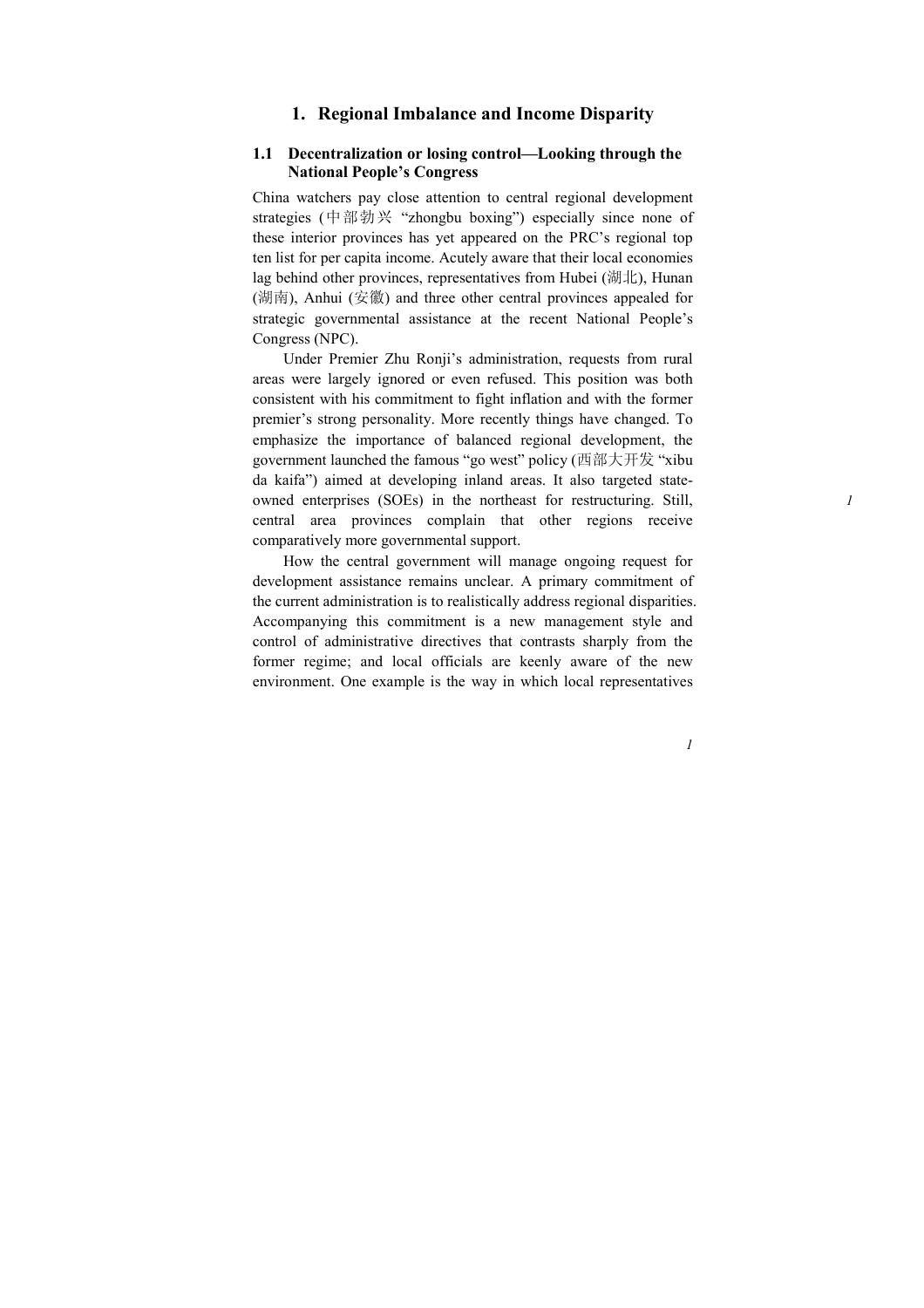<span id="page-6-0"></span>are using the annual NPC to convey requests and engage in substantive discussions with central government officials. Unlike before, when the NPC was essentially a ceremonial event, the meeting now serves as an important opportunity for practical discussion. And though this is a significant step toward decentralization, it may also indicate a gradual loss of central government control over the provinces.

Over the past two years, the central government's response to provincial development requests has led to overinvestment that has caused overheating in certain sectors of the economy. One might expect Beijing to abandon decentralization policies and return to a more centrally planned system. That may not be possible given the current economic climate. Another choice might be for the government to pursue a "Pareto improvement" strategy to address regional disparity. By further promoting marketization and decentralization throughout the country PRC authorities could create more job opportunities for poor people through SOE reform and various deregulation measures without sacrificing the welfare of any other people. Either way, regional income disparity and development imbalances will become increasingly critical economic and social issues. (31 March 2005)

#### **1.2 Income disparity and poverty in the PRC**

China watchers and PRC officials alike now view the widening income gap between urban and rural areas, and the disparity within each of these areas, as one of the most serious problems facing the country. While there are few reliable indicators to accurately show income disparity, some of the estimates put forward by local experts are telling.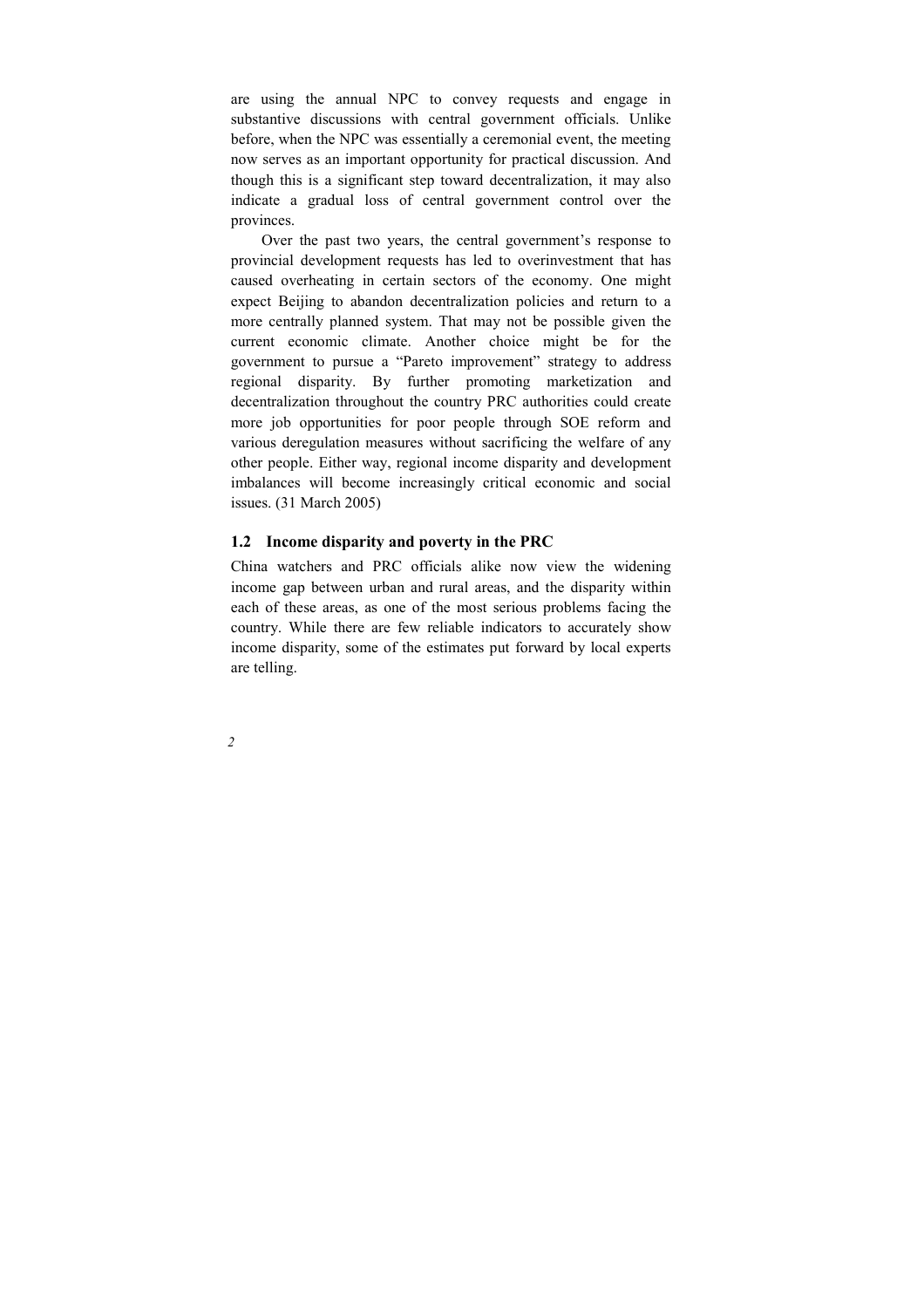According to these experts, in 1990 the average income in eastern regions was 2.1 times higher than in the west. By 2003 this gap widened to 3.24 times that amount. Apparently, the income gap is widening more within urban areas. Recent surveys released by the National Statistical Bureau confirm this to be the case, and indicate that the urban income gap is up 11.8 times; a sharp increase from 4.16 and 5.7 in 1996 and 2000 respectively. The Ministry of Labor also reports that the top 10 percent of rich people own 45 percent of urban wealth whereas the bottom 10 percent of poor people own only 1.4 percent.

One well-known indicator for representing the degree of income disparity, the Gini coefficient, indicates much the same. The nationwide PRC Gini coefficient recently increased from 0.39 in 1995 to 0.48, which is well above the internationally recognized alert line of 0.4. And when looking at the breakdown, the Gini coefficient in urban areas increased more rapidly from 0.28 in 1995 to 0.32 in 2002 compared to a moderate increase in rural areas of 0.34 to 0.37 during the same period (see Table page 4).

At the outset of the economic reforms Deng Xiaoping's controversial statement, "let a part of the people become rich first," acknowledged that a certain level of income disparity was to be expected. Without a doubt, rapid economic growth in the PRC has alleviated poverty and steadily improved the economic circumstances of millions of people. The government officially reports that the number of rural poor declined from 250 million in 1978 to only 34 million in 1999, and that rural income has grown by 5 times since the beginning of the economic reforms. Nevertheless, the World Bank estimates the number of poor at around 200 million based on its own criteria.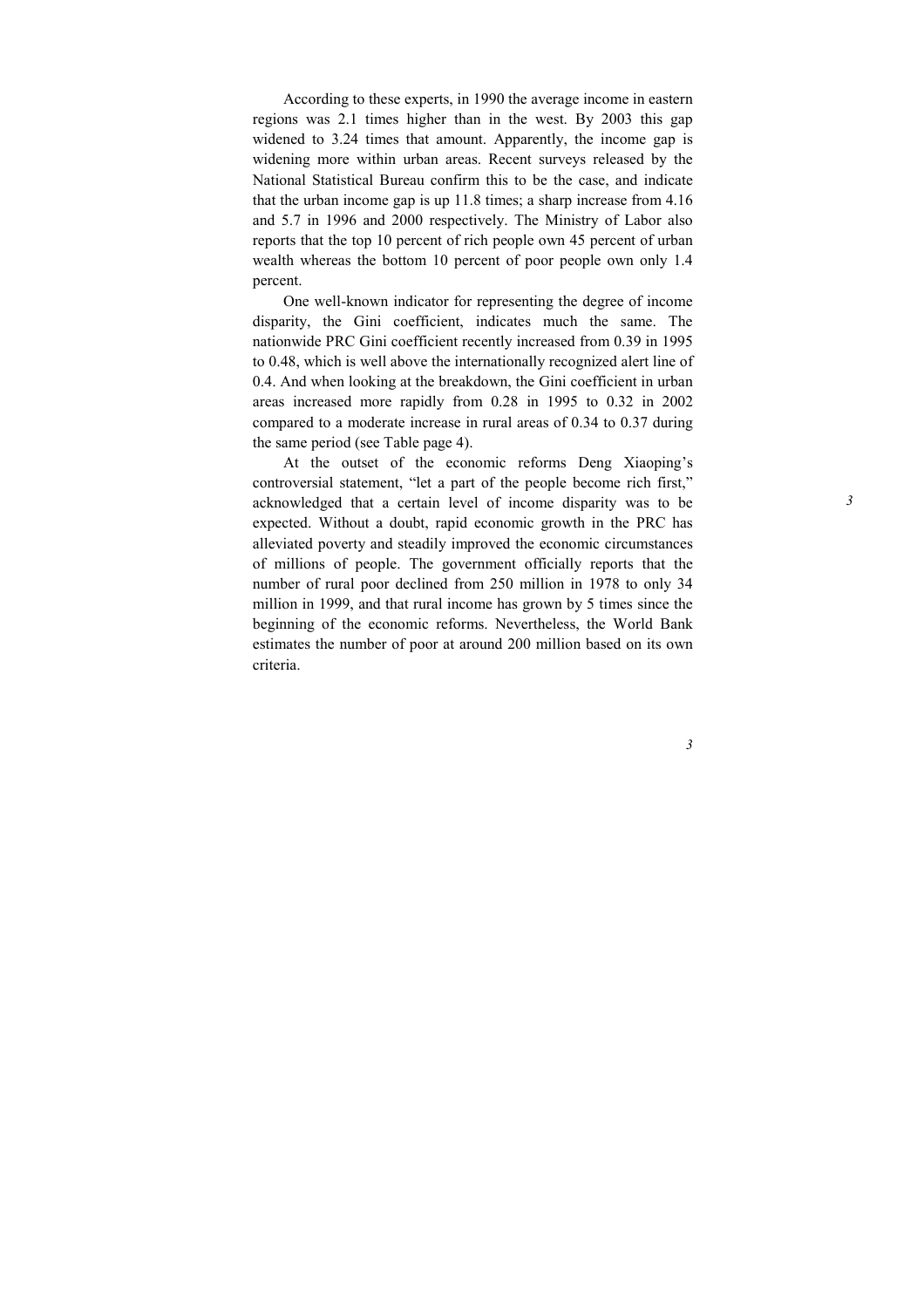Looking ahead, so long as Pareto improvement continues, social tension arising from income disparity may not become critical. To achieve this outcome the PRC must maintain its unusually high economic growth. The sustainability of such a plan may be challenged by a need to slow down economic growth to address overinvestment and respond to environmental concerns. Alternatively, income disparity may follow the famous Kuznet's hypothesis, which argues that the Gini coefficient hits its peak (or shows a reverse U curve) when a country arrives at a stage of middle income, and begins to decline as it becomes a high-income country.

Based on this idea, one could argue that the PRC is on its way from a low income to the middle-income stage where the Gini coefficient trends sharply upwards. This would suggest that income disparity would decline over the medium to long term. But for the short term, income disparity remains a social problem that may not wait patiently for the Kuznets' curve to peak. Perhaps measures not only to raise GDP growth rate but also to address the income gap directly will contribute to reducing poverty and making "efficiency" and "equity" compatible. (22 November 2005)

|            | 1995 | 2000 | 2001 | 2002 |
|------------|------|------|------|------|
|            |      |      |      |      |
| Nationwide | 0.39 | 0.42 | 0.44 | 0.44 |
| Urban      | 0.28 | 0.32 | N.A. | 0.32 |
| Rural      | 0.34 | 0.35 | N.A. | 0.37 |

#### **(Table) Gini Coefficient Estimates**

Source: Chinese Academy of Social Sciences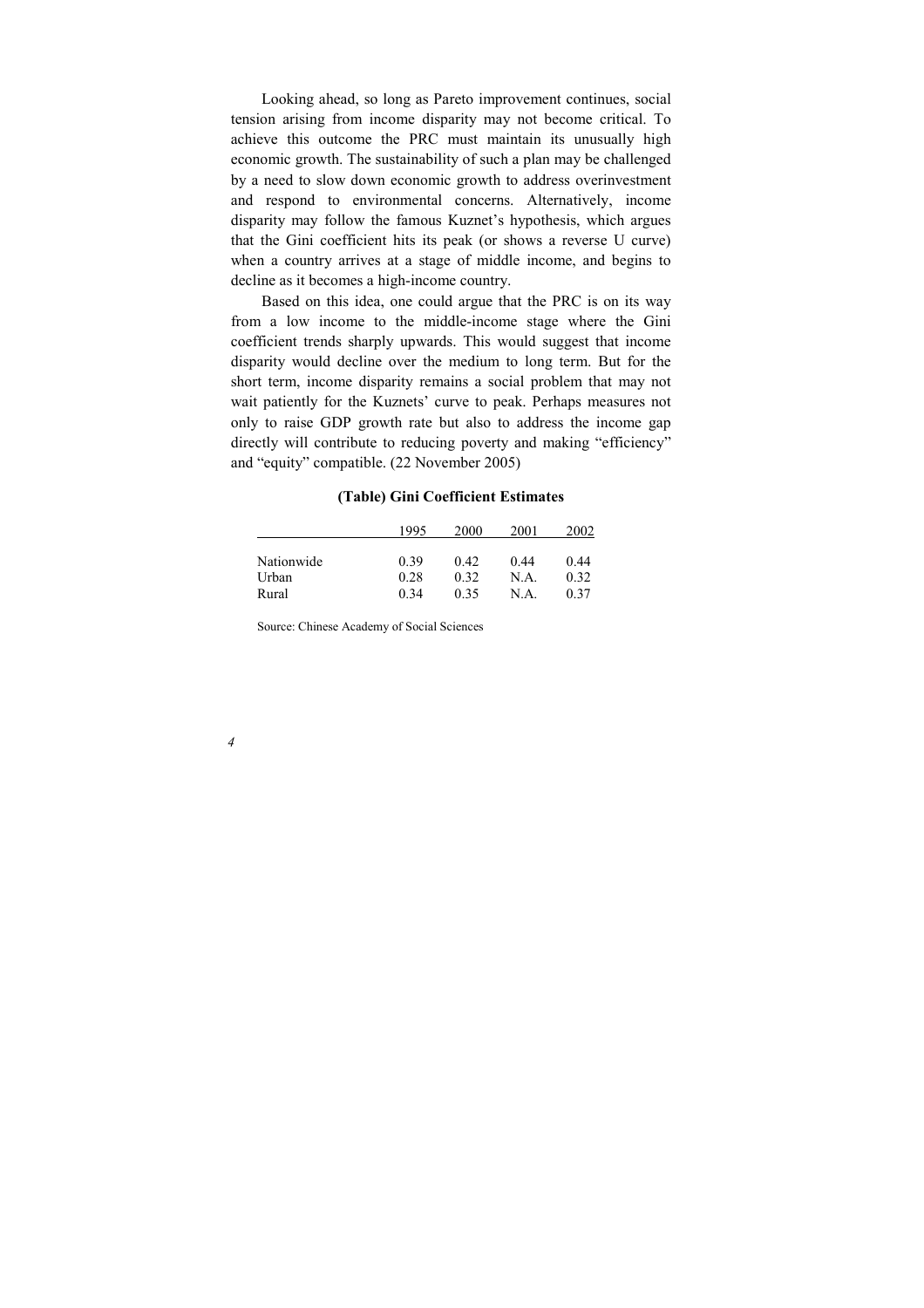## <span id="page-9-0"></span>**1.3 The real problem of regional imbalance in the PRC**

There is growing concern among PRC official about the widening income gap between coastal and rural areas of the country. Yet knowledgeable business observers and foreign visitors report the contrary, saying that rural Chinese generally look happy and seem to enjoy their lifestyle. These outside observers seem to suggest that the widening income gap is not as serious as presumed, and that regional imbalance, or a two-tiered economic structure in the PRC provides a solid basis for high economic growth and strong industrial competitiveness globally. These observers acknowledge that rural poverty forces people to search for jobs and income in urban areas but argue that after they work for a few years the migrant workers return to their native homes with money to contribute to local consumption and economic development. This is viewed as a positive cycle that enables the PRC to sustain its high level of economic growth.

Such an argument makes a few compelling points, particularly in view of Japan's experience during the high growth, boom years of the 1960's and early 1970's. In Japan's case, the end of the high growth period coincided with the arrival of improved rural economic conditions and the disappearance of regional economic imbalances. The fact that rural people feel happy and enjoy their lifestyle may somehow provide an attractive model of existence for outsiders who live a more stressful, modern existence. It may also provide useful insights when considering the impacts of development assistance on the people's quality of life. Such observations do not, however, reflect on the full range of issues related to regional imbalances in a country.

After all, objective and quantitative indicators such as real income, availability of goods and services, education, sanitation, health care, and mortality rates, should be used to assess income disparity and regional imbalances. Based on these indicators, it is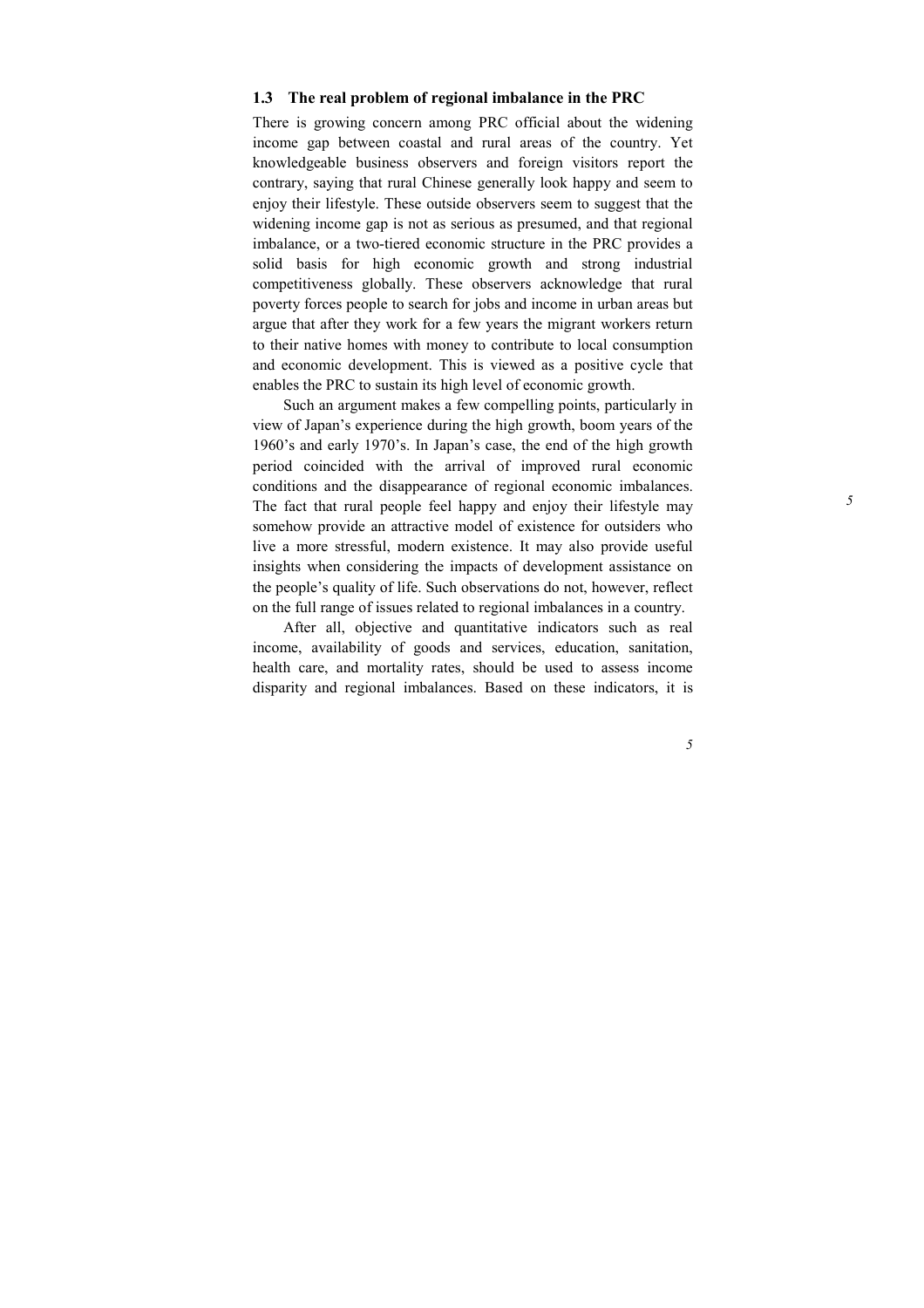<span id="page-10-0"></span>difficult to deny that serious regional imbalances exist in the PRC. It is possible that rural residents in the PRC remain satisfied only because they have no way to compare their situation to urban areas. But as television and internet connectivity penetrate rural areas, local people may become aware of the discrepancy. Although PRC officials have made no announcements, there are occasional rumors that riots have occurred in rural areas. If so, one cannot be certain about the underlying causes of such social unrest. Regardless, there is much more certainty around the fact that high economic growth supported by regional imbalances and income disparity can never be sustainable long-term. (28 February 2006)

## **2. Industry and Economic Reform**

#### **2.1 Second chance for PRC venture capital firms**

The history of venture capital (VC) firms in the PRC (风险事业 "fengxian shiye") is short and undistinguished. In the early 1980's many VC firms were established following Deng Xiaoping's slogan, "science and technology constitute the main engine for production." The VC firms generally grew out of university research institutions, but failed more often than not because of financial constraints. VC firms are still not an active part of the PRC economy. University graduates prefer to forgo the financial and personal risks of starting a business and instead seek stable employment in the government sector, with state owned enterprises, or with foreign companies. Even in areas where private enterprise is very active, like Jiangsu  $($  江苏) and Guangdong ( $\uparrow \pm \pm$ ) provinces, only 2–3 percent of students have plans to start their own firms.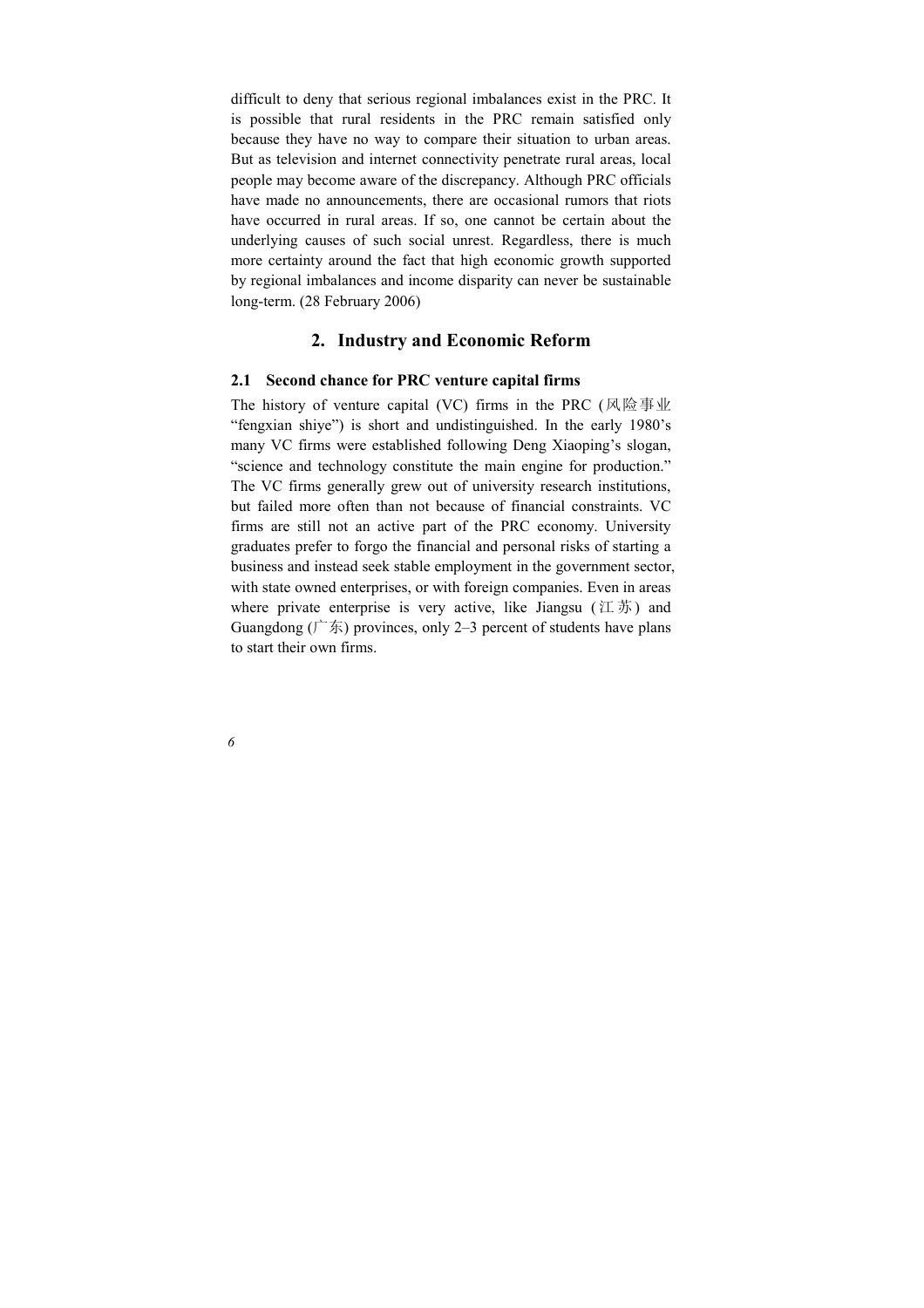Because the PRC government fully appreciates the critical role that VC firms can play as a market economy reaches a certain stage of development, there is renewed support for VC development. The Ministry of Labor plans to initiate training programs that will assist students and laid-off workers in starting independent firms. Shanghai Municipality announced that financial support would be provided for start-up plans, and provisional regulations for VC firm management are soon to be approved. The provisions include the creation of investment funds and the development of a second board on the stock exchange. Rising unemployment is intensifying the competition for good jobs among university graduates (3 million per year) who are no longer a guaranteed elite. Government assistance for start-up VC firms is expected to mitigate such pressure as well.

Since PRC corporate finance relies heavily on bank loans, the main bottleneck for VC firms is how to access financial backing (see Note page 8). In order to mobilize household savings and promote higher risk investment, further development of the PRC capital market will be required. And unless PRC authorities can fully monitor the efficient use of resources for VC financing, their development may create another opportunity for corruption.

Still, there's reason to have an optimistic long-term view of VC development in the PRC. It took Japan over two decades to turn its VC firms into profitable entities, and the US has a similar long history in this regard. Of course, one difference is how the PRC's unique pursuit to achieve a "socialist market economy" will nurture VC development. Defining the proper role of government in encouraging VC firms, whether it is through minimal intervention or heavy-handed guidance, becomes more complex than is the case in capitalist marketoriented countries. (21 June 2005)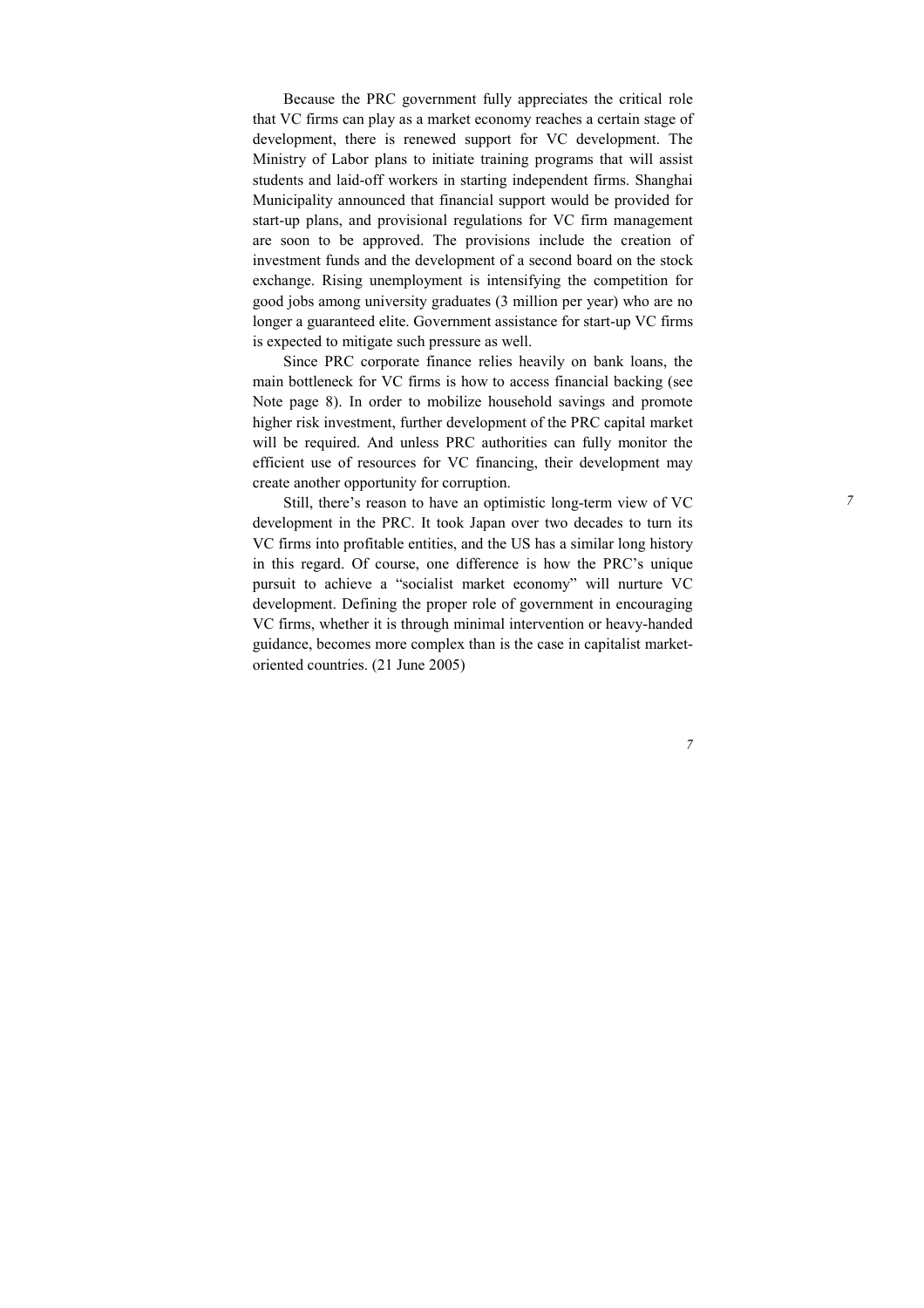<span id="page-12-0"></span>Note:

*The China Business Review (July–August 2004)* reports that due to VC's limited financial accessibility, private equity investors are often the only ones with money for VC. In spite of various difficulties including opaque laws and regulations, foreign private equity investors are paying attention to the huge potentiality of private equity market in the PRC and already have some successes. It reports PRC attracted \$1.3 billion in private equity in 2003, of which \$1 billion go to venture investments.

#### **(Table) Total Venture Capital Investment in the PRC (\$ million)**

| $Pre-2001$ | 2001  | 2002  | 2003  |
|------------|-------|-------|-------|
|            |       |       |       |
| \$2,318    | \$518 | \$418 | \$992 |

Source: China Business Review

#### **2.2 Transportation sector in the PRC**

Since the PRC's entry into the WTO in 2001, the transportation sector has gradually opened up to foreign investors. 2005 marked the first year of fully open logistics, road freight transportation, maintenance, and repair markets in the country. Foreign investors can now run both joint ownership enterprises and wholly foreign-owned freight transport enterprises.

Trucking accounts for roughly 75% of the freight transport markets, and that percentage has been growing (see Table page 10). Such an increase poses a number of challenges for PRC authorities already trying to impose tighter regulations to improve transportation "safety" and encourage "energy savings." As market demand for direct, on-time delivery has increased, so has the need for PRC officials to secure safer transportation practices. However, sector experts note that the logistics market currently faces over-competition, and freight companies tend to overload freight trucks illegally in order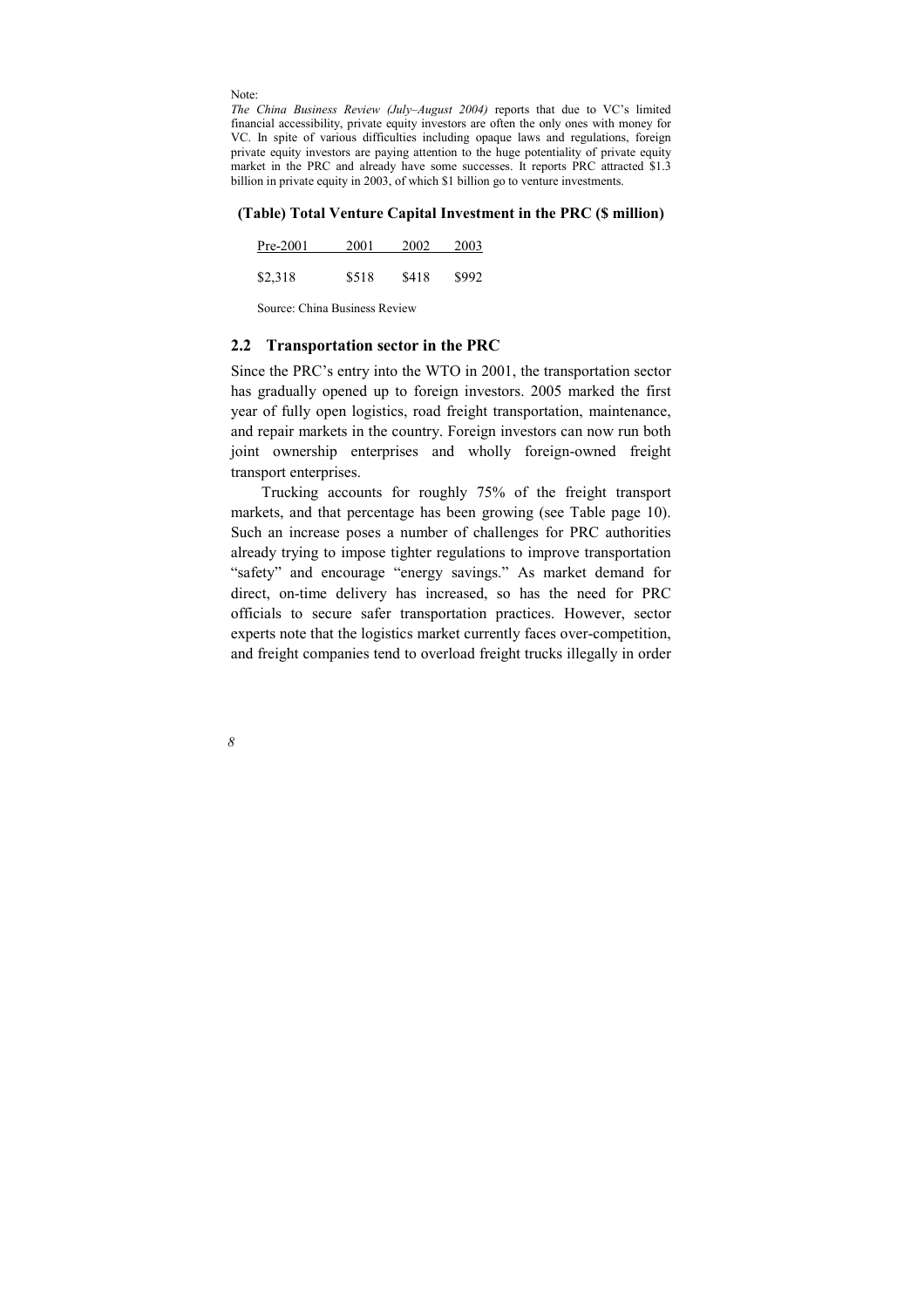to reduce costs. Such practices amount to a form of tax evasion, and result in road destruction and serious environmental degradation.

Although foreign companies account for 60% of the export freight market, their share of domestic freight is minimal. The domestic freight market remains dominated by highly competitive domestic companies, which would suggest that entry of foreign companies into the sector would not significantly affect the market. However, the growing PRC economy continues to attract foreign firms to the potentially huge PRC freight logistics market. Foreign firms generally target "high value-add" transportation such as the delivery of frozen commodities requiring refrigeration or delivery of high-end, IT related goods that must be transported without vibration. In addition, foreign companies try to introduce sophisticated logistics networks, find niche markets, and coexist with PRC companies.

Like other sectors, such as banking, opening the transportation sector to foreign competition is a generally positive step that will likely accelerate the modernization and restructuring of domestic companies in that sector. To promote this outcome, PRC authorities need to consider the pros and cons of the range of transportation modalities in order to ensure that policies are efficient and conducive to environmental protection. One consideration might be to expand the use of rail transport for ordinary freight. Experts in this sector point out a continued prejudice against using rail to transport goods other than grains and raw materials such as coal. And because train tables are not fully available to citizens, there is a broad perception that rail transport is neither efficient nor convenient. Another constraint is that the government has maintained full control of the railway system until recently. In July 2005, the Ministry of Railway announced measures to promote private capital investment in railway construction and management. This is an encouraging sign. (21 December 2005)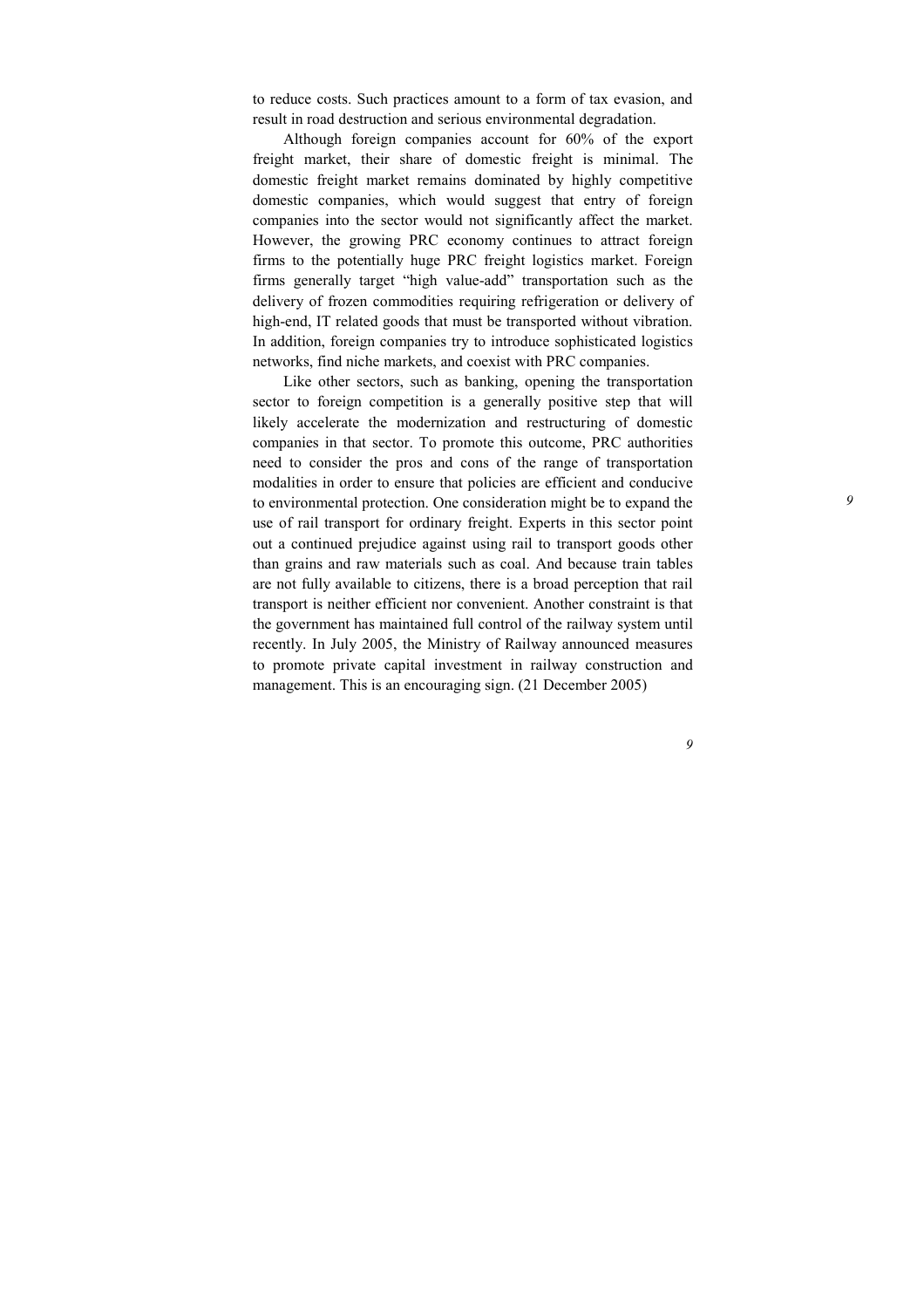<span id="page-14-0"></span>

|      | Surface (road)  | Rail           | Water          | Total          |
|------|-----------------|----------------|----------------|----------------|
| 1980 | $38.2(69.9\%)$  | $11.1(20.4\%)$ | $4.2(7.8\%)$   | 54.7 (100%)    |
| 1990 | 72.4 (74.6%)    | $15.1(15.5\%)$ | $8.0(8.3\%)$   | $97.1(100\%)$  |
| 2000 | 105.6 (77.7%)   | $19.3(14.2\%)$ | $13.3(9.8\%)$  | 135.9 (100%)   |
| 2003 | $116.0(74.6\%)$ | $22.1(14.2\%)$ | $15.8(10.1\%)$ | $156.1(100\%)$ |

#### **(Table) Freight Transportation by Modality (hundred million ton, %)**

Source: China Statistical Bureau

#### **2.3 The real issue behind postal restructuring in the PRC**

The discussion around postal restructuring in the PRC is heating up among concerned parties such as China Post, the China Banking Regulatory Commission, the State Council, and also foreign investors who as of December 2005 can operate fully owned logistics and express delivery companies in the country. The discussion is fueled by reports that the State Council has decided in principle to split the current China Post into three organizations. Though details of this scheme have yet to be announced, the possible restructuring would have the State Postal Bureau concentrate on regulating postal business, have the China Post Group Corporation run various postal services, and engage the Postal Depository Bank in the deposit and loan business of postal savings. With more than RMB 1 trillion in deposits this would make the Postal Depository Bank the fifth-largest commercial bank in the PRC (see Table page 12).

One possible rationale behind the restructuring is to separate the supervisory and enterprise functions that are currently held by China Post. Delineating these postal functions would introduce a measure of fair competition into the logistics market for international express companies. A second rationale is that by establishing an independent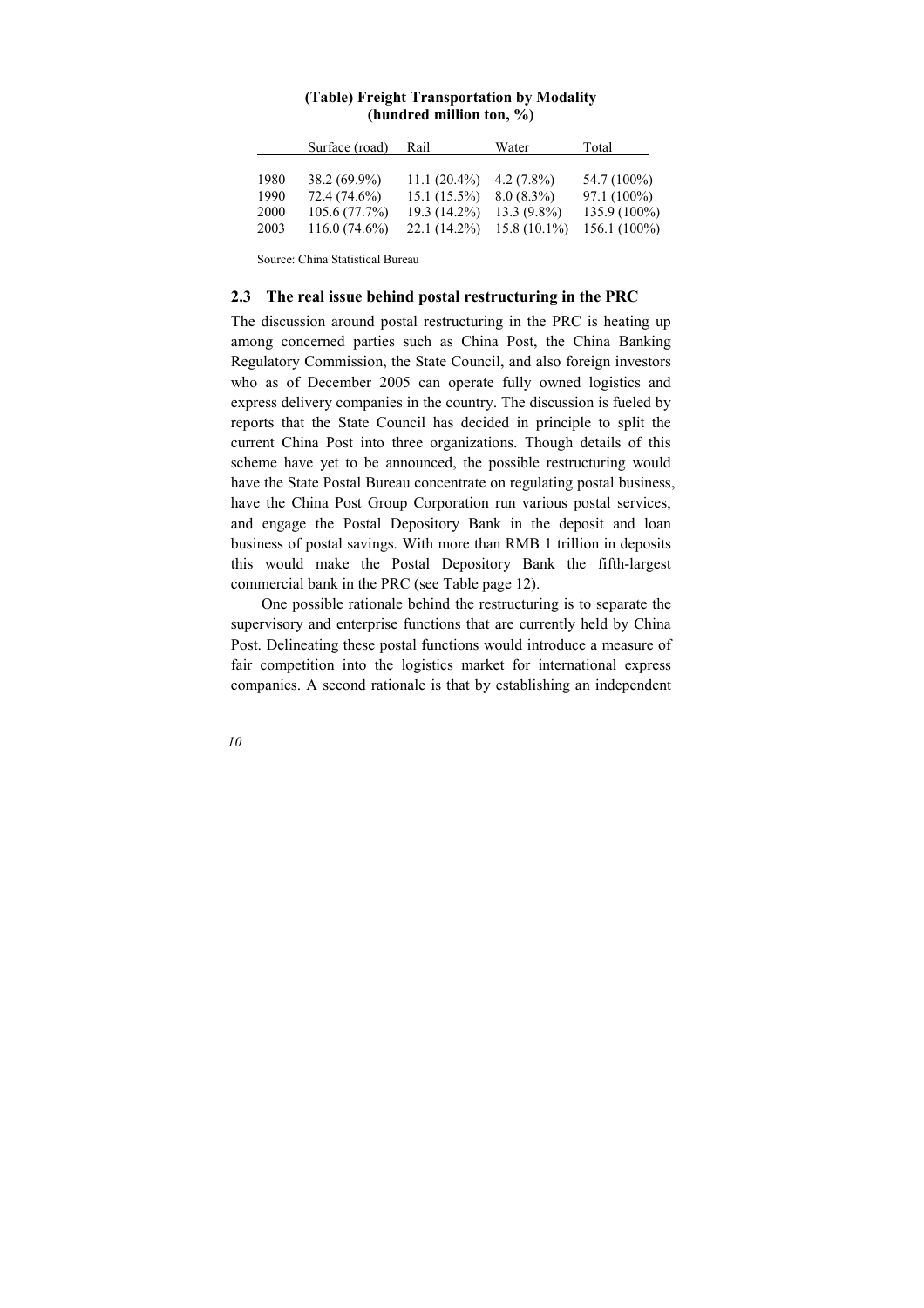depository bank that engages in small loan operations, the restructuring stands to mobilize huge amounts of postal savings. Currently, not all of the RMB 800 billion that is deposited in the People's Bank is mobilized. If such a bank is created it will naturally fall under the supervision of the China Banking Regulatory Commission, and in the process China Post will lose its most profitable business.

In Japan postal restructuring has met with strong resistance from vested groups such as "specially designated postal offices," the postal labors union, and lawmakers supported by those groups. While the absence of such groups in the PRC should make some aspects of the restructuring process easier than in Japan, the China Post itself represents a powerful vested interest group. According to China Economic News, postal savings contributes almost 40 percent of the total PRC postal system revenue even though postal savings has fewer employees than do other postal services. China Post's resistance to losing its most profitable business could slow down any restructuring efforts. Much like the forces driving postal restructuring in Japan, the PRC also faces considerable external pressure to restructure its postal business. This pressure intensified once the PRC committed to an open postal business market upon joining the WTO.

Domestic bureaucratic struggles aside, the real issue for the PRC is how best to mobilize these valuable, under-utilized financial resources. Even though significant postal deposits come from rural areas through the wide rural postal network, these resources are flowing to urban areas. Finding a way to redirect these financial resources to rural areas is an important consideration for developing these areas. In this sense, the postal restructuring discussion may well be an extension of the policy debate aimed at addressing regional imbalances in the Mainland. (26 December 2005)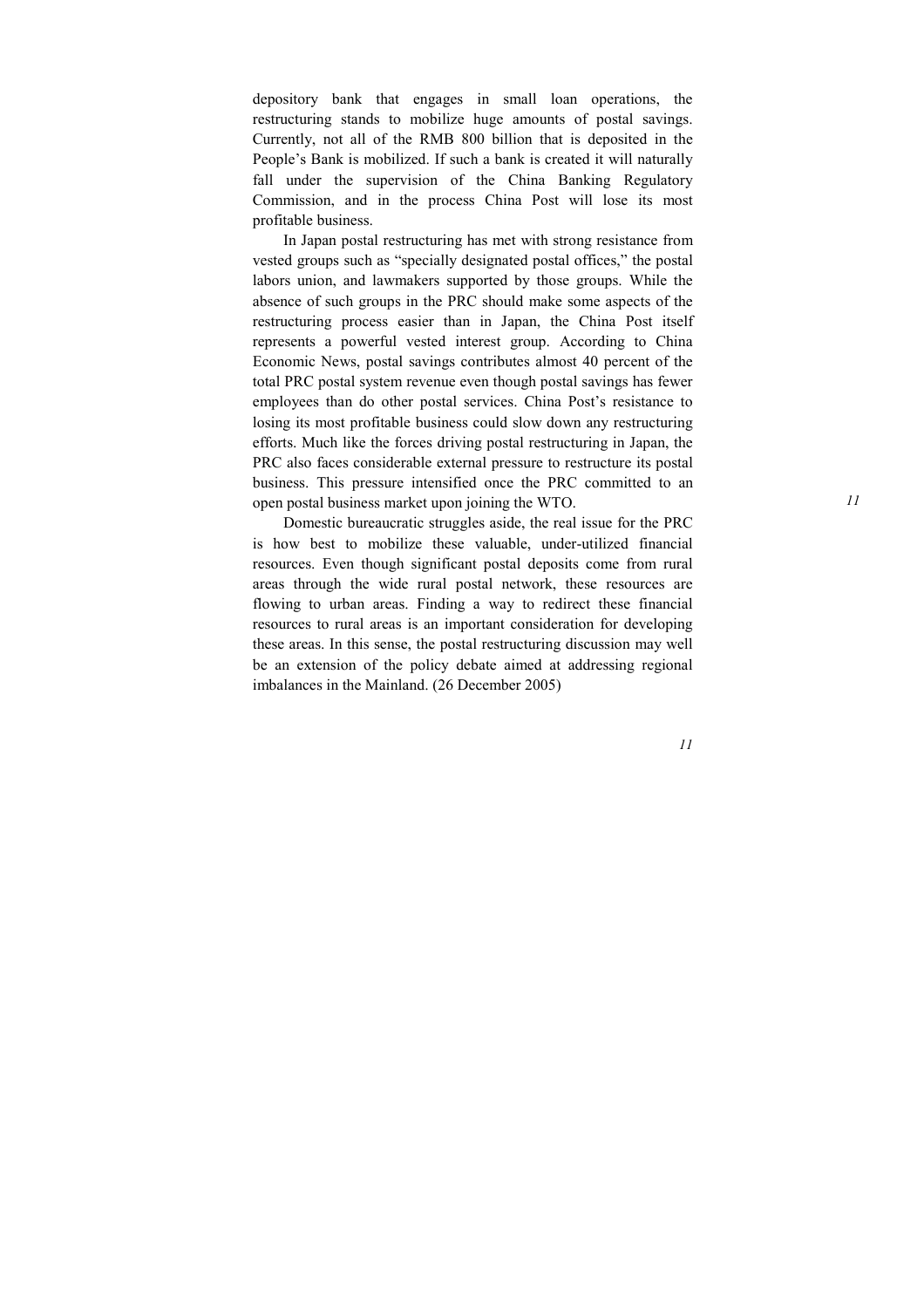| 2000 | 457.90 | $(20\%$ increase)        |
|------|--------|--------------------------|
| 2001 | 591.10 | $(29\%$ increase)        |
| 2002 | 736.90 | $(25\%$ increase)        |
| 2003 | 898.80 | $(22\%$ increase)        |
| 2004 |        | 1,078.70 (20 % increase) |

#### <span id="page-16-0"></span>**(Table) Growing outstanding of postal saving (billion RMB, %)**

Source: China Post

#### **2.4 Foreign-invested companies in the PRC: Joint partnerships or wholly foreign-owned?**

The PRC has three types of foreign-invested companies (三资企业 "sanzi qiye"): Sino-foreign joint partnerships, joint cooperation companies, and wholly foreign-owned companies. In the past, joint partnerships accounted for roughly half of these, while the share of wholly foreign-owned companies was around 30 percent. The number has grown since the late 1990's, and through to the PRC's entry into the WTO in 2001, such that by 2003 the number of foreign owned companies had increased to 65.5 percent. Now, the number of jointcooperation companies has become negligible.

Japanese companies are no exception. The proportion of joint partnerships compared to wholly Japanese-owned companies was 60:40 in the past, but since 2000 the proportion has changed to 30:70. Companies 100 percent owned by Japanese capital have gradually become mainstream in the PRC. This is partly because PRC officials have softened their attitude toward total foreign ownership (see Note page 14) since entering the WTO. Local PRC governments have also come to welcome these companies. An example of this is that foreign companies were previously required to sell all of their products outside the PRC whereas now they are merely "encouraged" to do so. This has led many multinationals to pursue sole proprietorship to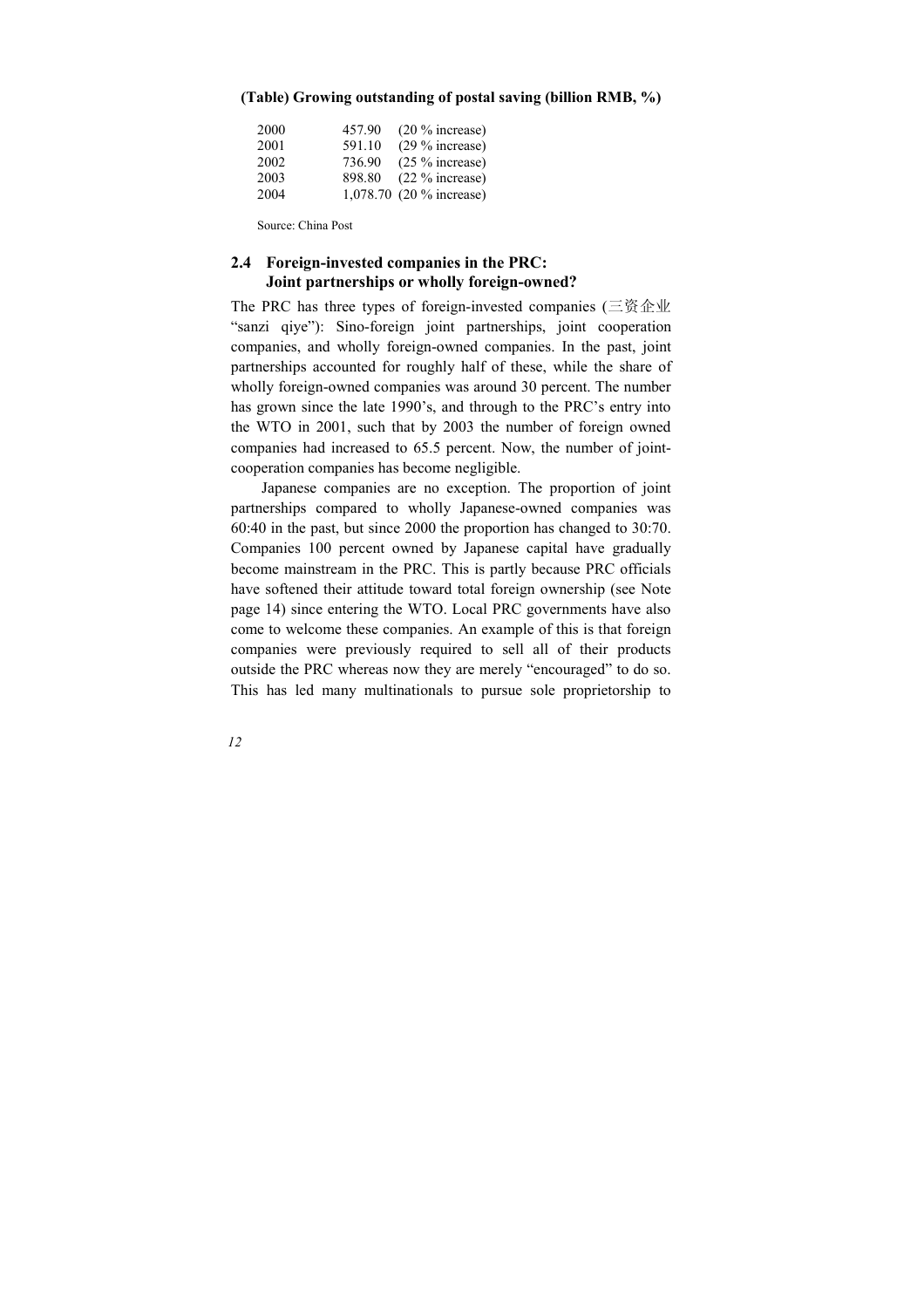avoid management conflicts with PRC-based partners. And now, multinationals exhibit a higher degree of confidence in the PRC market since its WTO entry.

What are the pros and cons of each type of foreign-invested company? The organization and management of joint partnerships is regulated by the Joint Partnership and Company Management Act, which offers little latitude for foreign capital. While no such regulations constrain wholly foreign-invested companies, PRC authorities have adopted stringent approval policies for setting up wholly foreign-owned companies. Though even with capital constraints, joint partnership companies benefit from their PRC partners' connections to government institutions, and also from access to domestic partners' sales networks. This joint-ownership arrangement should be a valuable advantage in doing business in the notoriously difficult PRC market. To overcome this advantage, foreign companies trying to move to wholly foreign-owned status either try to purchase domestic partners' shares and convert the joint partnership into a total foreign arrangement, or a foreign company might just acquire an existing state-owned enterprise.

PRC authorities seem to accept this trend as inevitable particularly as multinational companies become increasingly borderless, and as the PRC itself pursues more open economic policies. Since prior joint partnership arrangements have not necessarily resulted in technology transfers, the most important issue may be how PRC officials can use this trend to encourage domestic companies to develop technologies that will enhance their own international competitiveness. Additionally, the PRC needs to identify sectors that may be vulnerable internationally and establish a detailed timetable for allowing wholly foreign-owned companies into those sectors. Certainly the PRC should not engage in protectionism, but it must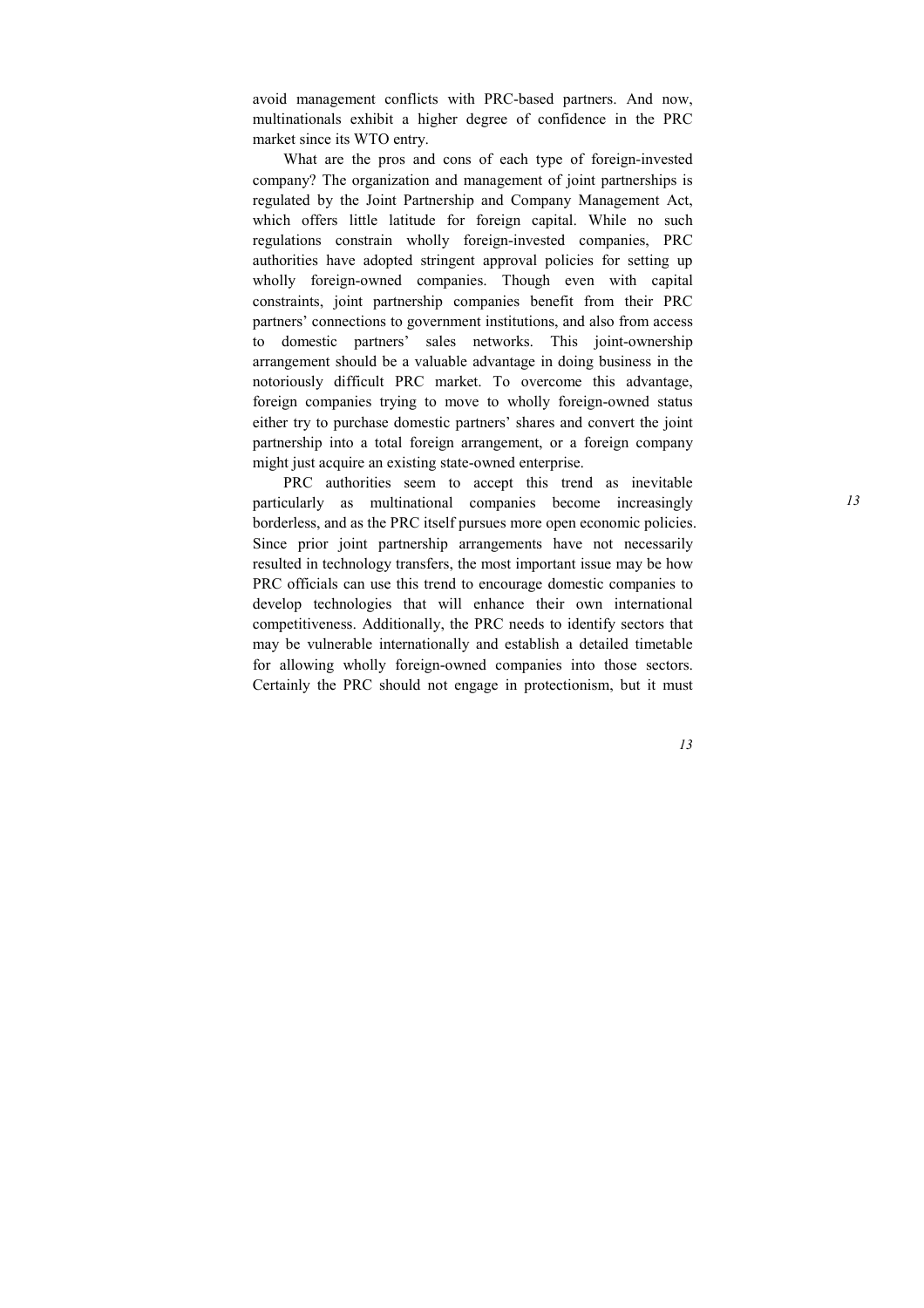<span id="page-18-0"></span>foster economic conditions that will avoid adverse effects on the domestic economy. (4 January 2006)

Note:

*China Daily February 2006* introduces "Wholly-Owned Foreign Enterprises" as one of the latest investment policies in the PRC as follows.

They are enterprises set up in the PRC by foreign companies or economic bodies in accordance with Chinese law with the investment entirely provided by foreign investors. Such enterprises must be conducive to the development of PRC's national economy; they must also meet one of the following requirements:

1. The application of internationally advanced technology

2. The orientation of most of the products for export

The corporate form of foreign enterprises in the PRC is generally the limited liability company. Although PRC has been late on the scene in terms of providing a system of establishment for foreign enterprises, they have grown in number rapidly over the past few years.

#### **2.5 SME policy in the PRC: Lessons from other countries**

The overall picture of small and medium-sized enterprise (SME) policy in the PRC can be observed through the Act on the Promotion of SMEs. This Act came into effect in 2003 and exists as the only SME-specific statute that includes such policy measures as financial support for start-up businesses, technological innovation, and market expansion. The Act also states that the government will provide various information and training services for SMEs. However, since the Act is both brief and ambiguous, and contains no specific provisions for implementation, it falls short of a comprehensive SME policy for the country.

Globally, there are two general approaches to SME policy. The first approach reflects the typical SME policy in the United States where SMEs are viewed as market participants and US policy makers try to ensure a fair and competitive market environment conducive to SME development. While the role of policy-lending financial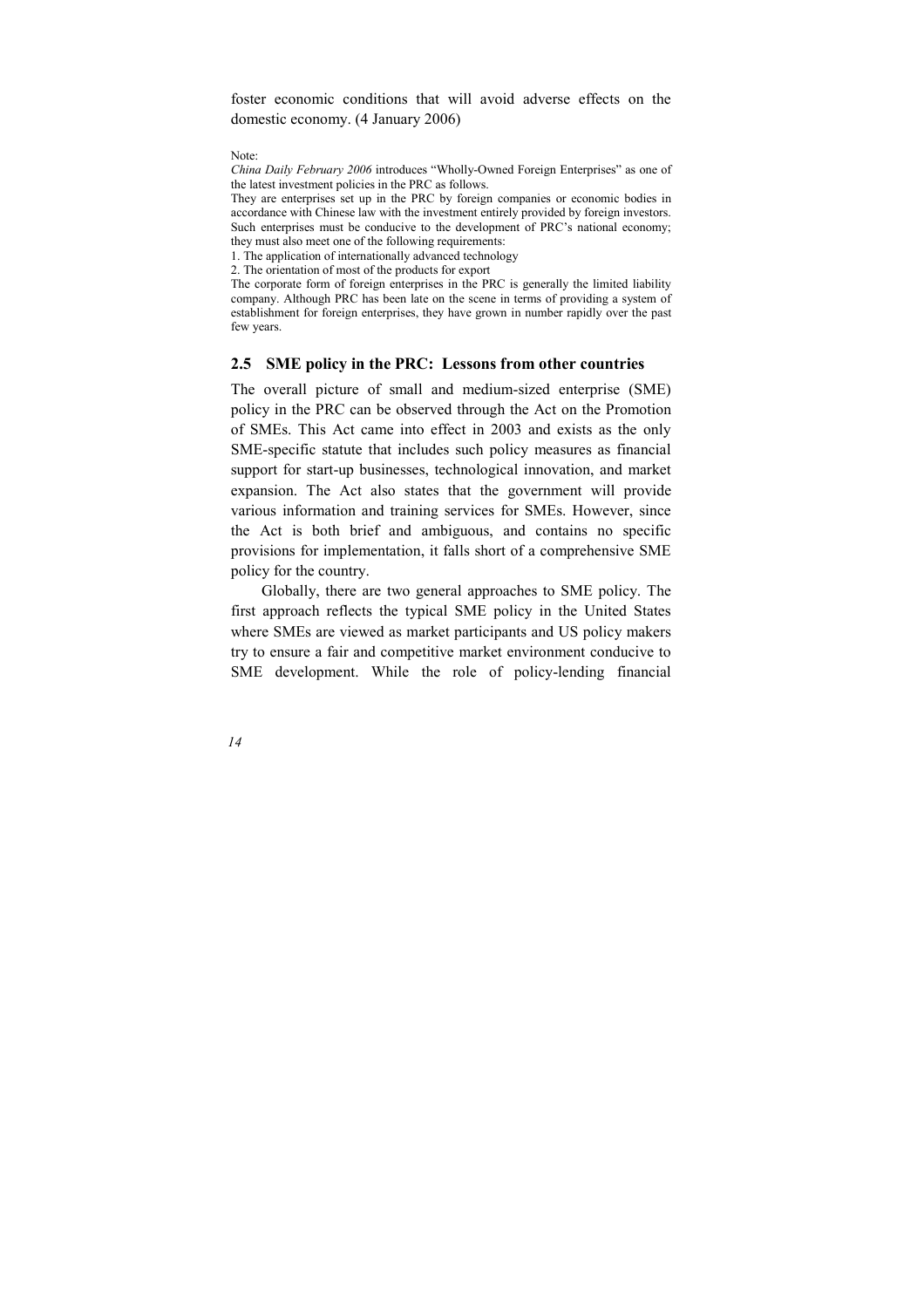institutions is limited and SME financing is mainly supported by the government guarantee of commercial loans, support for start-up businesses is at the core of SME policy. Contrary to this principle, there are individual cases where US authorities try to protect internationally uncompetitive industries and enterprises.

The second approach can be understood by studying the Japanese experience with SME policy following World War II through to the 1970's. Compared to large enterprises, SMEs were perceived to be disadvantaged in technical skills, human resource and financing capability, which led to SME policies that protected them from market forces. Accordingly, SME policy in Japan became one of the "industrial policies" for many years and was characterized by the "industrial restructuring programs" of the mid-60's that aimed to adjust lag-behind SMEs to the new industrial structure. At that time various "market-distorted" measures such as preferential tax treatments, favorable government subsidies, and favorable loans by policy-lending financial institutions specializing on SME financing were also introduced. During this period the policy agenda was not necessarily to support start-up business and venture capital.

Following the 1980's, the Japanese government began recognizing SMEs as market participants and contributors to the national economy with diversified skills and innovations. SME policy has gradually shifted from a protectionist approach to a more marketoriented approach. Measures now aim to promote a fair and competitive market and support SME innovation to enhance competitiveness. Since the mid-1990's support for SME start-up businesses and venture capital projects has strengthened.

The PRC's current SME policy could be characterized as a mixture of both approaches. In one sense, there does not seem to be a clear vision about the role government should play in SME promotion.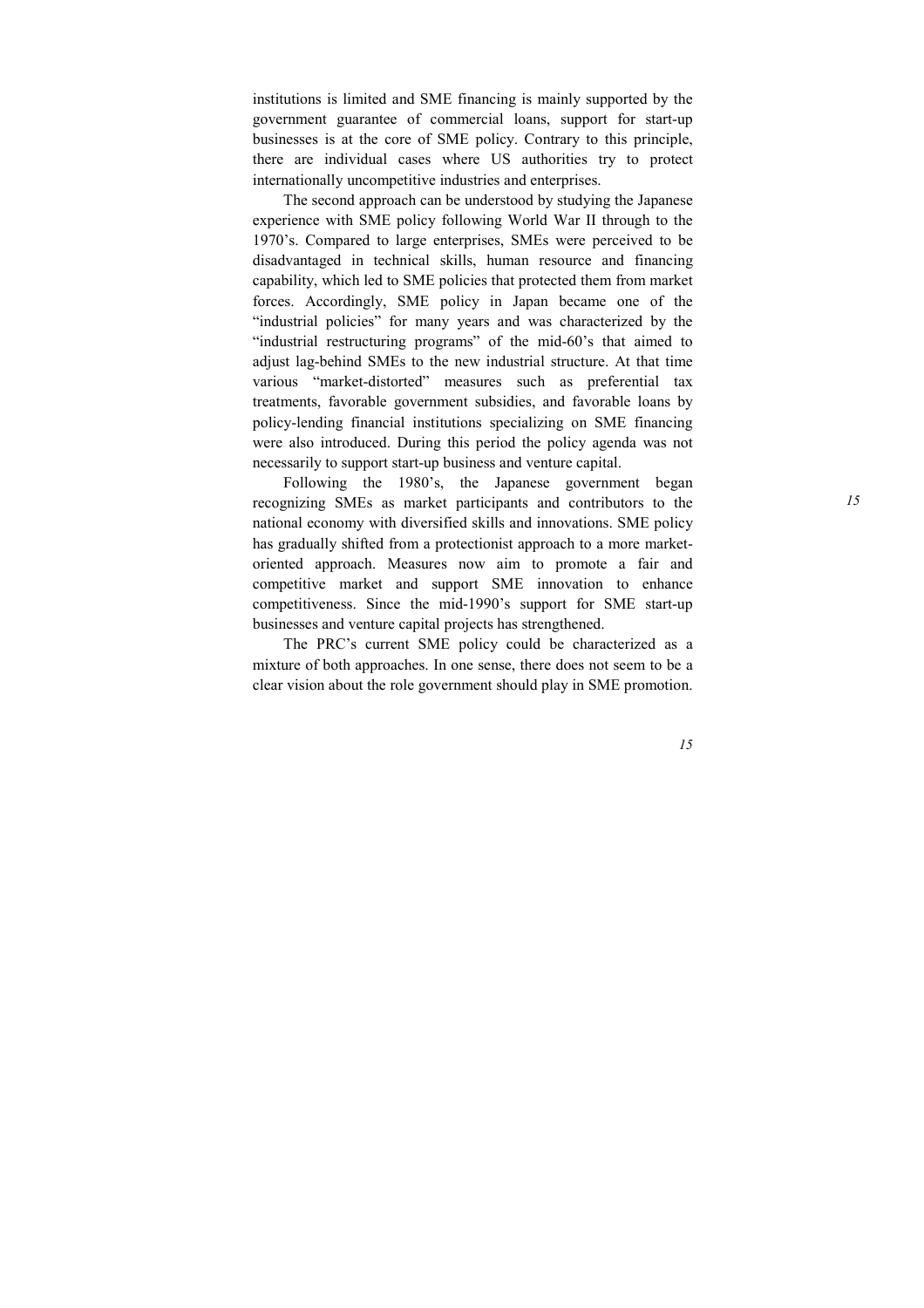This may partly reflect the transitional nature of the PRC's "socialist market economy," but it might also be a response to the changing global economic picture. Unlike Japan during the initial phase of SME promotion from the 1950's to the 1970's, the surrounding world economy has become incomparably borderless. This means that SMEs in the PRC not only face competition from large, domestic stateowned enterprises, but also from foreign enterprises and multinationals.

The most salient reason for PRC authorities to promote SMEs is the need to absorb a redundant labor force, particularly in the rural areas. In this regard, PRC authorities must first identify a basic vision for SME policy, and then proactively move on implementing specific measures. Meanwhile the government could take certain protectionist measures, and also may draw on recent progress in developing financial markets with the credit-scoring loan model, relationship banking, and the development of asset-based lending (see Note below). All of these measures could address the financial difficulties that face SMEs in the PRC. (13 March 2006)

#### Note:

Credit-scoring loan model — The model scores the credibility of each SME based on its past credit history and debt outstanding. Banks rather mechanically decide whether to provide loans or not based on this score, which greatly contributes to streamlining the loan processing and reducing the unit cost of loan processing. The underlying assumption here seems to be the past trends will continue, and similar enterprises generally exhibit similar behavior.

Relationship banking for SMEs — When commercial banks consider providing loans to SMEs, they put more emphasis on the level of technology, management skills of executives, and the accountability of financial statements rather than collateral and the guarantee by the representative of the company. Such a tendency stresses the importance of observing SMEs as a "going concern" from a long-term and qualitative perspective.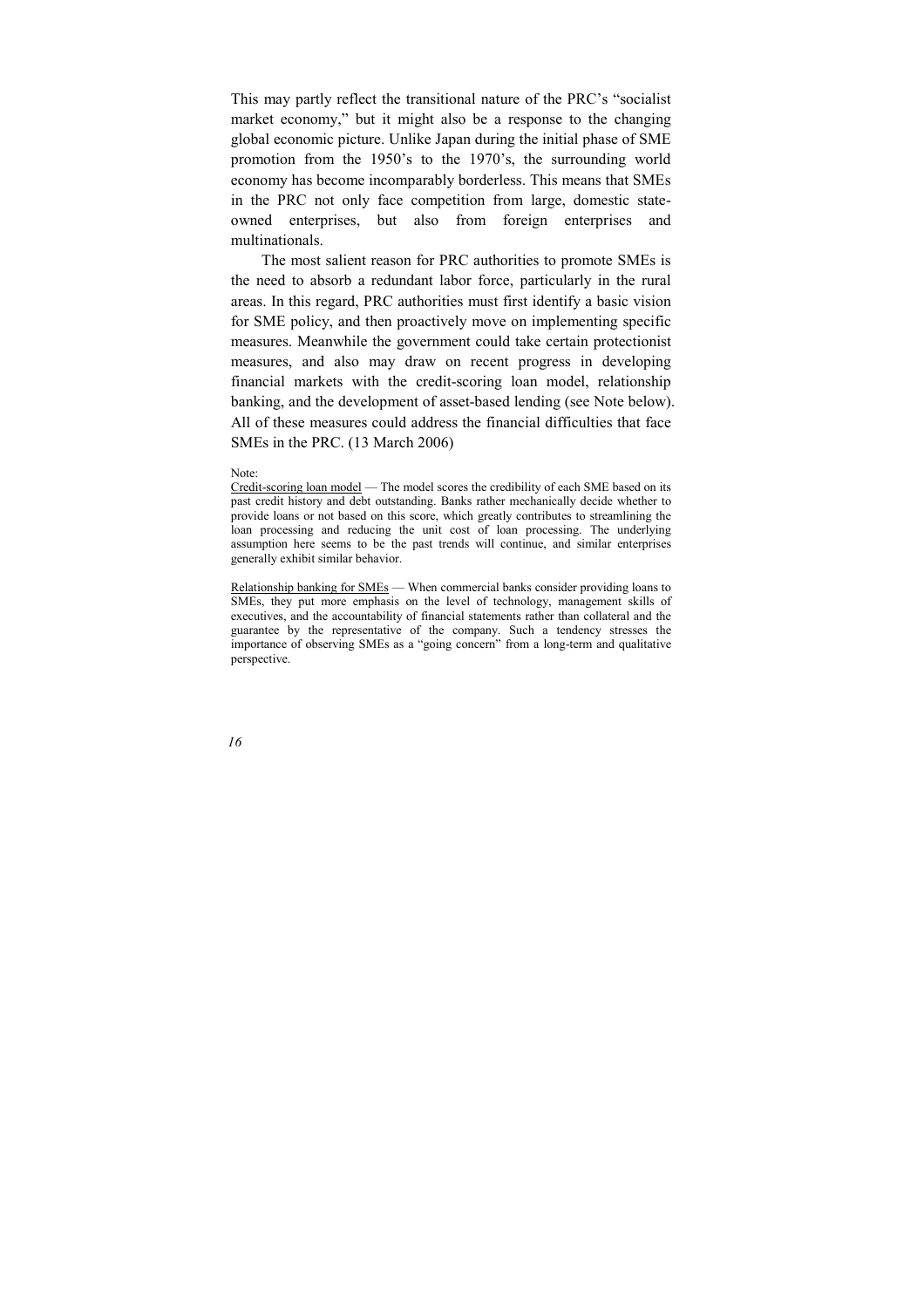<span id="page-21-0"></span>Asset-based lending — This approach focuses on a SME's assets other than immovable property, such as accounts receivable and inventory. Moveable assets back such lending. Therefore an SME with an uncertain future cash flow due to information asymmetry between the commercial bank and the SME could also receive it.

## **2.6 System transformation in the PRC**

For more than 25 years the PRC has transformed itself from a centrally planned economy to a more market oriented economy. Over this time the role of state-owned enterprises (SOEs) has diminished while private enterprises have emerged to play a more critical role. Until now, there has not been a detailed study that examines this transformation ("gaizhi" or 改制) along with the new ownership diversification to determine the impact these changes have made on governance, labor, and firm performance. The book "China Ownership Transformation: Process, Outcomes and Prospects" recently released by the IFC attempts to fill this gap by presenting valuable data from a survey of around 700 Chinese enterprises in 11 cities (see Table page 19).

The survey tries to identify the factors that contribute to the gaizhi process, and reveals that improving enterprise efficiency is not necessarily the primary factor motivating governments to initiate privatization. Rather, it concludes that regional factors such as the overall progress of market liberalization and private sector development, can deeply affect the gaizhi process. The survey also points out that restructuring and privatization are not always associated with unemployment, but in many cases can contribute to increasing job opportunities. This one important policy implication suggests that policy makers should view the impact of gaizhi from a medium and long-term perspective. PRC authorities seem to realize this since they continue to promote private sector development as a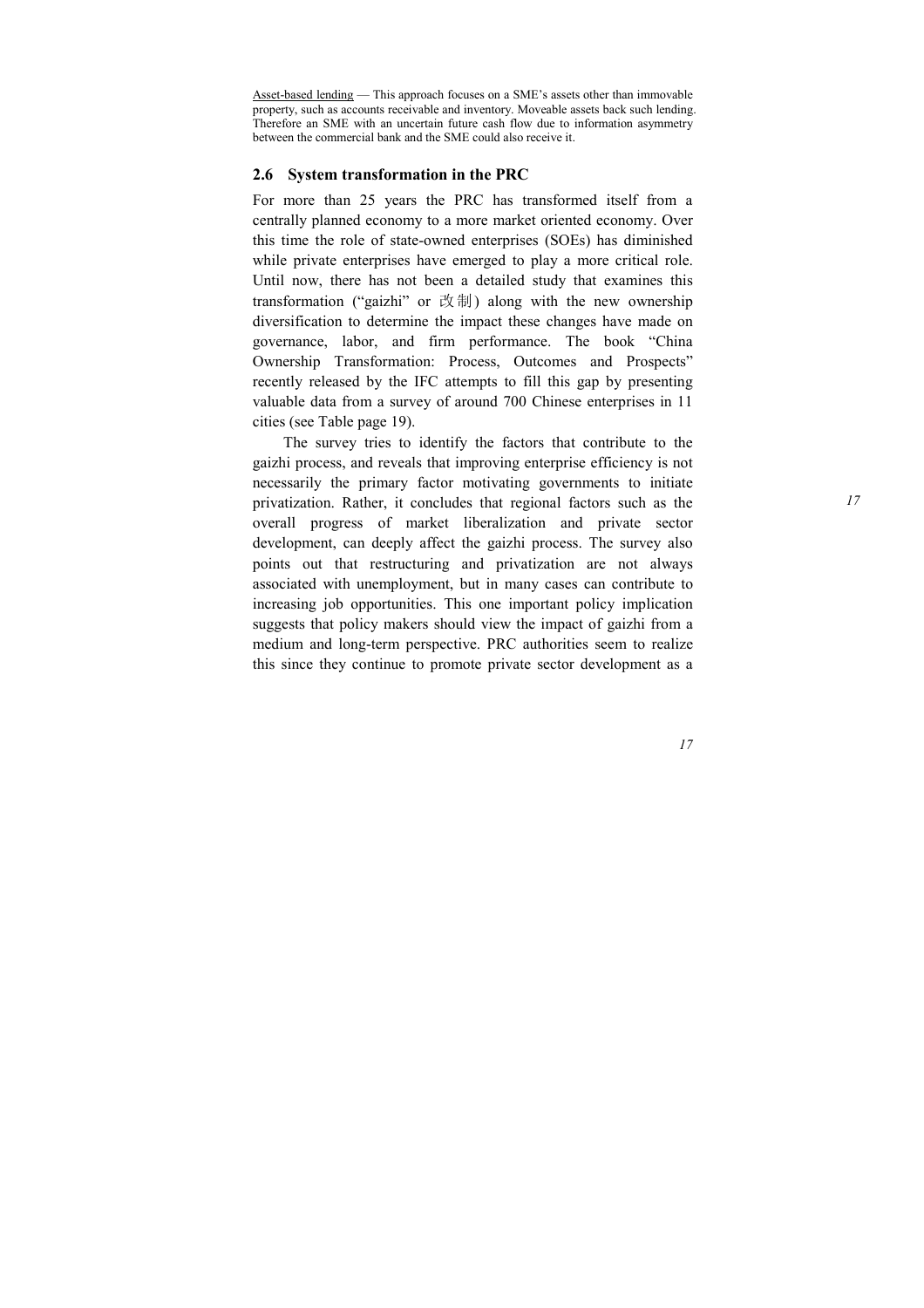means of absorbing redundant labor forces that are created by SOE reforms.

The most important message from this survey is that while increased ownership diversity has greatly improved the efficiency of PRC enterprises, it has not always impacted income distribution in a positive way. Equity in income distribution continues to be an issue, and the progress of the transformation in ownership places pressure on authorities to create and enforce a more equitable market environment. It is important to remember that market mechanisms help firms perform more efficiently and achieve the Pareto optimal resource allocation; however, these mechanisms are silent with regard to income distribution. The creation of a sound regulatory framework is essential to ensure fairness, and it is important to note that many private enterprises still do not have the access to financing that SOEs do. Such a framework will not solve the current problem of a widening income gap.

In response, PRC officials have put forward the idea of a "harmonious society" and are trying to shift the policy focus more towards this problem. This shift of stance may require additional social policies and government interventions in the market. How these measures will fit with the progress of economic restructuring, in particular the development of the private sector, remains to be seen. Currently the debate in PRC academic circles, between the traditionally dominant "new liberalism school" and the newly growing "new leftist school," reflects a measure of progress on this matter.

Another important issue worth examining is the impact that ownership diversification and private sector development have on the overall PRC political and social system. In fact, some Chinese people are worried that privatization and the diminishing power of SOEs will challenge the PRC system of one party rule. In other words, what is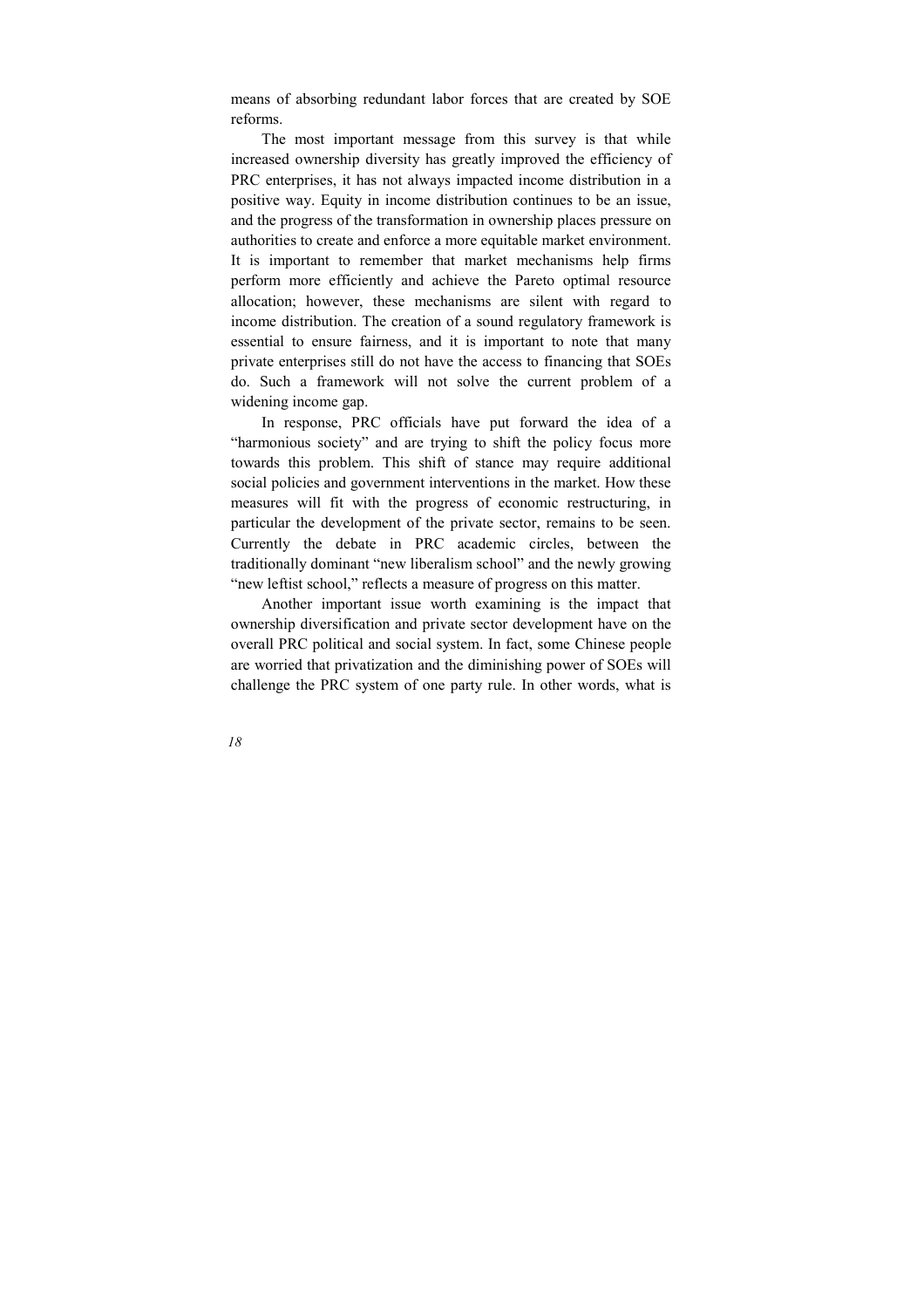the role of the State under market socialism? In some senses it appears that economic imperatives overshadow this issue and therefore, it is not given the consideration it merits. However, sooner or later, the PRC will need to confront this issue. If PRC authorities delay political reform and push aside economic imperatives by maintaining control over the economy through SOE ownership, corruption and myopic behavior on the part of both enterprises and the government may emerge. The challenge is going to be how gradually the PRC authorities can adjust the political and social systems while responding to more immediate pressures for economic development.

Source: The full text is available in the "Book Review" section of the Asia Pacific Economic Literature, May 2006 edition.

|      | <b>State</b><br>Controlled | Nonstate | Collectives | Private* |
|------|----------------------------|----------|-------------|----------|
| 1998 | 41                         | 59       | 22          | 31       |
| 1999 | 40                         | 60       | 20          | 33       |
| 2000 | 39                         | 61       | 18          | 36       |
| 2001 | 38                         | 62       | 17          | 38       |
| 2002 | 36                         | 64       | 14          | 40       |
| 2003 | 34                         | 66       | 13          | 44       |

**(Table) Composition of PRC's GDP by Ownership Types (%)** 

\* "Private" includes "red hats" and foreign invested enterprises. Source: "China's Ownership Transformation; Process, Outcomes, Prospects," IFC 2005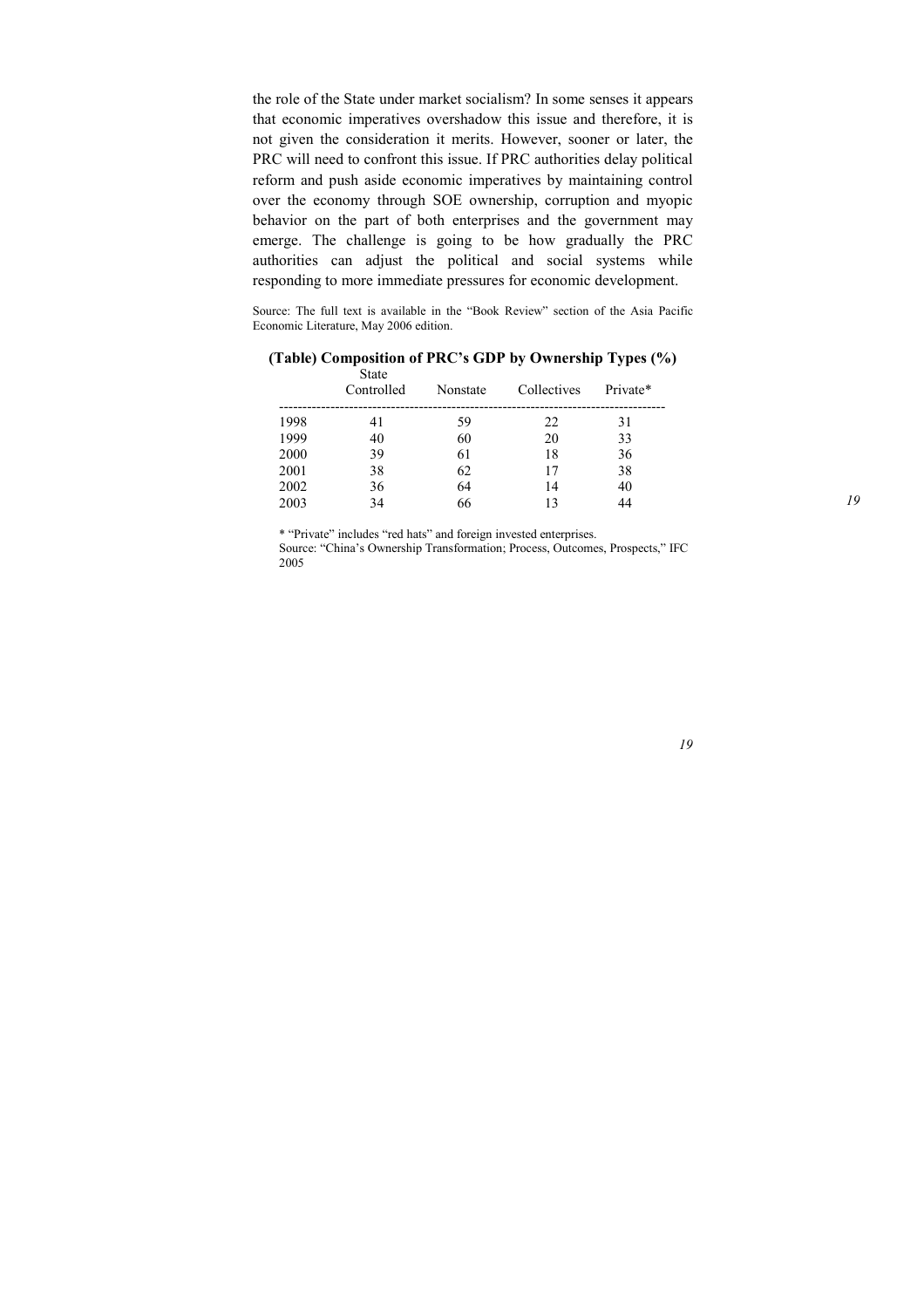# **3. Money and Finance**

#### <span id="page-24-0"></span>**3.1 What the yuan can learn from the yen**

The renminbi exchange rate has attracted significant attention from both market participants and government officials. Assessing how the renminbi's sharp appreciation will impact the economy of the PRC remains a heated discussion point among experts. Here history may offer us some insights (see Table page 22). Japan's economy underwent two periods of sharp yen appreciation subsequent to World War II. The first period occurred when President Nixon suspended the convertibility of the US dollar to gold in 1971. This shock led major currencies, including the Japanese yen, to shift from fixed rate systems to floating rate systems. The yen then sharply appreciated from 360 to 260, which lasted for several years. The second big yen appreciation coincided with the "Plaza Accord" of 1985 that brought radical adjustments to major currencies vis-à-vis the US dollar. Between 1985 and 1987 the Japanese yen increased from 240 to 120.

Interestingly, both periods were marked by high economic growth in the United States coupled with a subsequent deterioration of US trade and fiscal balances. Concurrently, Japan was enjoying export-driven economic growth and a significant trade surplus. Political and geographical considerations were also important. During these two periods of yen appreciation, the US was involved in the Viet Nam War and an intensifying Cold War. These periods of increased US military expenditures aggravated the US fiscal balance, much as the current situation in Iraq now burdens the US economy.

What lessons can be drawn from the yen's experiences then? Japan's primary concern during sharp appreciations was the impact of the yen on the export-driven manufacturing industries and the consequent economic slowdown. To address these worries, Japan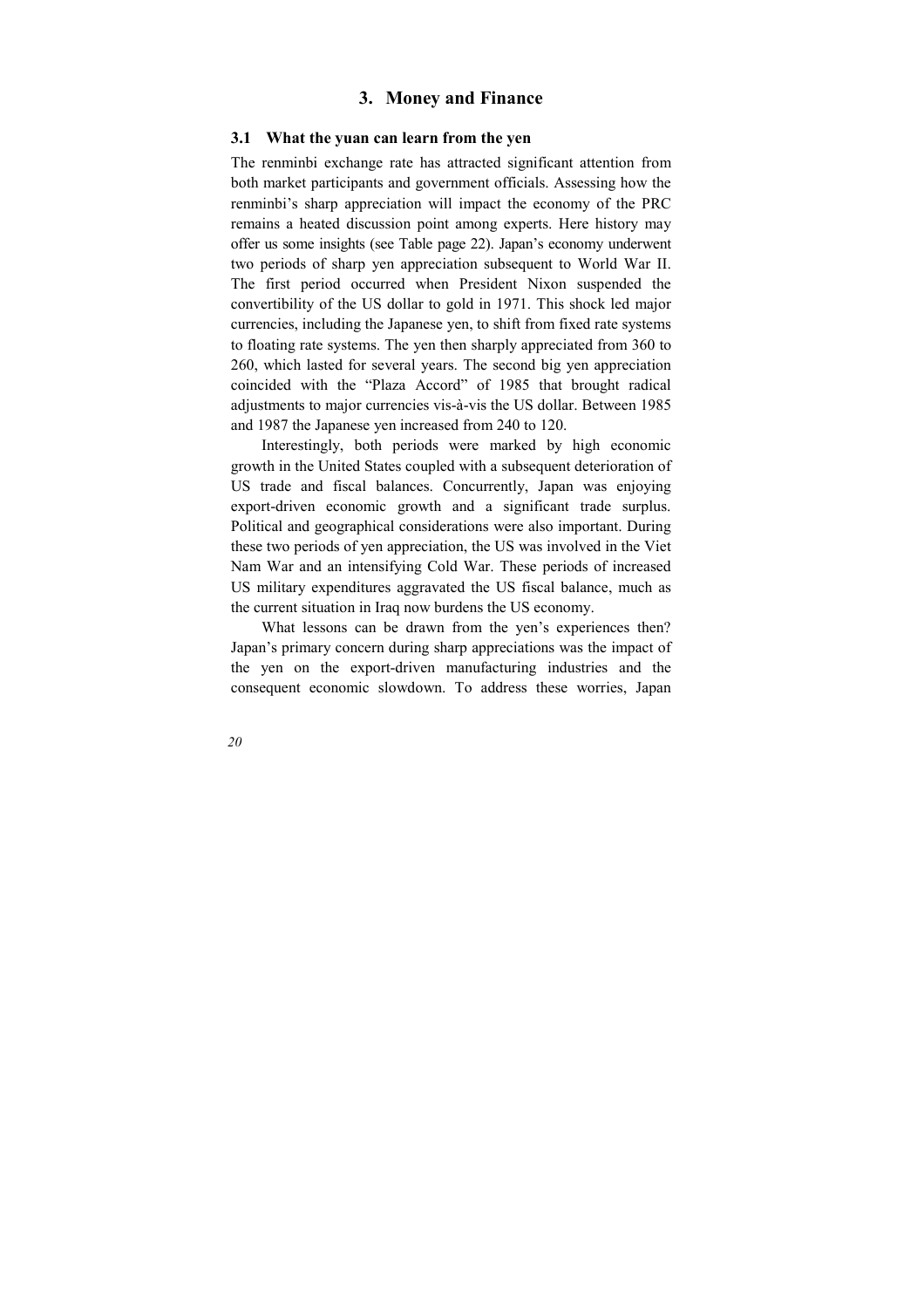attempted to maintain a pegged rate system as well as minimize further appreciation by stimulating domestic demand. Excessive domestic adjustments were made to maintain the external equilibrium. Monetary policy appeared to lose its free hand. And notable, Japan's economy suffered from hyperinflation or "economic bubbles" following both appreciations. Another point to remember is that the yen's appreciation in both periods triggered large-scale and farreaching changes in Japan's industrial structure. In the 1970's, assembly-type machinery industries such as automobile and electronic appliances became mainstream. They replaced traditional heavy steel and chemical industries. Following the yen's sharp appreciation in the 1980's more high value-added industries began growing domestically. Manufacturing companies started operations overseas by using FDI.

There is a trade-off between adhering to a fixed rate system and maintaining an independent monetary policy under free international capital transactions. While the liberalization of capital actions is not yet complete in the PRC, nuanced options other than a pure pegged system or a perfect floating system do exist. As the yen model has shown, the impacts of appreciation are long-range and far-reaching, which means the PRC need always keep in mind the eventual winners and losers from any currency fluctuation. (14 March 2005. Recapitulation from Policy Brief No. 14)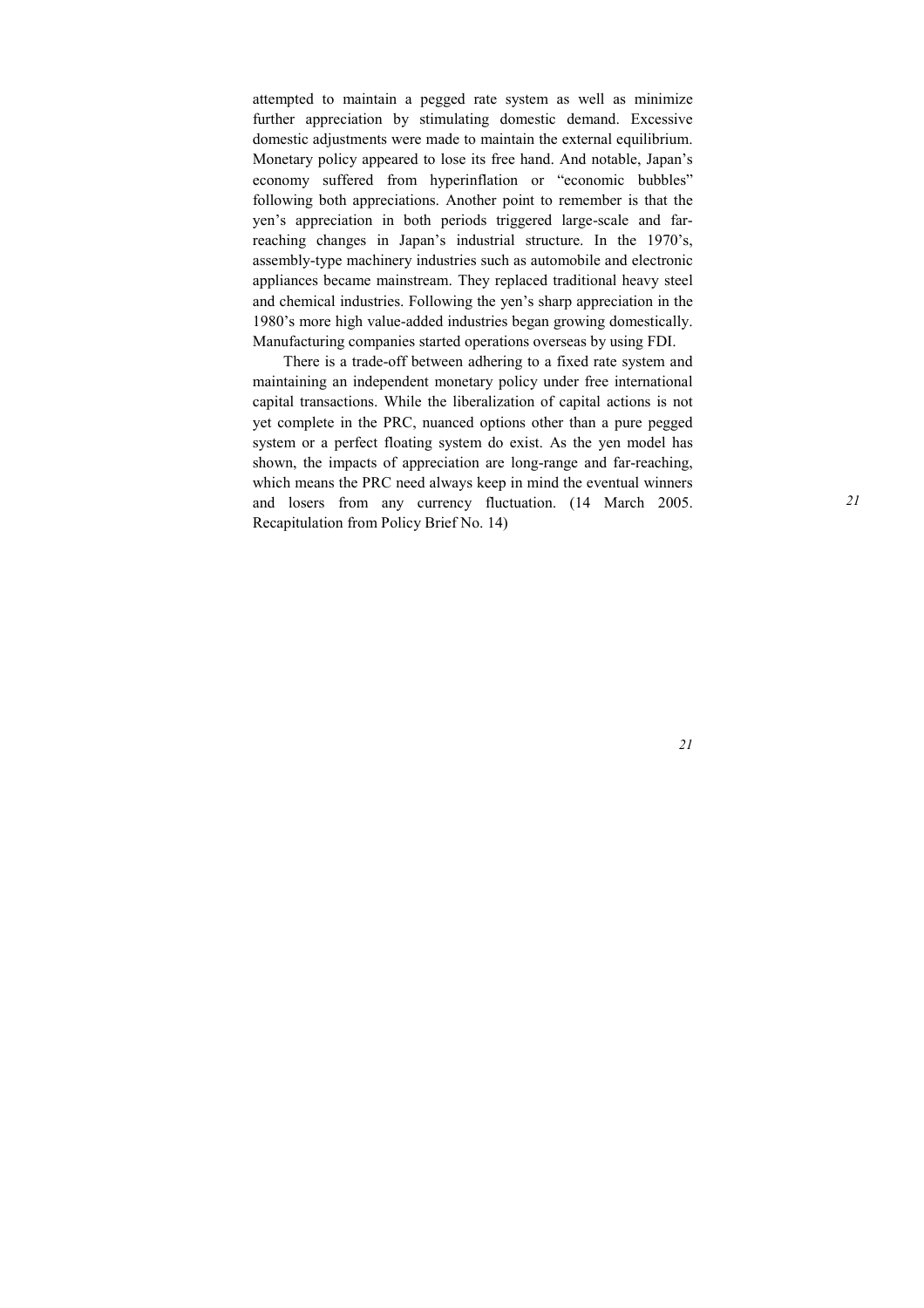#### <span id="page-26-0"></span>**(Table) Background Comparison Between the PRC and Japan**

#### **For the PRC**

(Similarity)

- US war on terror, Iraq
- PRC trade surplus with US
- US inflation pressure
- US fiscal deficit
- **High foreign reserves**

(Differences)

- PRC FDI surplus
- Capital account liberalization already in place in major countries
- Some lessons to learn
- PRC remains a developing country

#### **For Japan**

- US war in Viet Nam
- Japan trade surplus with the US
- US inflation pressure
- US fiscal deficit
- High foreign reserves
- Japan FDI deficit
- Capital account liberalization not complete in major countries
- No lessons learned
- Japan was already an industrialized nation

Source: Kanamori & Zhao, 2006, "The Renminbi Exchange Rate Revaluation: Theory, Practice and Lessons from Japan," ADB Institute

## **3.2 Reasons behind the PRC's resistance to renminbi (RMB) appreciation**

Two of the most serious, unsolved policy issues facing the PRC government have important connections to the issue of renminbi appreciation: unemployment and non-performing loans (NPLs) in state-owned banks (SOBs). Although official urban unemployment figures are well below other countries, showing 4.2 percent or 8 million unemployed, the larger picture is more serious. Restructuring of the state-owned sector generated at least 10 million laid-off workers (下岗 "xiagang") in urban areas, and when added to the excess 150 million workers in rural areas, the real unemployment rate climbs to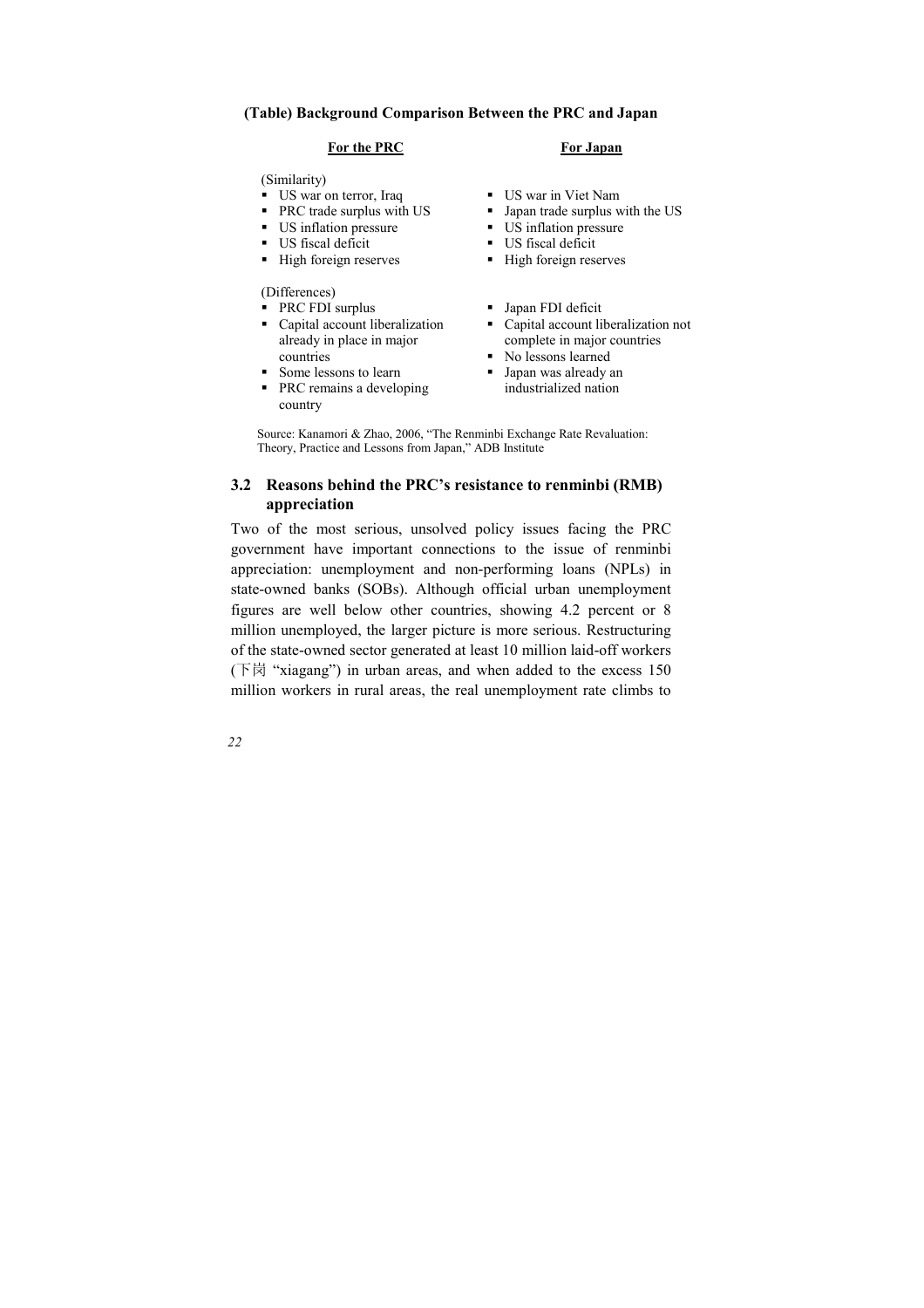25–30 percent nationwide. The addition of 8–10 million workers flowing into urban areas per annum raises the total labor force by about 15 million, and puts mounting pressure on the PRC's labor markets.

Foreign direct investment (FDI) is currently seen as one remedy that can absorb excess labor and mitigate immediate unemployment problems. Many foreign companies in search of cheap labor have set up production lines that utilize rural workers, particularly in the special economic zones. Sharp renminbi appreciation could not only cause a decline in FDI by effectively raising operation costs for companies, it could also damage the already uncompetitive agriculture sector and state-owned enterprise sector creating even more excess labor. Losing FDI would thus mean an even bleaker labor market.

While NPLs are now officially reported as 15–20 percent of GDP, some experts estimate the real rate to be around 35 percent. Furthermore, the recent decline in the NPL ratio seems to be mostly due to the increase in lending volume, which means that new NPLs could surface in the next few years. PRC authorities acknowledge the need to invite foreign investors in to solve this problem. In fact, the Ministry of Finance issued a circular in 2004 on administration of foreign debts relating to external transfer of NPLs by asset management corporations (AMCs), which aims to streamline the procedure and attract foreign investors to invest in NPLs.

In late 2004, Huarong (华融) AMC reportedly targeted foreign investors in an attempt to sell a package worth 150 billion RMB, the largest deal so far. Silver Grant International Industries Ltd., which is a Hong Kong, China listed company controlled by China Xinda (信达) AMC, was established to dispose of NPLs. Silver reportedly unveiled a plan to sell more than US\$200 million worth of new shares and convertible instruments to Citigroup Global Investment Management.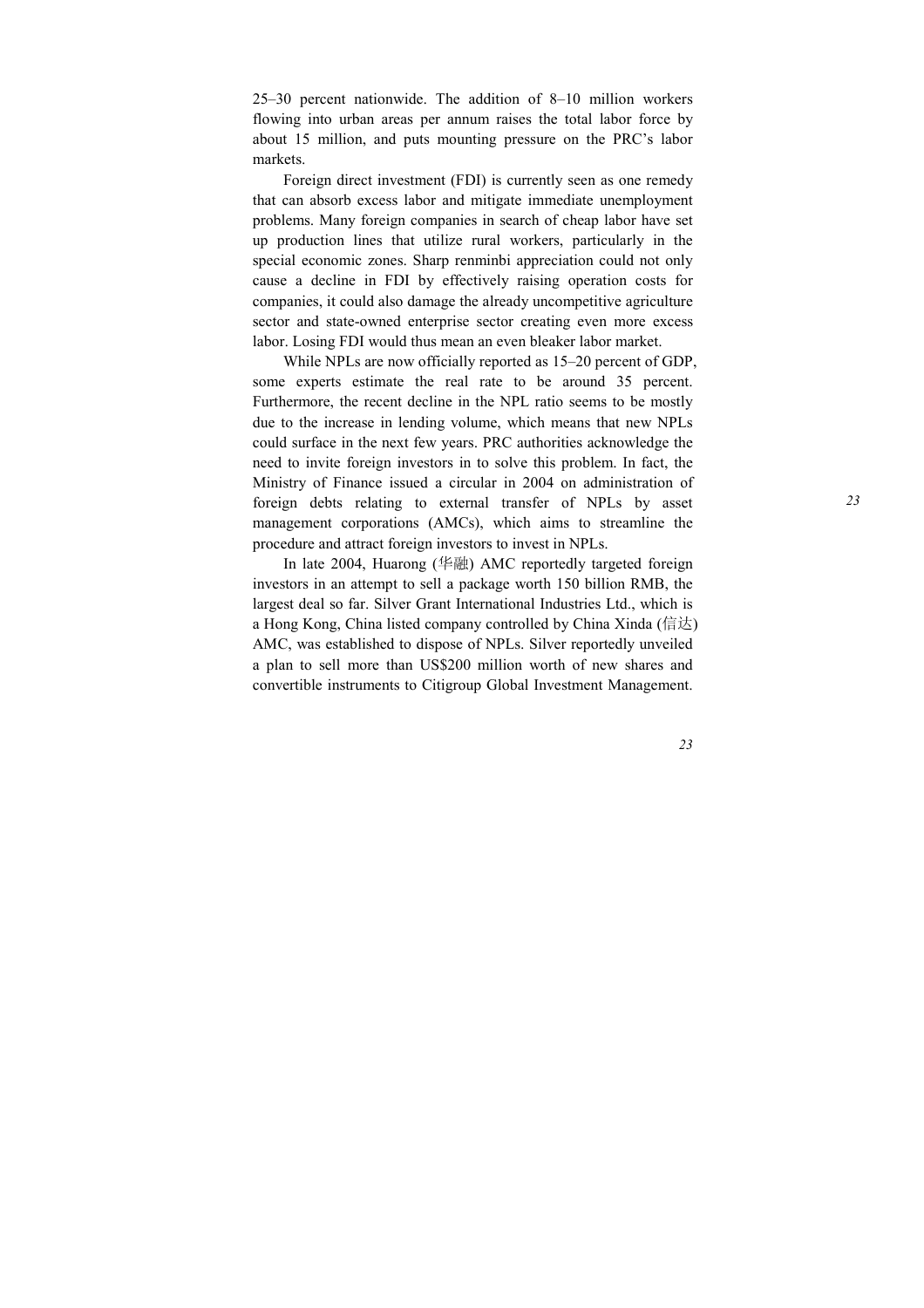<span id="page-28-0"></span>In January 2005, Silver and Citigroup signed a memorandum of understanding to establish a joint venture that will invest in NPLs in the PRC. If the renminbi appreciates, foreign investors may grow hesitant to buy NPL's. These underlying factors are important to remember when trying to understand why the PRC sticks with its dollar-pegged renminbi. (10 June 2005)

#### **3.3 A dangerous cycle: Foreign reserves, price determinants, and renminbi appreciation**

PRC foreign reserve holdings have been accumulating rapidly. At the end of the first quarter of 2005 the figure stood at about US\$660 billion, almost 50 percent more than the corresponding month in 2004. Both current and capital accounts in the PRC have registered surpluses, and swelling the foreign reserves is an inflow of speculative "hot money" (热钱 "reqian"). This inflow, which has been attributed to repatriating capital flight, has grown significantly over the past three years, a period coinciding with the intensified appreciation pressure on the renminbi. Some estimates show levels of errors and omissions in the balance of payments that reflect the inflow of hot money in amounts of US\$7.8, 18.4, and 20 billion for the years from 2002–2004, respectively.

A cyclical effect seems to be occurring. The current account surplus, as well as the surplus in capital and financial accounts, drives a huge and rapid accumulation of foreign reserves that causes mounting pressure for renminbi appreciation. The heightened expectation of renminbi appreciation brings even more speculative hot money flowing in, further contributing to the accumulated reserves. Such growing expectations of renminbi revaluation, and the consequent speculative and volatile rush of hot money, adversely impact the PRC's economy by causing "leads and lags" that distort the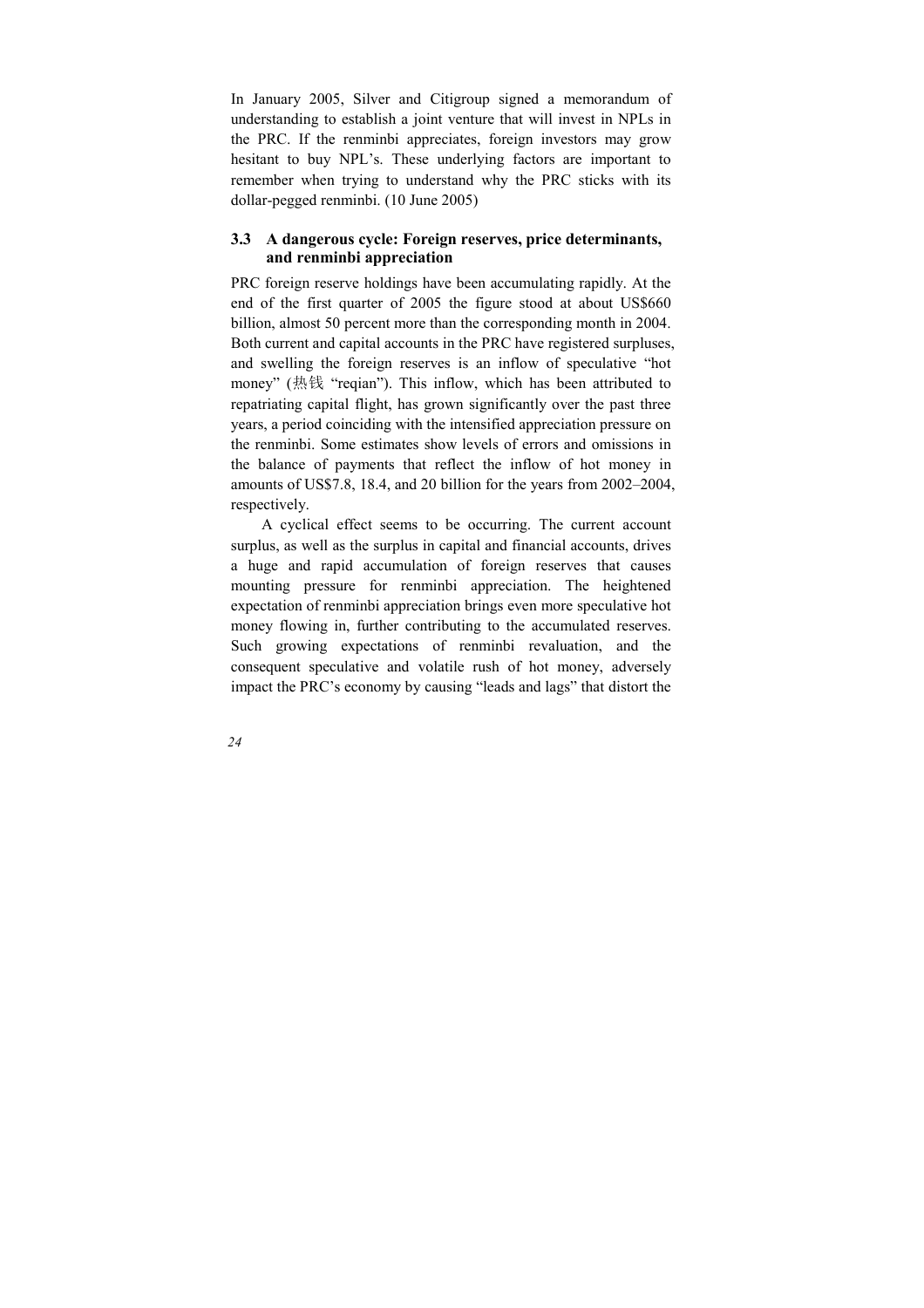rational behavior of local enterprises engaged in foreign trade as well as foreign investor behavior.

Many government authorities and market participants are paying keen attention to the smallest decision about renmenbi revaluation, trying to make predictions based on the slightest utterance of PRC policymakers or local newspapers. This expectation of renminbi appreciation leads to unnecessary volatility in the international foreign exchange market. An example was how in late April to early May 2005, the Japanese yen appreciated sharply against the US dollar following a local PRC newspaper report about revaluation. Although no one can control how market participants interpret messages from the PRC, it is important to recognize that PRC authorities do not welcome the growing expectation of renminbi appreciation since it ultimately damages the economy.

The PRC's trade imbalance with other countries is seen as the main force behind growing international pressure to appreciate the renminbi. Many argue that the PRC's export prices are too low because of the undervalued renminbi. But the exchange rate is not the only factor determining export prices. Production factor costs such as labor, water, power, and natural resources also determine the prices of exports. The real question is whether market supply and demand conditions in the PRC determine these factor costs at the optimal level: for instance, they may well be undervalued due to the legacy of the centrally-planned economy. Moreover, these factor costs do not properly reflect so-called "external diseconomies," (negative externalities) such as environmental degradation. We may need to think more closely about the adequacy of the price structure in the PRC first before gradually addressing the exchange rate. (16 June 2005)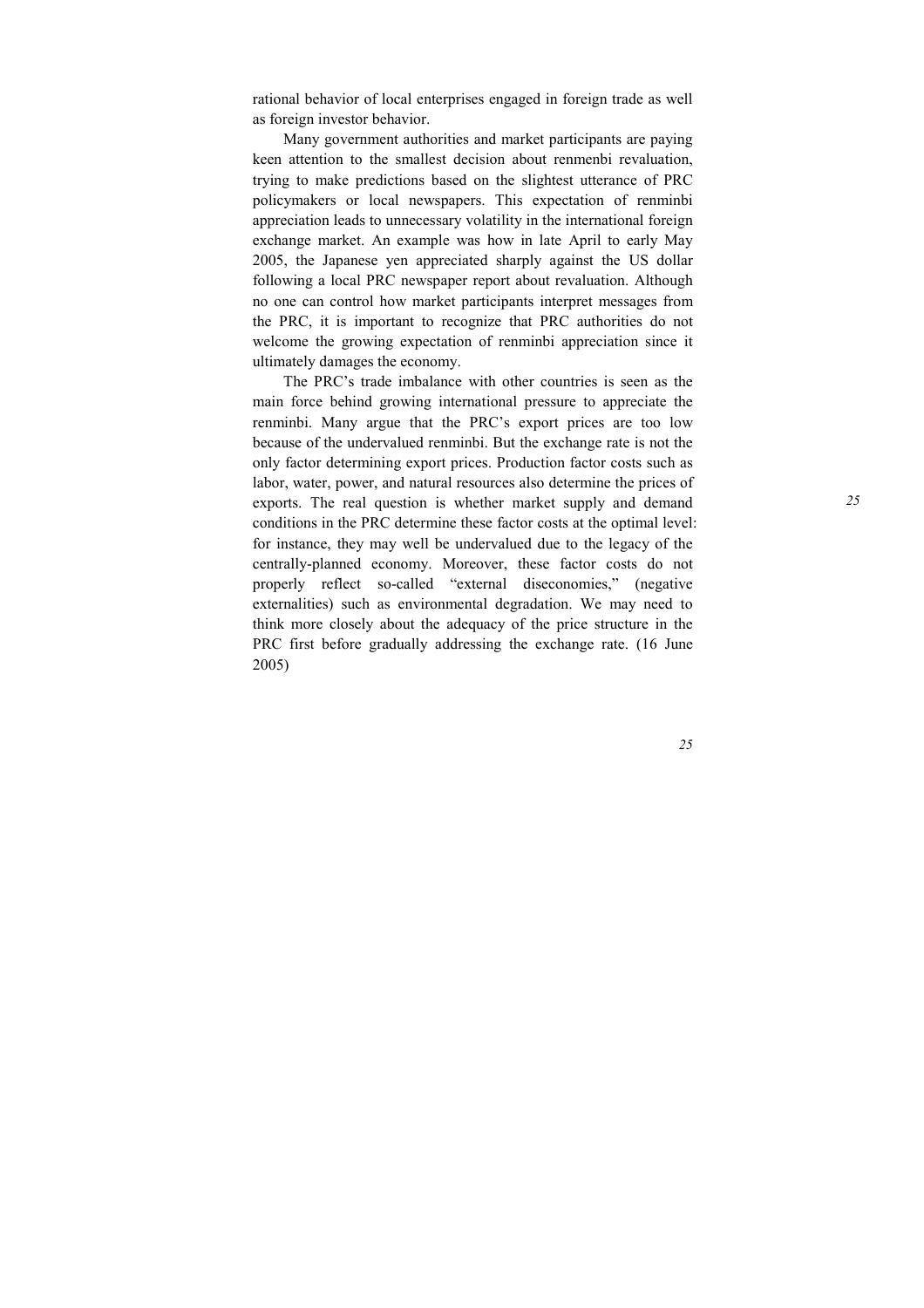#### <span id="page-30-0"></span>**3.4 A closer look at the recent renminbi revaluation**

On the evening of 20 July 2005, the People's Bank of China (PBOC) unexpectedly announced the 2.1 percent revaluation of the renminbi. What observations can we make about this announcement? The first relates to timing. While many experts and media sources saw the announcement as abrupt and surprising, careful examination indicates that this was not necessarily the case. In looking at the various indicators such as balance of payment, foreign reserves, and shortterm capital inflow, PRC officials actually pursued the earliest possible timing for revaluation. And to avoid the impression that external pressure had led to the revaluation move, the PRC authorities waited until such pressure was mitigated somewhat by a moment of US dollar appreciation. Moreover, given the political and economic importance of its relationship with the US, it was also predictable that the PRC would take revaluation measures prior to the scheduled meeting of each country's leaders in the autumn of 2005.

Another observation regards the prevailing misunderstanding about the PRC decision to abandon the US-pegged monetary regime and replace it with a currency basket approach. Though the PBOC announcement carefully stated that the renminbi exchange rate would adjust based on market supply and demand with reference to a basket of currencies, it does not make clear whether "reference" means the same thing as "pegged" to a basket of currencies. In either case, the PBOC did not announce the composition of the basket of currencies (see Note page 27), and since 21 July has allowed the actual renminbi exchange rate to fluctuate within a very narrow range centered on the new 8.11 RMB to 1 US dollar rate. Although the announcement allows the fluctuation range of 0.3 percent, the PBOC seems to be intervening significantly in foreign exchange, and doing its best to contain the fluctuation. Recently the PBOC firmly denied the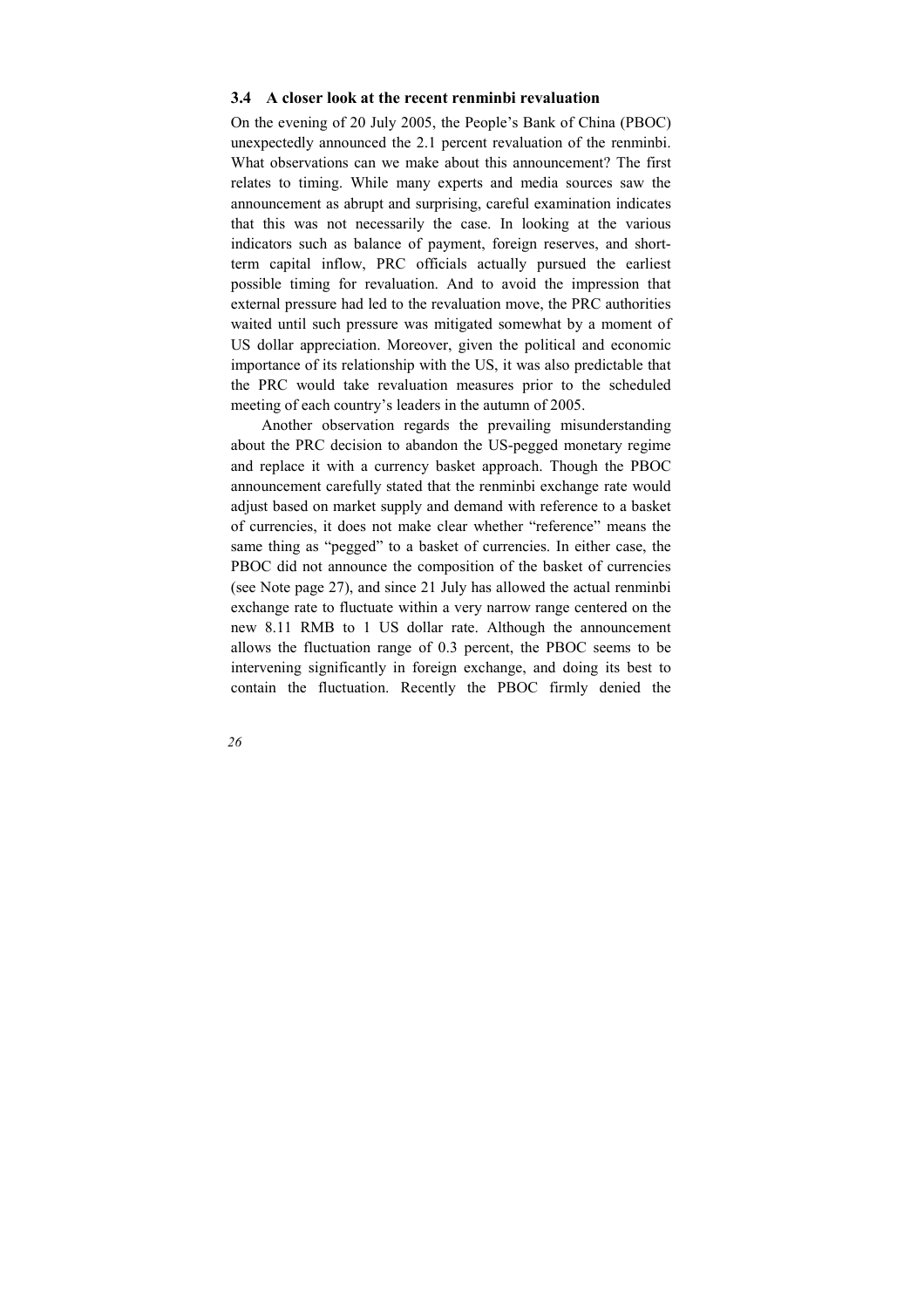possibility of another revaluation for the moment, which is certainly strange if the PBOC has truly moved to a currency basket regime.

Other countries and experts mostly welcomed the announcement of a change in the currency regime as a first step, but remain concerned that the new system is less transparent than the previous dollar-pegged regime. The statement, "with reference to a basket of currencies," is vague and many fear that the PRC might more freely manipulate the RMB exchange rate by foreign exchange intervention. The 21 July revaluation is a good example of the PRC's traditional gradualist approach: starting with a limited scope on an experimental basis and then carefully examining the impact of the move before expanding the scope. At face value, the core announcement seems to offer nothing more than a one-time, nominal revaluation that raises no expectations for any significant change in the nominal exchange rate or in the exchange rate regime. However, this is more likely a first step that needs to be watched carefully for indications on when a next step might follow. (8 August 2005)

Note:

Later in August 2005, the POBC announced that the currencies in the basket are the US dollar, the euro, the Japanese yen, and the Korean won since these currencies represent the economies of the PRC's four largest trading partners. The weighting of each currency is not yet disclosed. The PBOC also mentioned that other currencies in the basket, but with smaller weightings, include the Canadian, Australian, and Singapore dollars, Thai baht, the British pound, and the Malaysian ringgit.

#### Source:

Kanamori and Zhao, 2006, "The Renminbi Exchange Rate Revaluation: Theory, Practice and Lessons from Japan," ADB Institute..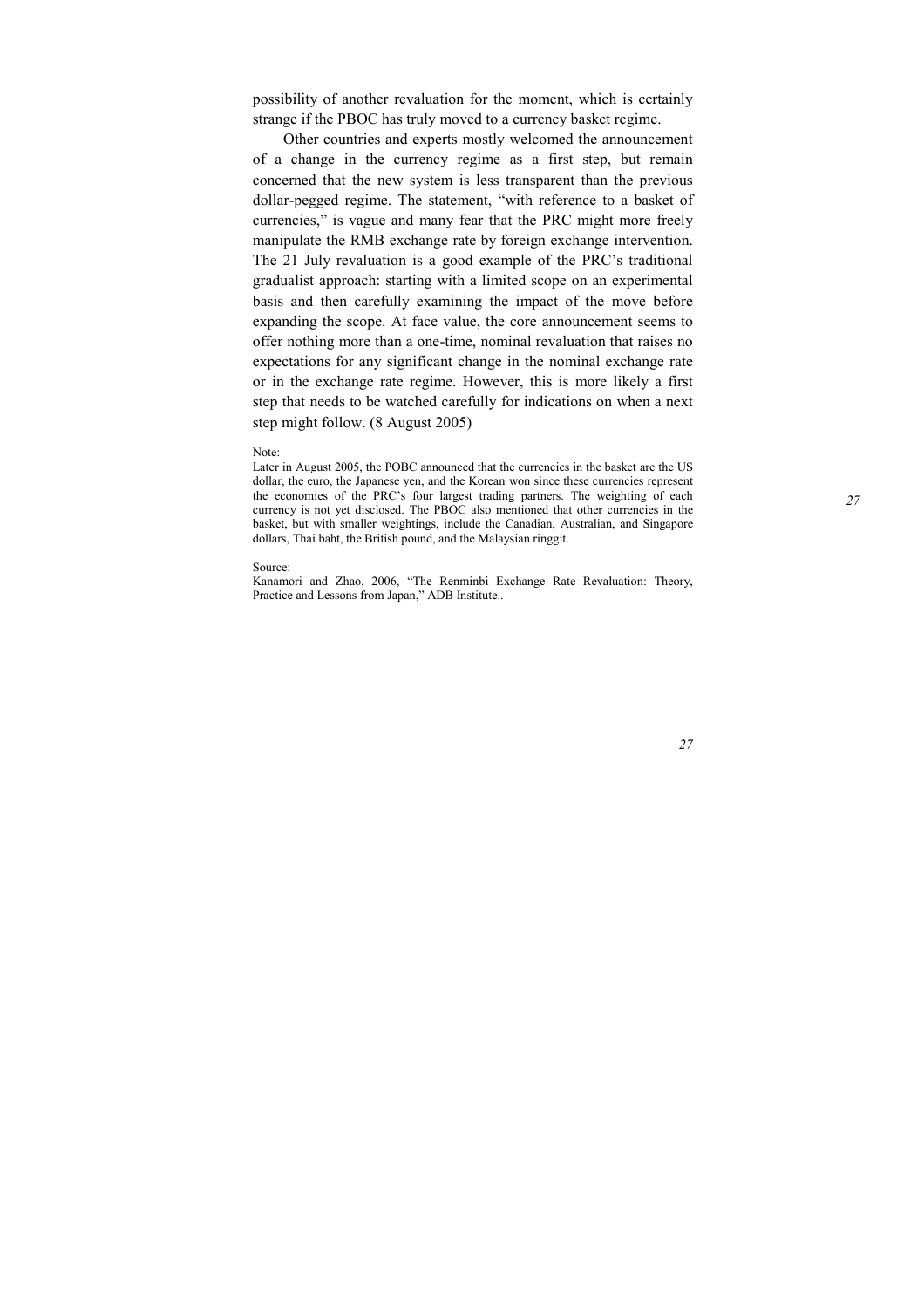## <span id="page-32-0"></span>**3.5 Direction of public finance in the PRC**

Since the Asian financial crisis the PRC has taken a proactive fiscal policy by issuing national construction bonds to avoid a slow-down in the economy. The central government deficits and its proportion to GDP in 1997 was 56 billion RMB and 0.8 percent, while these figures went up to 319.8 billion RMB and 2.7 percent respectively in 2003. Following the 2003 Central Economic Conference, PRC authorities have shown signs of shifting fiscal policy from "proactive" to "prudent" in order to respond to overheating in the economy. New government bond issues were cut to 110 billion RMB in 2004 and 80 billion RMB in 2005, down from the annual 140–150 billion RMB during the years between 2000 and 2003. Central government deficit in 2004 remained at the same level, 319.8 billion RMB, but its ratio to GDP declined 2.5 percent from its peak of 3.0 percent in 2002.

Individual income tax is becoming an important tax source as revenues have increased from 41 billion RMB in 1999 to 173.7 RMB in 2004. Its ratio to total tax revenue also increased dramatically from 1.4 in 1994 to 6.8 percent in 2004. But the system for the individual PRC taxpayer remains extremely complex. Currently, individual income can be divided into eleven categories, each one subject to different rates and cost calculations. To achieve more efficient tax collection, the PRC Ministry of Finance is trying to shift towards a more unifying individual tax scheme. Already major tax reforms in 2002 introduced a new system that shares income tax between central and local governments as a means of addressing regional equity. In 2005, against the backdrop of growing per capita income and intensified sentiments of unfairness towards the tax code, the State Council proposed to raise the personal income tax exemption from 800 RMB to 1,600 RMB as a way to reduce the tax burden on the poor.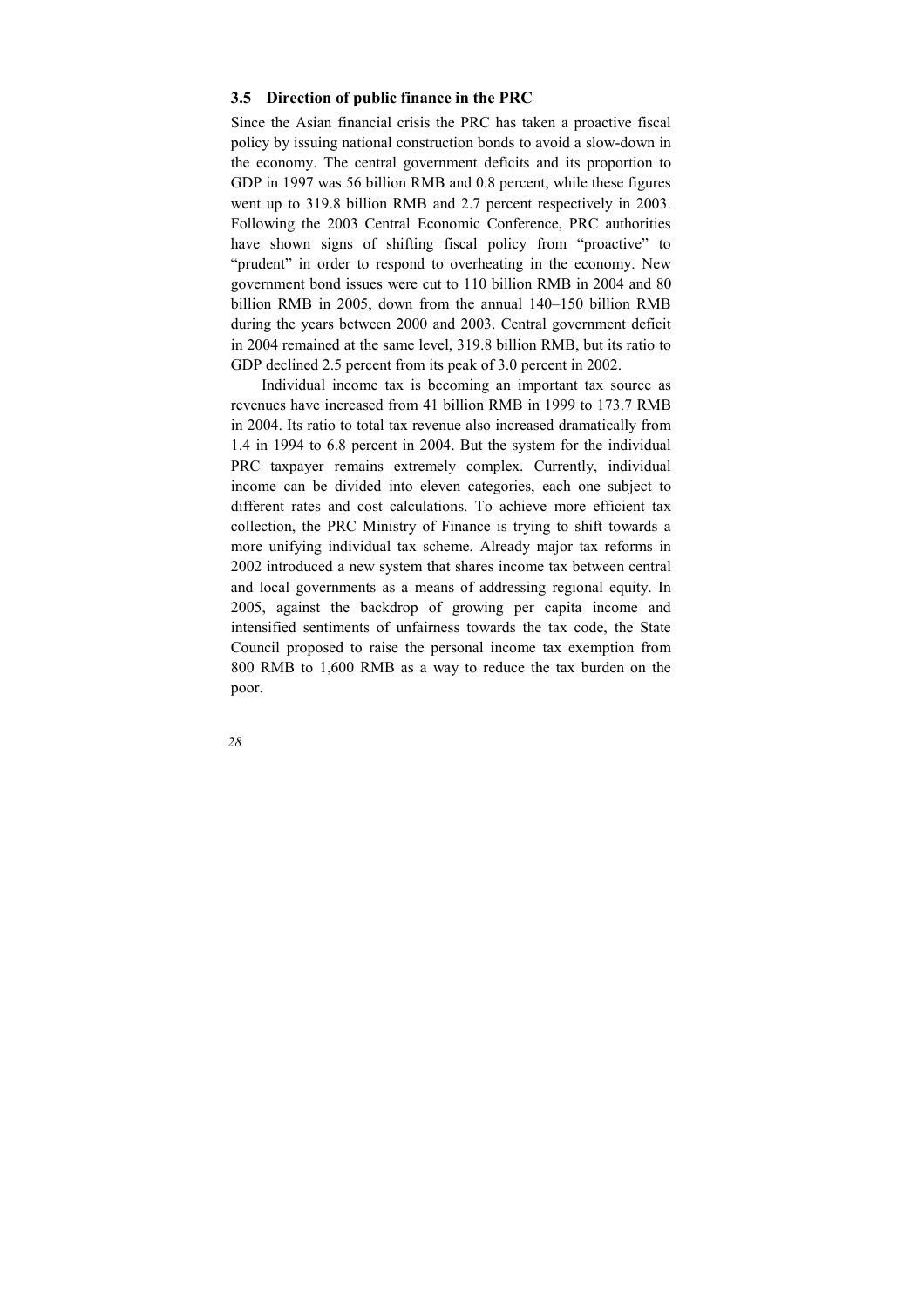<span id="page-33-0"></span>Traditional economics posit that public finance (财政 "caizheng") has three primary functions: reallocation of resources, adjustment of business cycles, and redistribution of income. Under the previous centrally planned economy, PRC public finance served to consolidate then allocate all resources and build up infrastructure. Lengthy budget statements made by Party and government officials tended to stress how budget resources allocated in various provinces and sectors would contribute to the nation's overall development. More recent developments indicate that the PRC authorities now realize the effectiveness of using fiscal policy as a tool to smooth out business fluctuation and they are reviewing the tax system as a way of achieving social equity in light of growing income disparities. Although these trends are the logical consequence of economic reform and marketization, the role of public finance under a "socialist market economy with PRC characteristics," deserves further observation. (19 December 2005)

#### **3.6 Implications for PRC's foreign reserve accumulation**

Foreign reserves began flowing rapidly into the PRC in early 2002, reaching nearly US\$8.2 billion by the end of 2005 (see Table 1 page 32). This was mainly attributed to three factors: current account surplus, influx of capital via foreign direct investment (FDI), and repatriation of PRC capital in anticipation of renminbi appreciation, reflecting errors and omissions in the balance of payments account.

There is no clear theoretical process for determining the optimum level of foreign reserves. The current ratio of foreign reserves to monthly imports is approximately 16:1 and that of foreign reserves to short-term foreign debt is about 10:1, both higher than the widely accepted figures of three months and one year, respectively. Compared to other countries, the PRC ratios rank number one for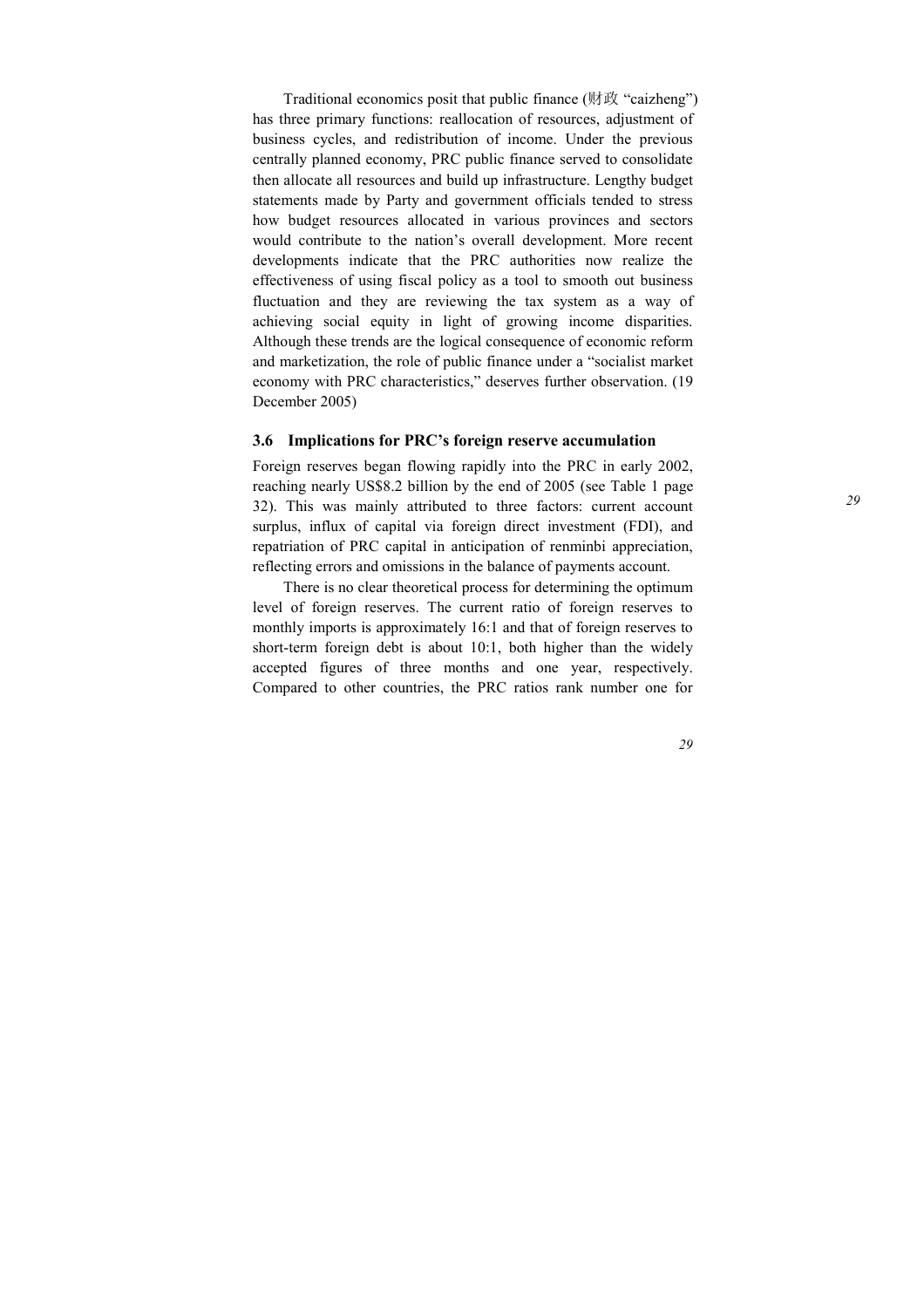foreign reserves to foreign debt, and number 5 for foreign reserves to imports and foreign reserves to GDP. Moreover, FDI is the source of nearly 50 percent of recent foreign reserves.

The PRC is presently working to deregulate capital account transactions and encourage Chinese enterprises to move operations overseas (走出去 "zou chuqu"). Under these circumstances, the rapid influx of foreign capital could end suddenly or even be reversed. Accordingly, to prepare for a sudden or unexpected capital outflow, particularly on the heels of the Asian economic crisis, the PRC and other Asian economies tend to accumulate foreign reserves beyond the presumed optimal level.

In terms of economic theory, the greatest concern is the monetary implications. Under normal circumstances, as foreign reserves flow into a country the central bank releases an equal amount of local currency into the domestic economy. Where there is a rapid influx of foreign capital, there is a risk of overheating the economy if too much money is injected into the market. Over the past few years, the People's Bank of China (PBOC) has successfully used a "sterilization policy" to manage the money supply (see Table 2 page 32). For the time being there is no foreseeable need to worry about the influx of foreign reserves to the PRC, neither in terms of amount nor speed. However PRC authorities need to carefully consider the following issues:

(i) The rapid accumulation of foreign reserves reflects the macro I-S imbalance of the domestic economy, external balance in particular. The government introduced a reform plan for the renminbi exchange rate system, but is trying to use foreign exchange rate intervention to mitigate large-scale exchange rate adjustments; the result has been further appreciation pressure.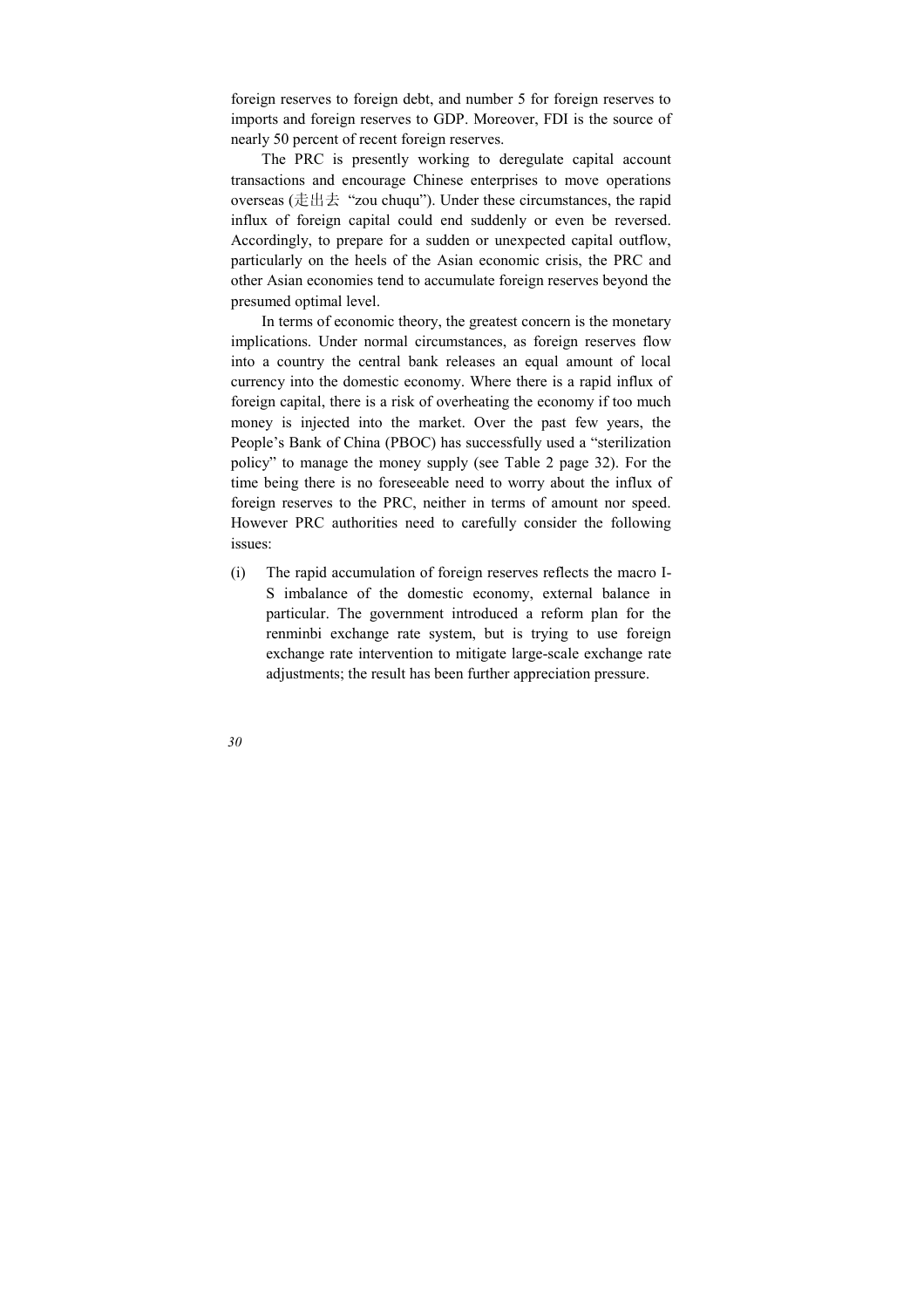- (ii) A vicious cycle has been created, namely that the accumulation of foreign reserves gives rise to further anticipation of renminbi appreciation, resulting in an influx of foreign capital, which in turn triggers foreign exchange intervention.
- (iii) The sterilization policy has certain cost implications. To date, the interest rate of PBOC bills has remained lower than that of US treasury bills, which is where a large part of the reserves are invested. However, depending on future developments related to domestic and foreign interest rates, this may not be able to be maintained.
- (iv) The PRC has achieved strong economic growth of 9–10% in recent years, and this has required the money supply to grow at a relatively high rate. However, a modest economic growth rate of  $6-7\%$  is envisioned during the  $11<sup>th</sup>$  five-year plan. In order to prevent the economy from overheating, the money supply must grow at a more moderate rate as well.

How to utilize the massive foreign reserves accumulated for the PRC economy is the most important issue of all, and is not simply a matter for the PRC since other countries face the same dilemma. However the current PRC domestic economy doesn't appear to be enjoying any specific benefits from the influx of foreign reserves.

In the latter part of 2005, the government injected a total of \$60 billion from foreign reserves into the state commercial banks to strengthen their capital base, possibly giving a sign that the PRC is considering the appropriations of foreign reserves. If this is the case, there needs to be a planned appropriations effort such as setting aside reserves to create funds for projects like addressing environmental problems, promoting energy conservation, and enhancing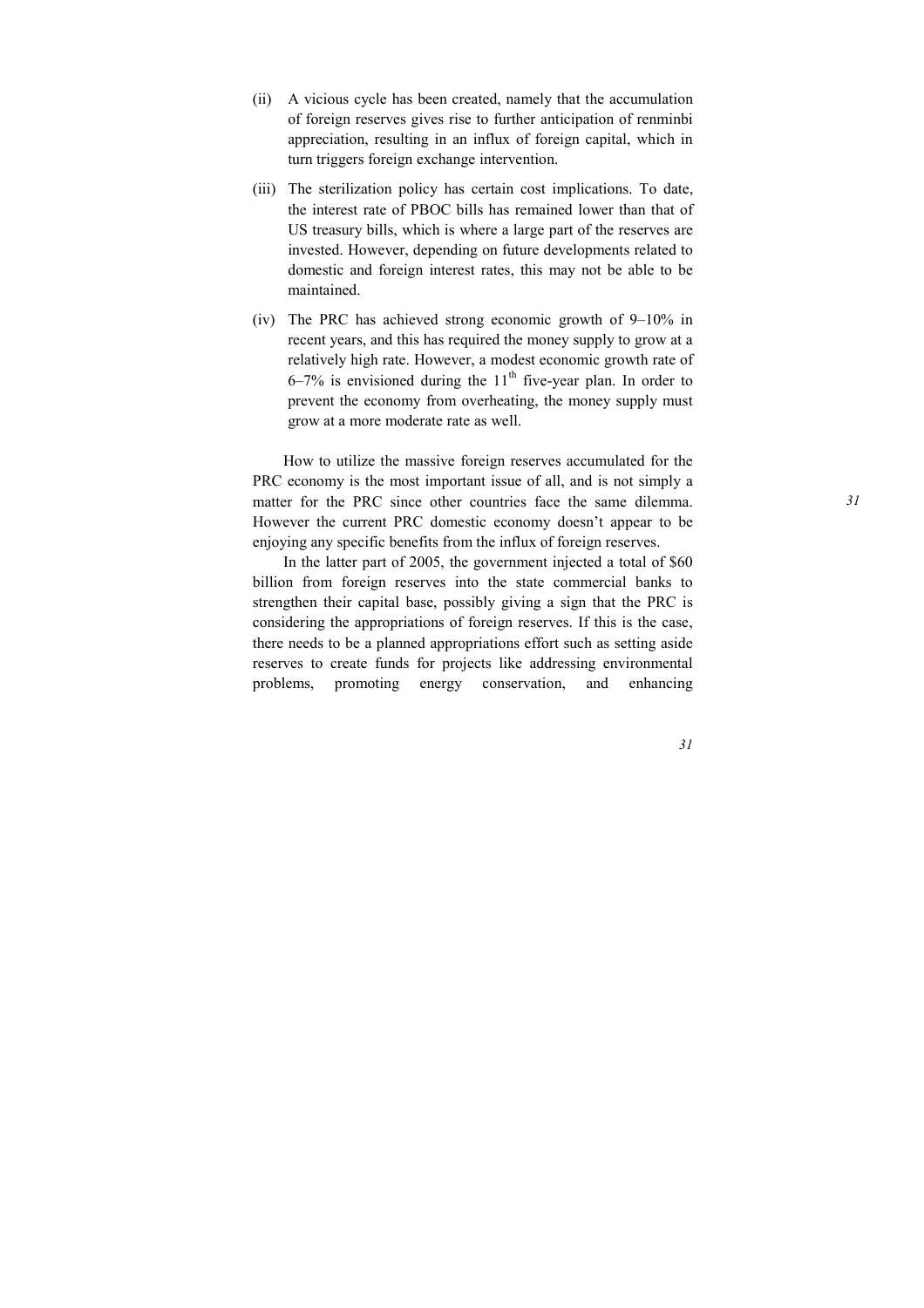technological innovation. In order to avoid risks and maximize returns, a review of the current composition of the foreign reserves portfolio roughly 60% US dollar bonds and treasury bills, 20–25% euro and 15–20% yen—may also be required. (22 March 2006)

#### **(Table 1) Rapid Accumulation of Foreign Reserves (end of the year, \$ hundred million)**

| 2000 2001 2002 2003 2004 2005                   |  |  |
|-------------------------------------------------|--|--|
|                                                 |  |  |
| $1,666$ $2,122$ $2,864$ $4,033$ $6,100$ $8,189$ |  |  |

Source: People's Bank of China

\* If foreign reserves of Hong Kong, China is included, overall reserves at the end of 2005 stands at \$9,432 million, which exceeds Japan's \$8469 million for the corresponding period.

|            | 2002 | 2003 | 2004 | 2005 |
|------------|------|------|------|------|
| <b>GDP</b> | 91   | 10.0 | 10.1 | 99   |
| M2.        | 199  | 19.6 | 15.5 | 18.0 |
| M1         | 18.4 | 18.7 | 14.1 | 11.8 |

#### **(Table 2) Money Supply and GDP (% increase)**

Source: People's Bank of China, China Statistical Bureau

## **4. Hong Kong, China**

### **4.1 The fate of the Hong Kong Dollar**

Immediately following the revaluation of renminbi in July 2005, the Hong Kong Monetary Authority (HKMA) released an announcement by Acting Financial Secretary, Mr. Stephen Ip stating, "The Government has no intention at all to change the Linked Exchange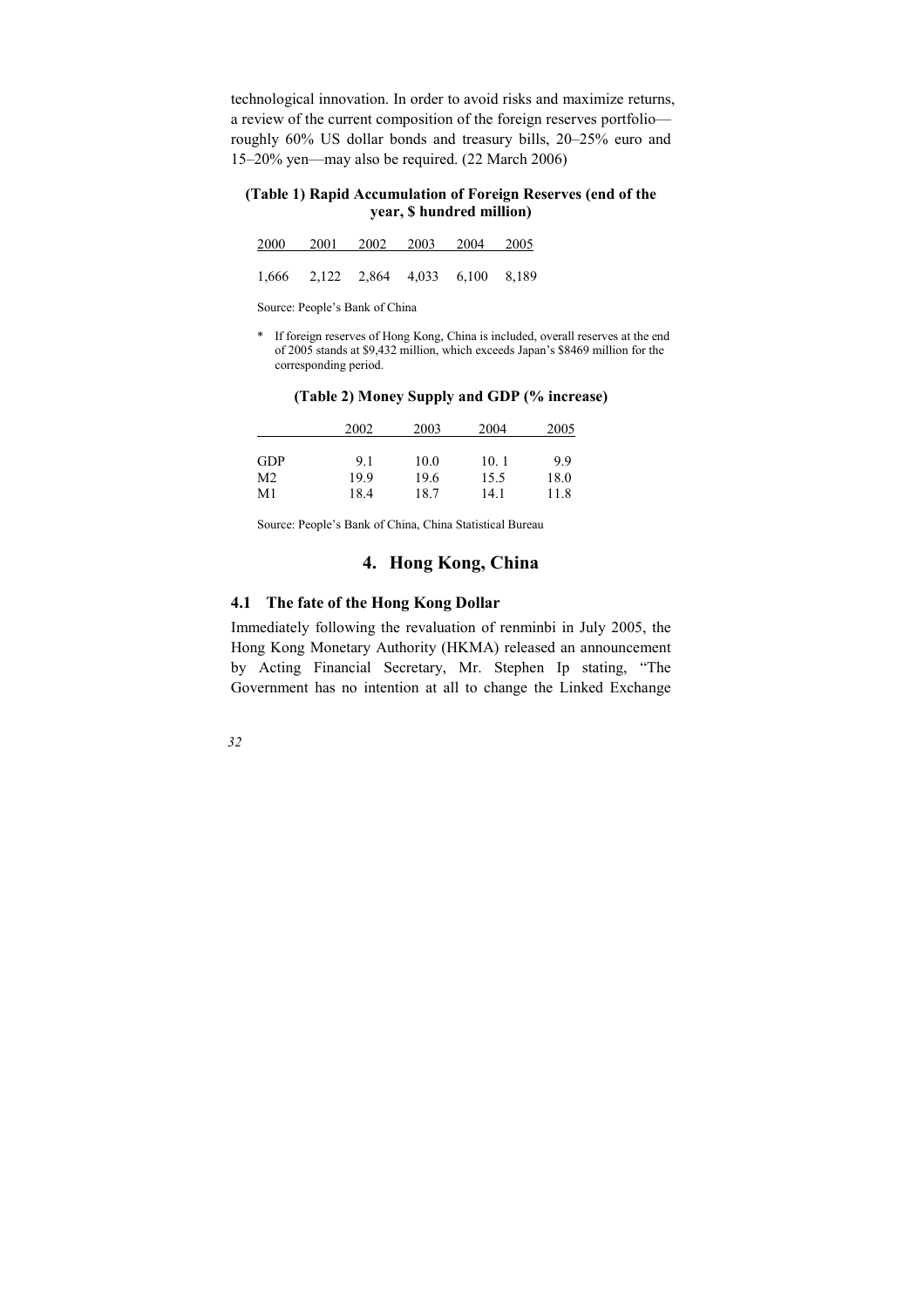Rate system which has served Hong Kong [*sic*] well for more than 21 years and has been the anchor of our economic stability." The exchange rate between the Hong Kong dollar (HKD) and the renminbi now fluctuates within a narrow range.

HKMA's decision to stay on the US dollar (USD)-pegged system appears sensible for the short term. The devaluation of the Hong Kong dollar (HKD) vis-à-vis the renminbi is expected to contribute to ongoing recovery of the Hong Kong, China (HKC) economy. The HKC economy has also benefited from increasing tourism from the mainland. After all, the HKC economy specializes in services including banking, securities, tourism and real estate. International competitiveness affected by exchange rate fluctuations does not impact these service sectors as heavily as they would hit manufacturing sectors.

The currency board system adopted by HKC in 1983 is a fixed exchange rate with freedom of capital flow at the expense of losing the independence of monetary policy according to the trilemma theory. HKMA's policy is more subject to US federal policy than PRC central bank policy. However, assuming a lack of inconvertibility of the renminbi, heavy regulation on international capital flow and the immaturity of the financial system in the mainland, maintaining the status quo of HKD remains significant for continued utilization of HKC as an international financial center.

Due to the modest scale of the revaluation of renminbi in July 2005, HKMA's decision attracted little attention. The revaluation is a first step toward a flexible renminbi with full convertibility. Shortly following the revaluation, the People's Bank of China (PBOC) issued circulars to expand forex trading allowing renminbi and foreign currency swap transactions. These are clear indicators the PBOC envisages more fluctuation of renminbi exchange rates in the future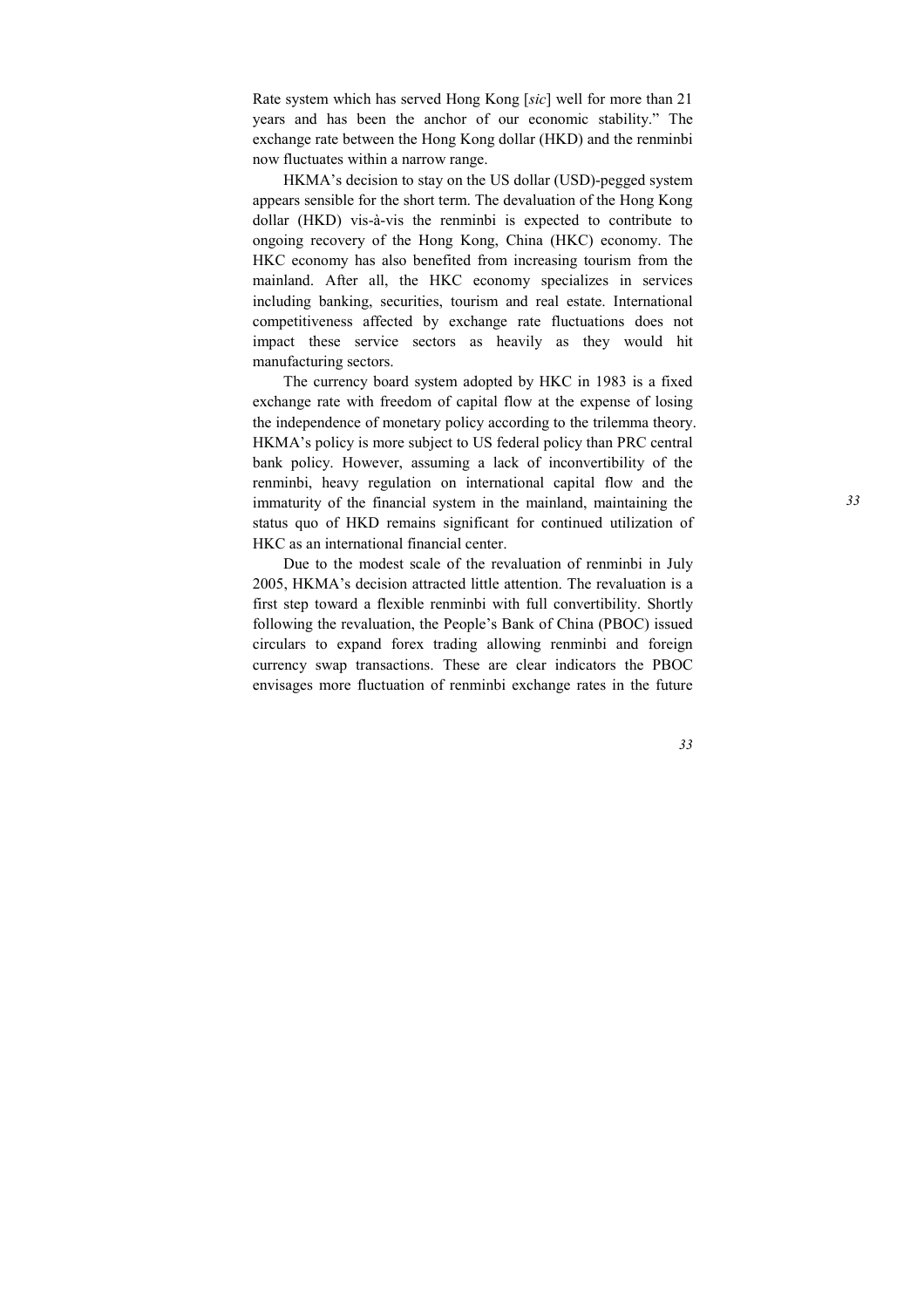and feels the necessity of providing participants with more risk hedge instruments.

Economic integration between HKC and the Mainland, particularly the southern region of the PRC, will deepen as more HKD circulate in the PRC. More renminbi notes will circulate in HKC, as the renminbi becomes a flexible and fully convertible currency. In the future HKC and Beijing may need to revisit to the relevance of "one country, two currencies, two monetary systems and two monetary authorities which are mutually independent," as stated by Mr. Joseph Yam, HKMA Chief Executive. HKC and Beijing may consider a repeg of the renminbi, an abolition of the HKD, or the creation of an optimum currency area covering the PRC in light of the transaction costs, currency substitution, and political and economic factors. (3 October 2005)

#### Note:

*Economic Review Monthly (July 2005) by the Bank of China Hong Kong* seems to show a typical view (or perhaps concern) of the financial circle in HKC about the future of HKC economy and the HKD, which says, " Hong Kong's decision to link itself to the US economy and the USD still makes a lot of sense…Hong Kong needs to maintain its uniqueness. As China is closing the development gap between Hong Kong, the only way for us to avoid being marginalized is to maintain and leverage on our advantages…advantages lie in our high degree of internationalization and economic freedom…The HKD's linked Exchange Rate System could be a symbol of our internationalization and economic freedom. We must therefore carefully study whether pegging to the RMB or adopting the RMB could transform Hong Kong to merely a city of China in the eyes of international investors…The initiatives of whether to change the Peg or not lie firmly in the hands of Hong Kong…" as quote.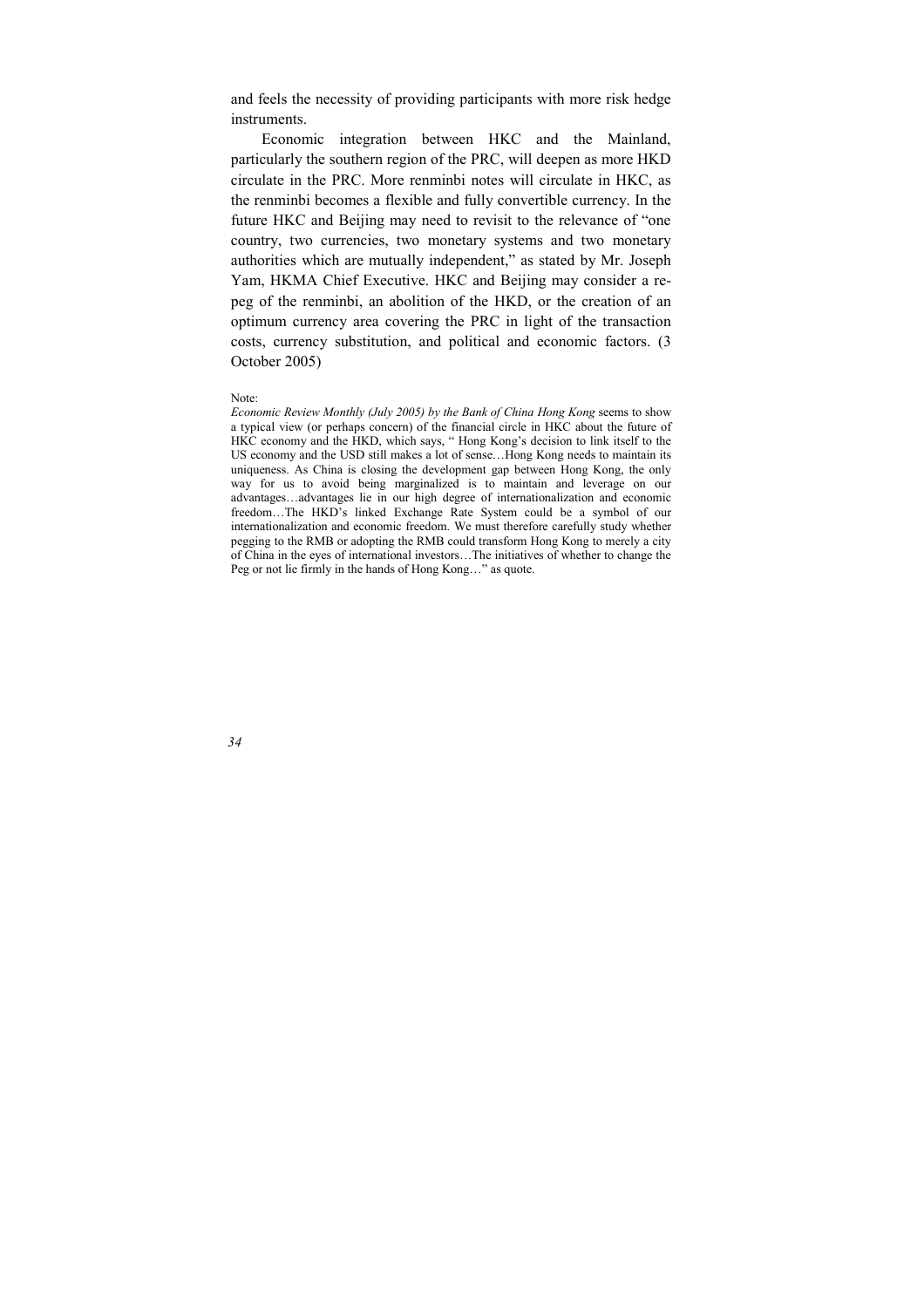## **4.2 Tourism will be king for the future economy of HKC (part 1)**

Until recently, the manufacturing, financial and tourism sectors in Hong Kong, China (HKC) served as the three main engines driving the local economy. That is now changing. Because many manufacturing industries relocated to southern China in the 1990s in search of cheap labor and low office rental costs, there are now almost no manufacturing industries remaining in HKC. Presently HKC's financial sector still offers some advantages but since PRC authorities have deregulated and opened more financial markets on the Mainland as a result of WTO entry, more foreign financial institutions have started to expand in the PRC by shifting some operations from HKC to Mainland cities.

In general, the scope of business for foreign banks on the Mainland has been growing. As an example, foreign banks extended their branch networks in the Mainland from 157 operational units in 2001 to 226 in 2005, and currently have 249 representative offices in the PRC. Moreover, foreign banks are actively acquiring equity in PRC financial institutions or joining these institutions in equity participation. In some cases, the foreign stake in these participatory deals has hit the ceiling of 25 percent. Another noticeable change is that foreign banks are no longer limiting their services to corporate banking for multinational enterprises but are also offering products and services for PRC enterprises and individuals in renminbi. All these developments suggest that HKC's relative advantage in the financial sector is waning vis-à-vis the Mainland. Even though the past few years show a strong recovery for the HKC economy after its long recession, many structural problems have yet to be properly addressed. This is one reason why HKC authorities are promoting tourism as an alternative engine for growth.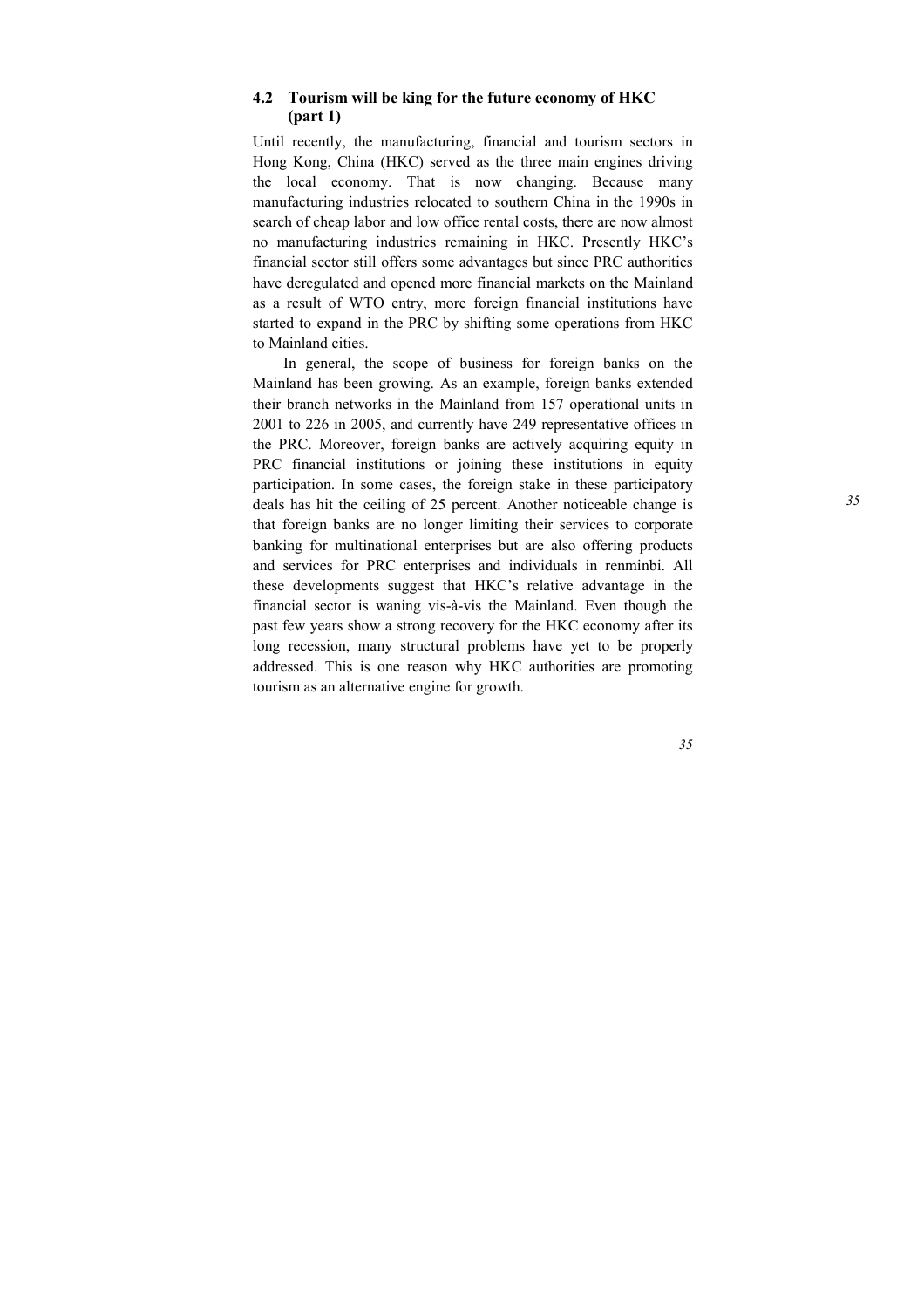To appreciate the full potential of a future HKC tourism industry, it's important to factor in both the supply and demand sides of the industry. On the supply side, HKC's main weakness is the lack of historical cites and monuments to attract traditional international tourists. Similarly, the prices of goods and services there are relatively high, even in comparison with Japan. Of course, it naturally depends on which commodities and services, but many ordinary Japanese feel that price levels on average are at least 30–40 percent higher than back home. What's more, the quality of services does not always offer value, with some tourist now claiming that even the legendary Cantonese cuisine is beginning to lose its preeminence. And although the decline of the US dollar, to which the HK dollar pegs under the currency board system, offered some price relief for tourist, that is only temporary. In the medium run, if the renminbi is further revalued and becomes fully convertible, HKC might then exit from its currency board system. At this point, price levels will again become very expensive for many foreign tourists.

On the demand side, HKC's tourism industry has most recently relied on a dramatic influx of Mainland tourists while the number of tourists from elsewhere remained stagnant. Since 2003, Chinese tourists have been making individual trips to HKC where they spend a sizeable chunk of their holiday money purchasing commodities such as gold, precious metals and top brand goods. It is reported that average per capita spending of Chinese tourists in 2003 was more than 6,000HKD, while the spending of other tourists is between 4,000– 5,000HKD. Is this likely to continue?

When forecasting the growth of tourist spending in HKC, there are three variables to keep in mind. First, the PRC's economic growth may moderate in the near future from current annual growth rate of more than 9 percent to around 7 percent. Second, wealthier Chinese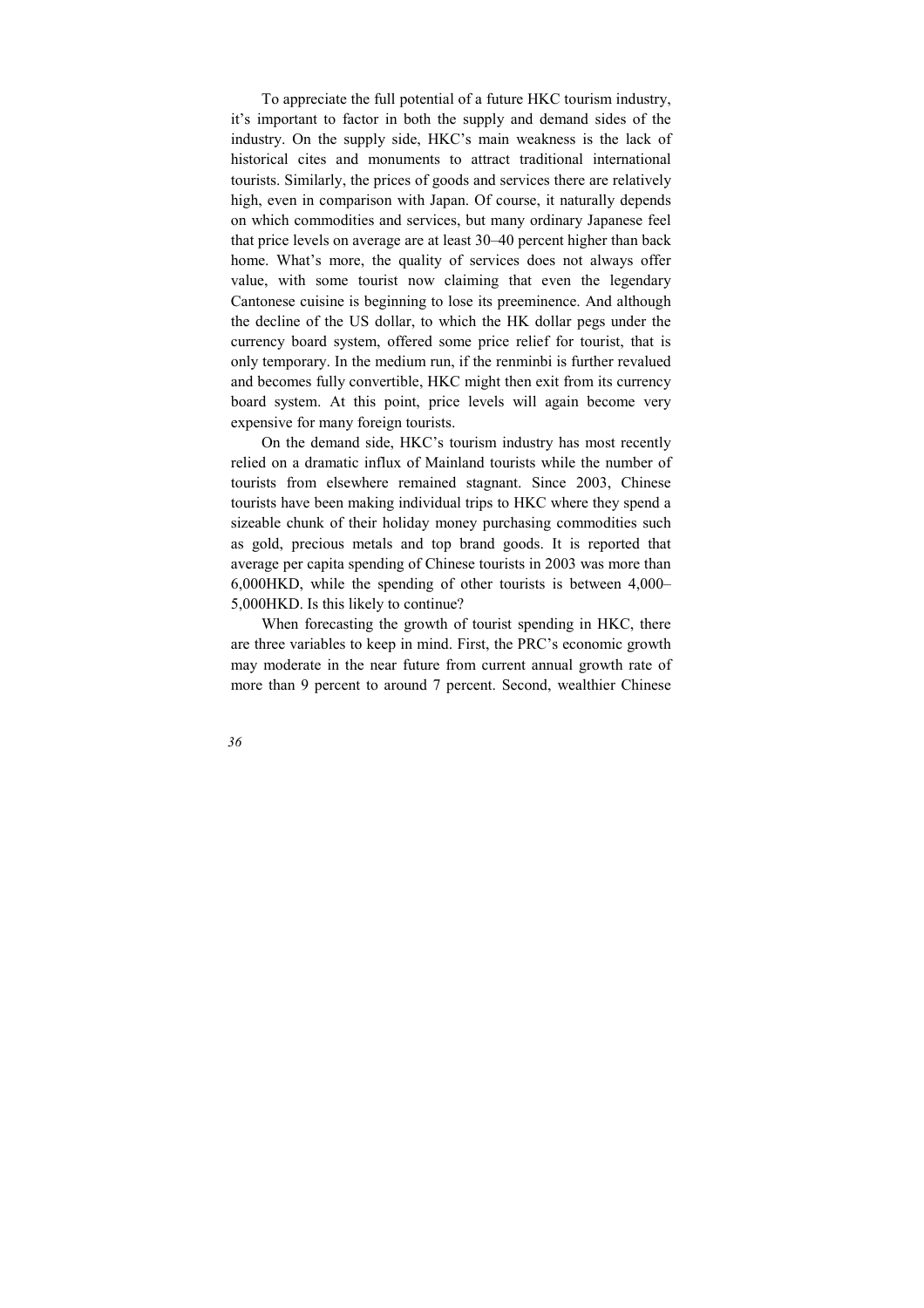may start to choose other destinations, such as Europe. Third, as consumer markets in the Mainland become more mature Chinese tourists will not need to travel to HKC to buy high-end goods.

So from both a demand and supply standpoint there may be few reasons for optimism about the future of tourism in HKC. HKC authorities may need to work out a clearer vision for regional development and find new ways to attract international tourists. Such an undertaking would be indispensable for HKC's future economy, assuming that other industries continue to become less competitive. The next article in this series will consider what HKC authorities might do to promote a more attractive tourism industry. (10 February 2006)

## **4.3 Will tourism be the magic kingdom in HKC's future? (part 2)**

In recent years the biggest tourism project in Hong Kong, China (HKC) aimed at attracting foreign tourists was the construction of Disneyland on Lantao Island. Whether this project alone will lure foreign tourists to HKC remains uncertain. For many tourists Disneyland is already a commonplace attraction in their home countries, and many argue that foreign tourists from developed countries seek travel experiences that are completely different from a visit to a well-known theme park.

Regardless of the number of foreign tourists, the Disneyland in HKC is expecting many tourists from the Mainland (see Table page 39), which in the medium-term may provide the number of visitors needed to support the project. But there is little stopping Mainland cities such as Shanghai and Beijing from becoming competitors, in particular if the HKC Disneyland shows signs of success. This casts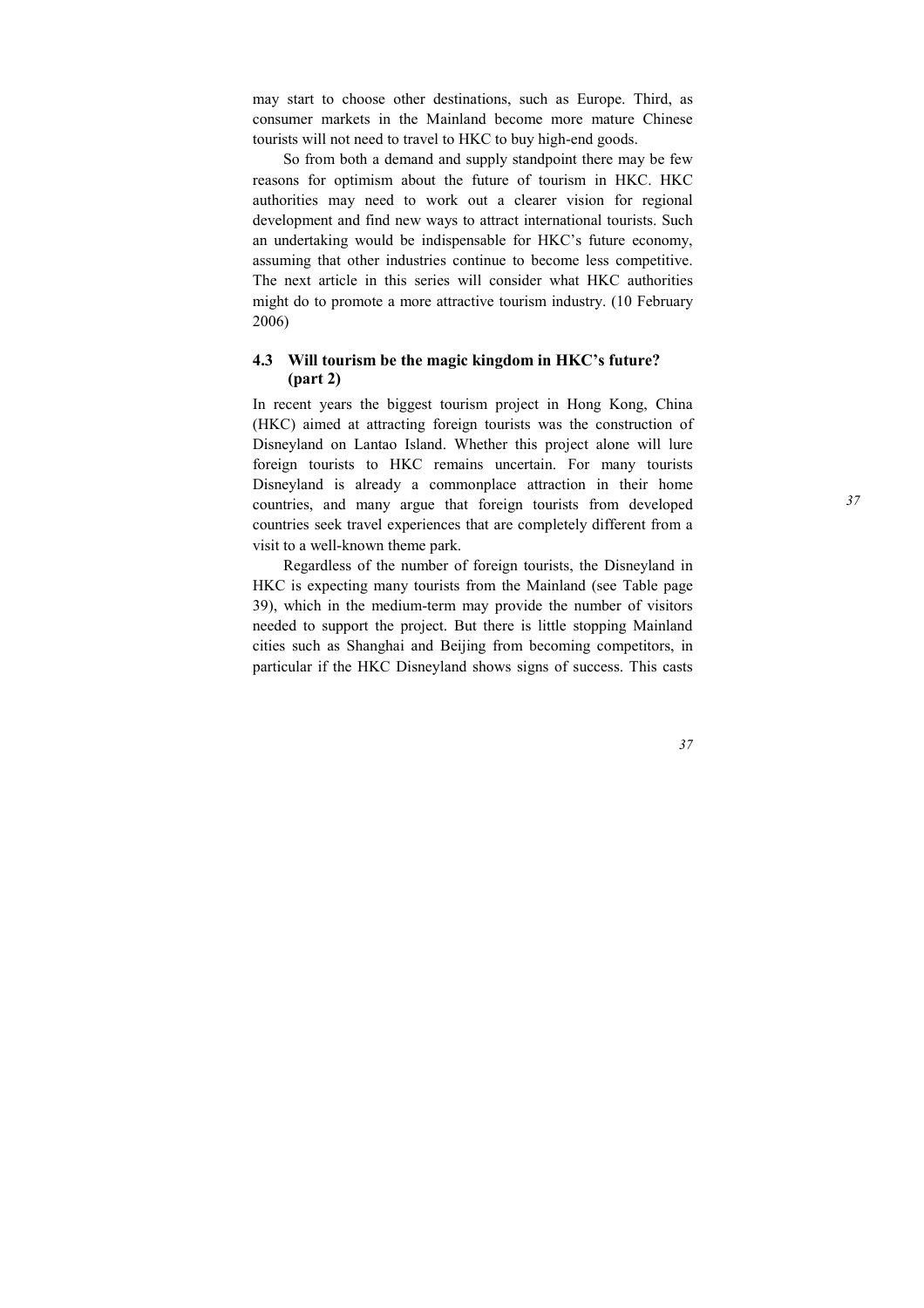doubt on the long-term sustainability of this type of tourism development project.

A better long-term approach might be for the HKC authorities to develop a tourist industry that leverages HKC's own competitive advantages while catering to many foreign tourists' preference for unique, eco-friendly travel experiences. HKC is actually well situated for such a plan since it is a geographically small urban society with a fairly good public transportation system. And, contrary to many people's preconceived ideas about HKC as nothing more than a crowded shopping area with little natural beauty, HKC actually enjoys an abundance of natural endowments. Among these natural treasures are many small islands with surprisingly beautiful scenery. The islands, as well as in the new territory close to Shenzhen (深圳), all have mountains with marvelous trekking routes. In fact, one trekking courses called the "Macrohorse Trail" covers 100 km and attracts many foreign trekkers every year even though few HKC natives leave behind their congested urban areas and busy lifestyles to walk this course.

The most drastic measure that could be considered by HKC would be a plan to remove all cars and motorcycles from the town and make all of HKC an exclusive environmentally friendly "eco-region." By making the best use of its unique geographical characteristics HKC could attract many tourists from around the world, and more importantly it could showcase to the world an attractive, future model of urban development.

HKC might also have a certain advantage in implementing such initiatives since contrary to the prevailing conventional wisdom the local financial regulation and public finance policies are already somewhat interventionist in nature. However, the sad reality is that the majority of people in HKC are not yet sensitive to environmental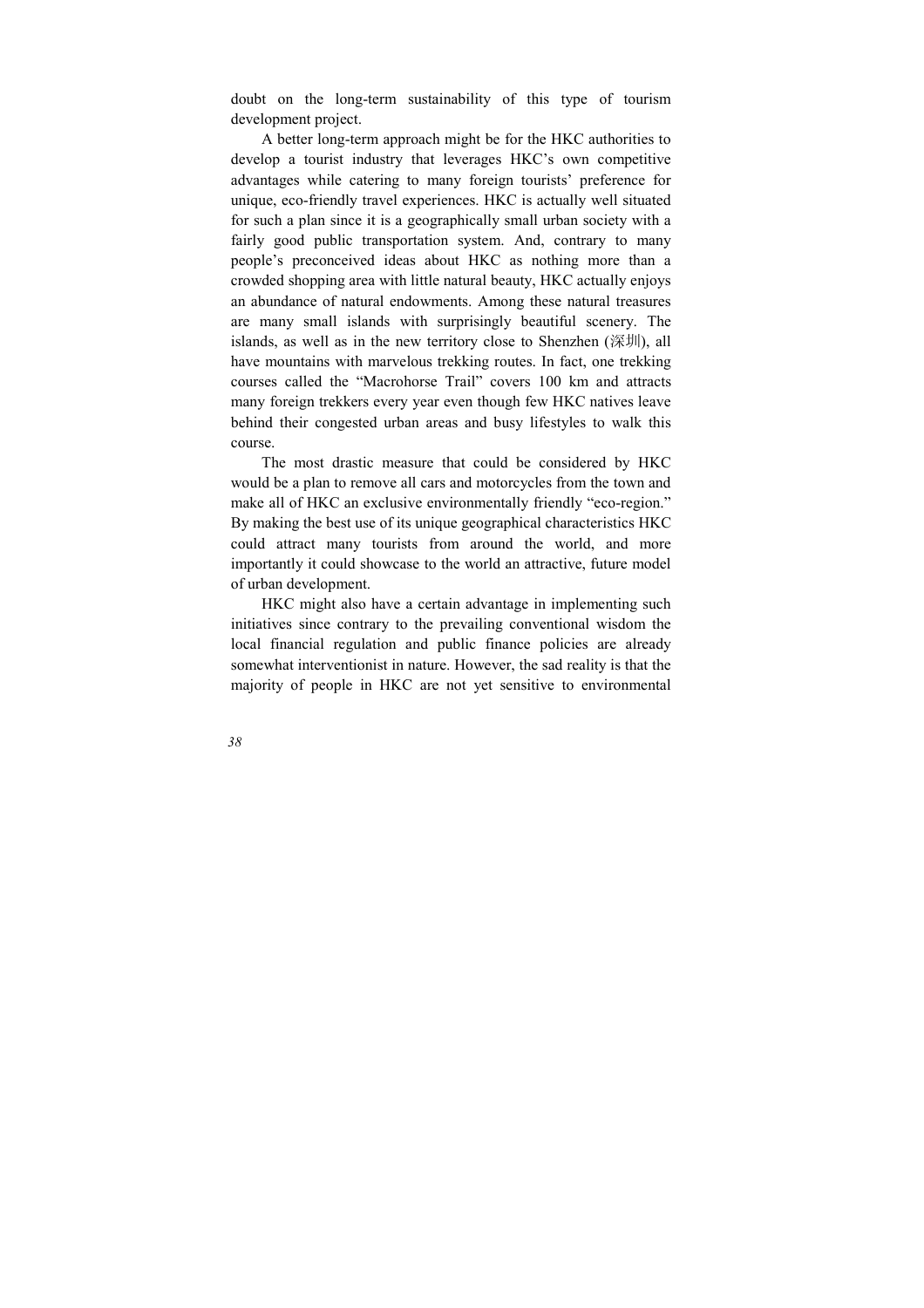imperatives even though the environmental degradation associated with air pollution, mainly coming from southern China region such as Shenzhen, Guangzhou, and Dongguan, has steadily worsened. Any efforts to improve HKC's environment and strengthen its competitiveness in tourism will also need to consider the future of greater southern China. No doubt this is a challenge, but it is definitely a worthwhile task for HKC. (14 February 2006)

## *Number of tourists Thousands Country/Territory of residence 1999 2003 2004* The Mainland 3,206 8,467 12,246 Taipei,China 2,063 1,852 2,075 South & Southeast Asia 1,511 1,360 2,078 North Asia 1,465 1,235 1,665 The Americas 1,155 926 1,400 Europe, Africa & the Middle East 1,149 946 1,380 Macao 417 444 484 Australia, New Zealand & South Pacific 362 306 483 **Total 11 328 15 537 21 811**

#### **(Table) Growing Tourists from the Mainland**

Source: Hong Kong Tourism Board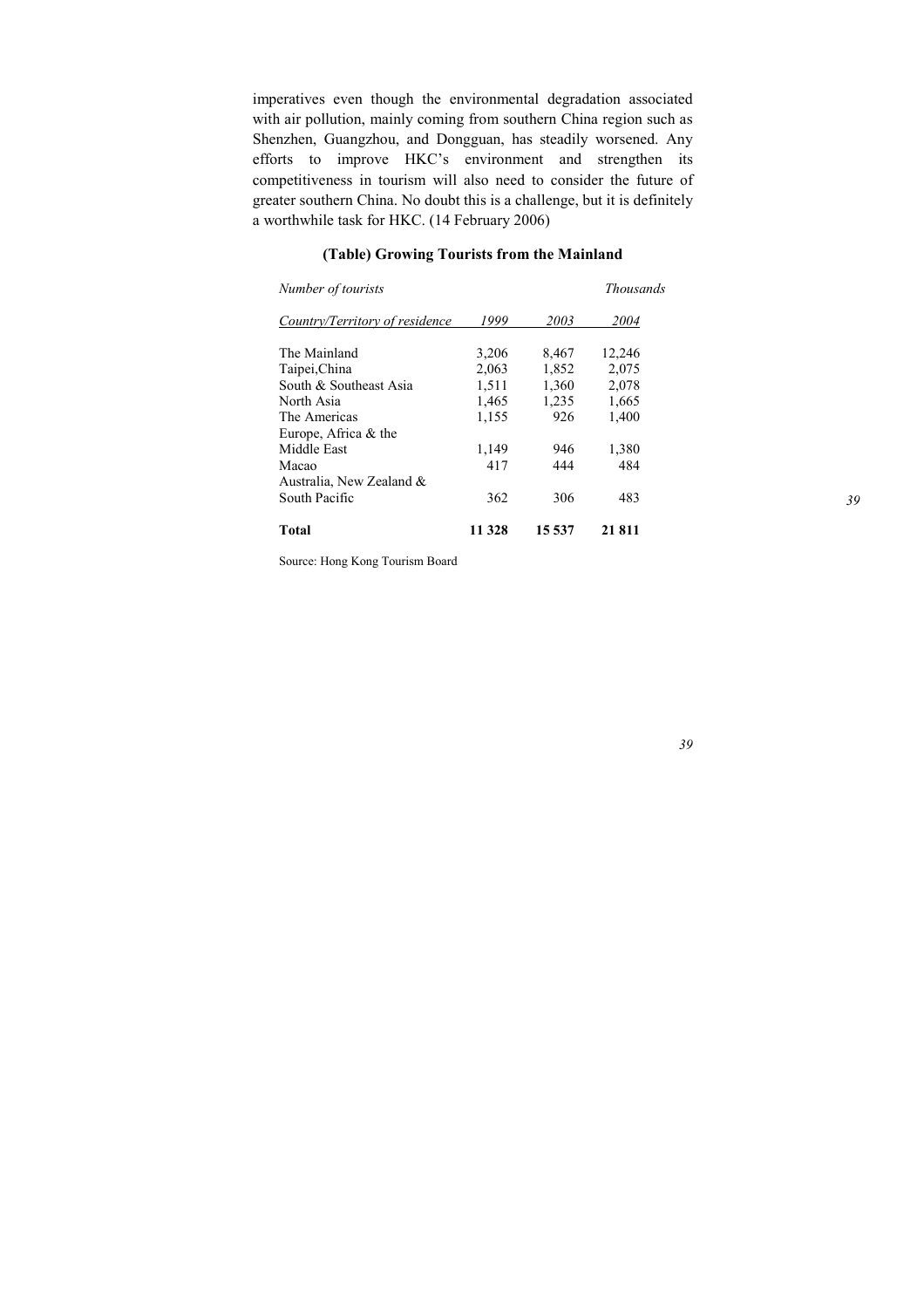# **5. Relationship between Japan and the PRC**

## **5.1 Japan-PRC economic relations: Complementary but asymmetric**

Recent discussions about Japan-PRC economic relations seem to center on two key concepts: complementarity and asymmetry. The complementary effect of bilateral trade and capital flows, particularly the impact of Japan's increased FDI to the PRC in recent years, has greatly benefited both countries. PRC has prospered from Japan's transfer of capital, high technology and corporate governance structures and has also benefited from the resulting job creation that has alleviated social pressures related to unemployment. For Japan the growing demand for commodities such as steel and machinery has dramatically increased Japanese exports to PRC. At the same time Japan's FDI in PRC has allowed many ailing Japanese companies to reduce production costs by shifting production lines there. Overall the economic partnership has facilitated industrial restructuring in each country, impacting PRC's market reforms as well as Japan's economic recovery. As evidence, the benefits from economic interdependence are gradually changing the old perception of PRC as an economic "threat" to Japan.

However asymmetric trends in the Japan-PRC economic partnership are becoming more pronounced as international competition for FDI and market share in PRC increases (see Tables 1, 2 & 3 page 42). From the Japanese perspective trade relations with the PRC have expanded significantly over the past few years. Between 1990 and 2003 Japanese exports there increased ten-fold while exports to the United States declined 9 percent. During the same period Japanese FDI to PRC increased from 3.7 percent to 15 percent while FDI to the United States dropped by 17 percent. This increase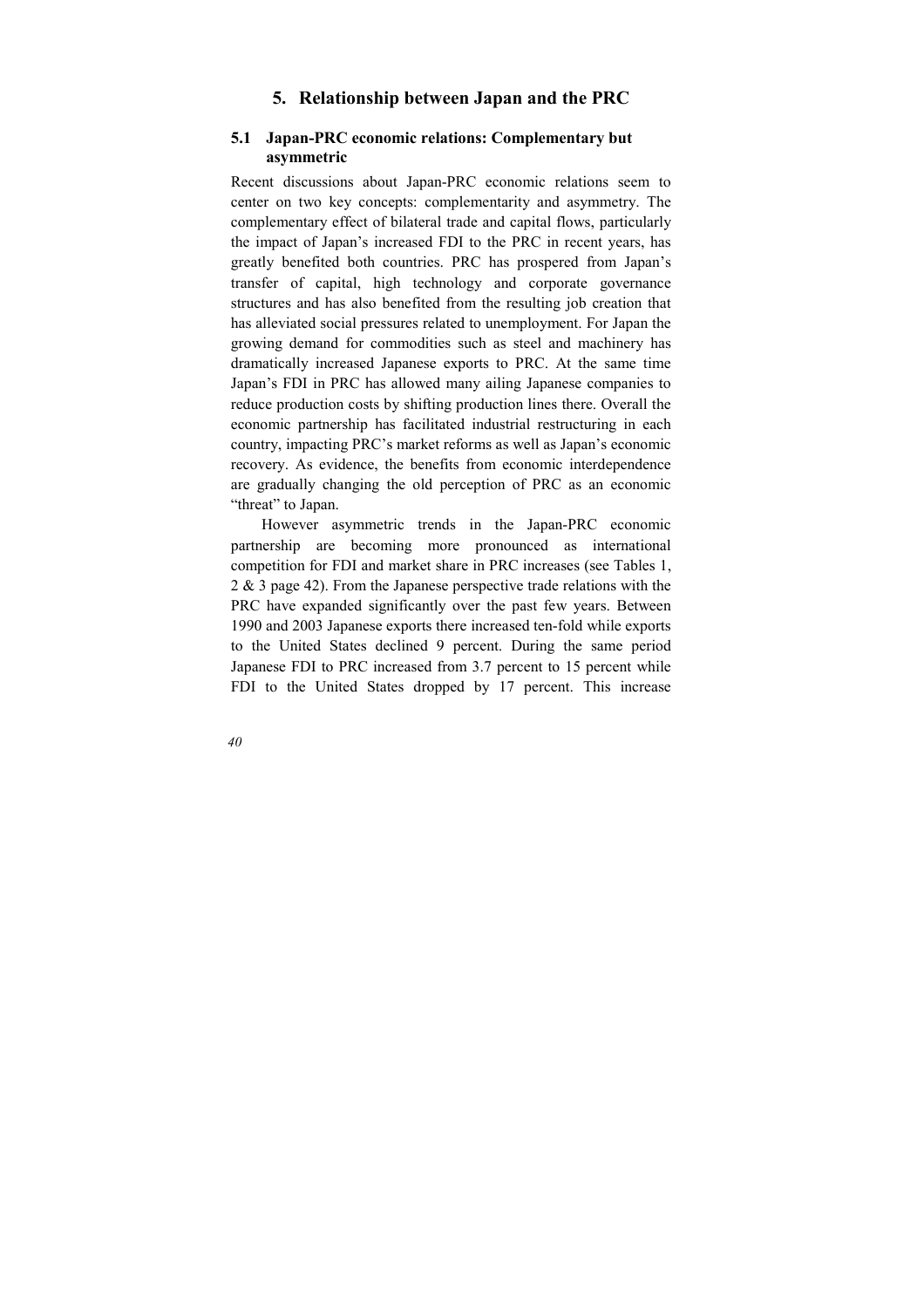suggests that Japan has intensified its reliance on a Sino trade partnership, but the same doesn't hold true for the PRC. Even though Japan remains a major capital exporter to the PRC the Japanese share of its import/export markets and foreign trade is shrinking. And while bilateral trade and investment in the PRC now play a much larger role in Japan's global trade strategy, the internationalization of PRC's markets has reduced its reliance on the trade relationship with Japan.

Until now Japan and PRC have tried to separate politics from economic interests. Many characterize this complex dynamic between the two as "chilly politics and warm economics" (政冷经热 "zheng leng jing re"). But it remains to be seen whether the current political climate will lead to equally "chilly" economic ties, an unwelcome outcome that would serve neither country's interests. Because Japan and PRC are at different stages of economic development and have different comparative advantages, the two stand to gain from closer economic ties that would optimize resource allocation and promote mutual economic development. And as important economic neighbors, productive and warm economic relations between the two would most likely encourage regional cooperation and promote mutual understanding in the Asia/Pacific region as a whole. (2 May 2005)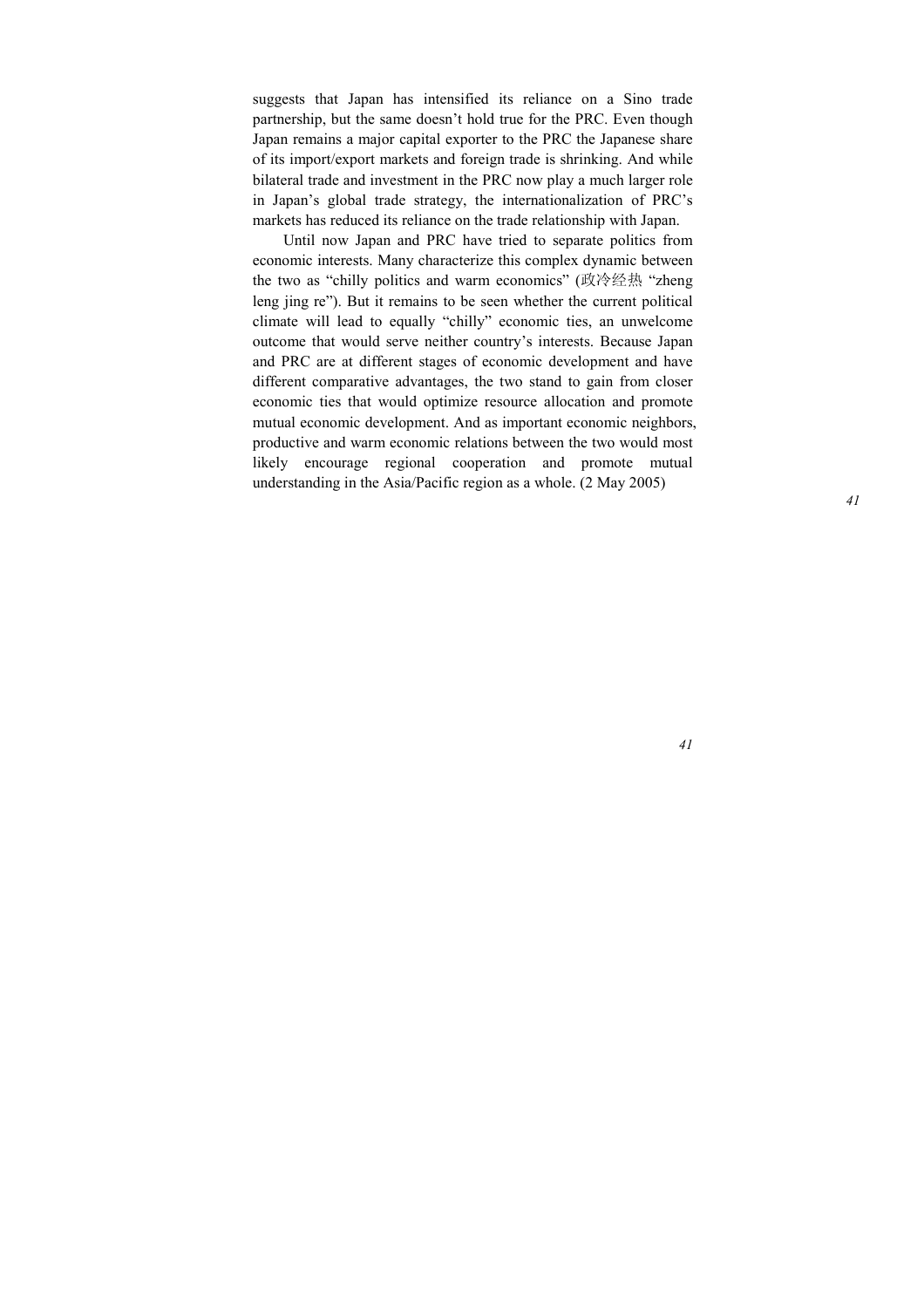| (Export)                                                        |                                                                | (Import)                                                                       |                                         |
|-----------------------------------------------------------------|----------------------------------------------------------------|--------------------------------------------------------------------------------|-----------------------------------------|
| 2000                                                            | 2004                                                           | 2000                                                                           | 2004                                    |
| US(29.7)<br>Taipei, China (7.5)<br>Korea $(6.4)$<br>PRC $(6.3)$ | US(22.5)<br>PRC (13.1)<br>Korea $(7.8)$<br>Taipei, China (7.4) | US(19.0)<br>PRC (14.5)<br>Korea $(5.4)$<br>Taipei, China (4.7) Australia (4.3) | PRC (20.7)<br>US(13.7)<br>Korea $(4.8)$ |

### **(Table 1) Japan's Major Trading Partners (share %)**

### **(Table 2) Proportion of FDI in PRC to the total Japan's FDI (%)**

| 2000 | 2004 |
|------|------|
| 3.0  | 18.9 |

Source: Trade and Investment Statistics by Japan's MOF

### **(Table 3) Japan's Share in PRC's Trade and Foreign Investment (%)**

|      |      | Export Import | - FDI |
|------|------|---------------|-------|
| 2000 | 16.7 | 18.4          | 7.2   |
| 2003 | 13.6 | 18.0          | 94    |

### **5.2 Localization of Japanese companies in the PRC**

In recent years, many foreign companies have invested in the Mainland, establishing production lines with cheap labor costs. Japanese companies are no exception. However, the localization of staff remains one important difference between Japanese and Western companies. Chinese nationals represent nearly eighty percent of Chief Operating Officers (COO) in US and European companies, whereas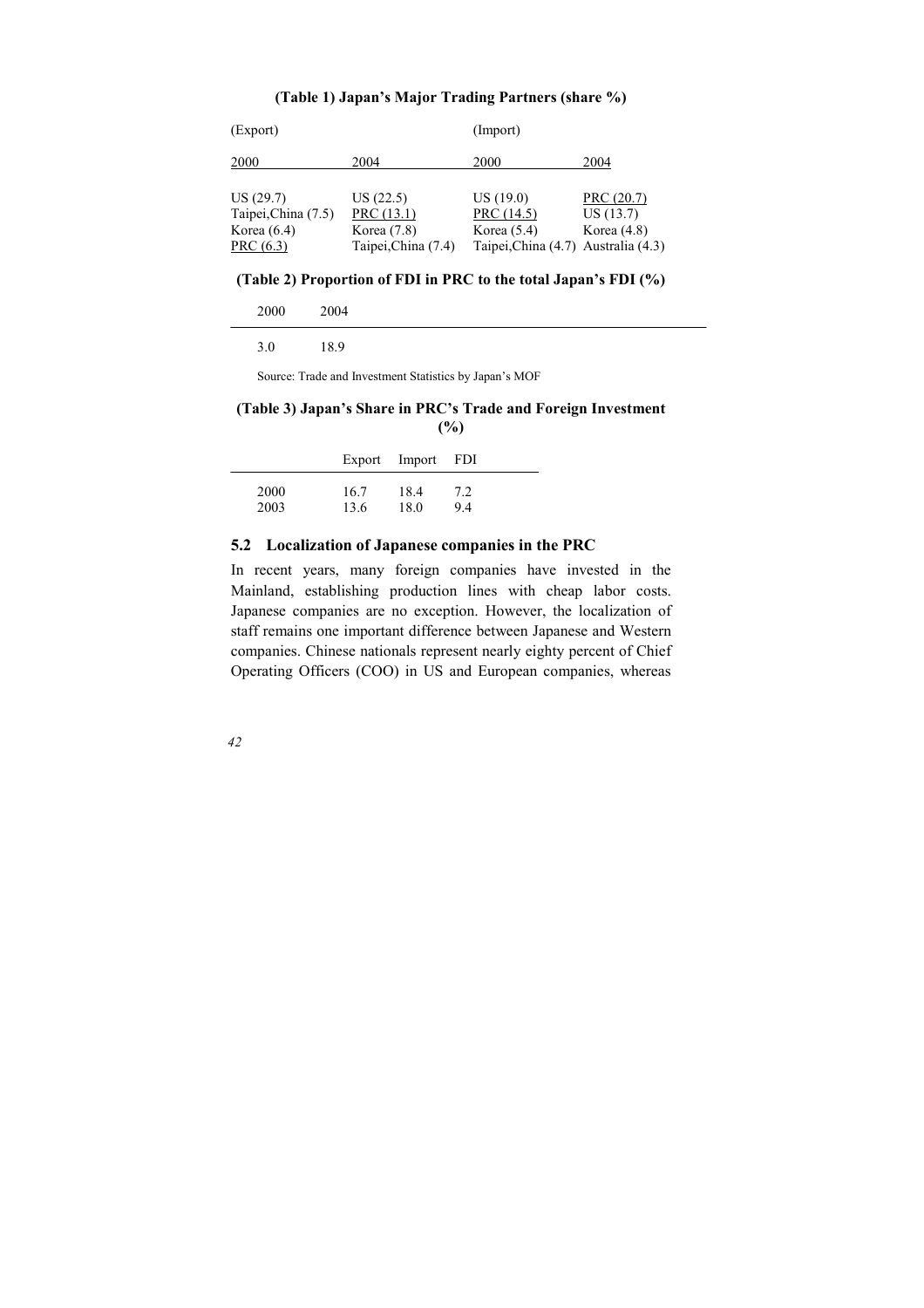according to Japan's white paper on international trade, only twentyeight percent of COOs in Japanese mainland-based firms are Chinese nationals. Senior positions within Japanese companies continue to be held primarily by Japanese expatriates.

Another characteristic of Japanese companies is that important decisions remain under the discretion of the parent company in Japan and little authority is delegated to local offices. Because Japanese manufacturing companies primarily produce commodities for export with few targeting the mainland market, these companies prefer to use cheap labor (员工 "yuangong") for assembly line jobs. To facilitate good communication between their offices, parent companies tend to send Japanese managers to oversee operations. A survey by the Japan External Trade Organization (JETRO) found that companies targeting domestic markets represent only one third of total Japanese companies operating in the PRC and export-oriented manufacturing companies account for more than half.

Without question, the quality of management staff has a significant impact on a company's development yet the nationality of the CEO or COO may not matter. Some Chinese companies show poor performance despite all management staff being Chinese and some successful Japanese companies in Japan have expatriate CEO or COO. In the PRC context, foreign-invested companies are increasingly eyeing the potentially huge demand from this domestic PRC market and as a result, competition among foreign invested companies, and between foreign and domestic companies, is intensifying as foreign companies focus on gaining domestic market share. While one clear advantage to local leadership is that locals can guide foreign companies through the maze of administrative procedures that are legally required for business transactions in the PRC. Moreover, local Chinese management staff can provide valuable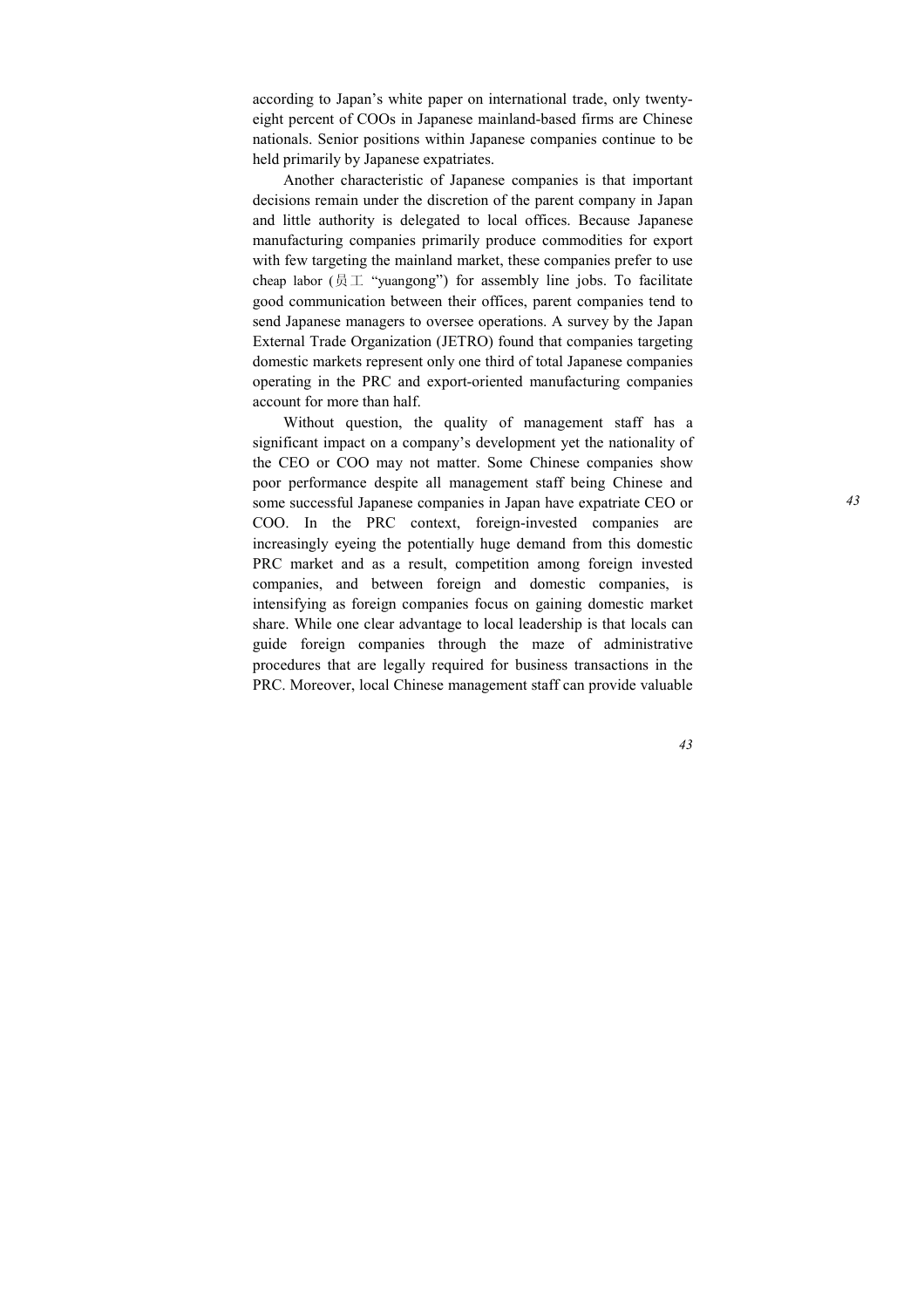personal networks with authorities. This can prove indispensable to a company's growth and profits.

Due to the limited opportunities for promotion to senior managerial roles, Japanese companies find recruiting top-tier local hires difficult. A recent survey that listed the most popular companies to work for among Chinese employees found Japanese companies only ranked  $17<sup>th</sup>$  and  $32<sup>nd</sup>$ , which suggests that Japanese companies are now in a disadvantageous position to recruit local labor. Many Japanese expatriates claim that they are well aware of this situation, but nearly all say this is because the parent company in Japan does not fully understand the dynamics of the local labor market. Promoting communication between local and main offices, delegating real authority to the local offices, and actively pursuing localization are increasing matters of urgency for many Japanese companies. (11 October 2005)

## **5.3 Rethinking Japan's overseas development assistance (ODA) to the PRC (part 1)**

Since late 2004 authorities in Japan and the PRC have been discussing whether the PRC should "graduate" from Japan's ODA program. Japan's ODA to the PRC over the past 25 years amounts to roughly 3,400 billion JPY, or about two-thirds of the total ODA received from foreign countries. Yen loans account for 90 percent of Japan's aid and the remainder has been given in grants and technical cooperation. Most of the aid has been spent on physical infrastructure development such as ports, railways, airports, and exploitation of coal and oil (see Note 1 page 46).

In determining whether Japan should continue ODA to the PRC, one must consider the PRC's growing military presence in the region. Japan's ODA Charter was revised in August 2003 and now, for the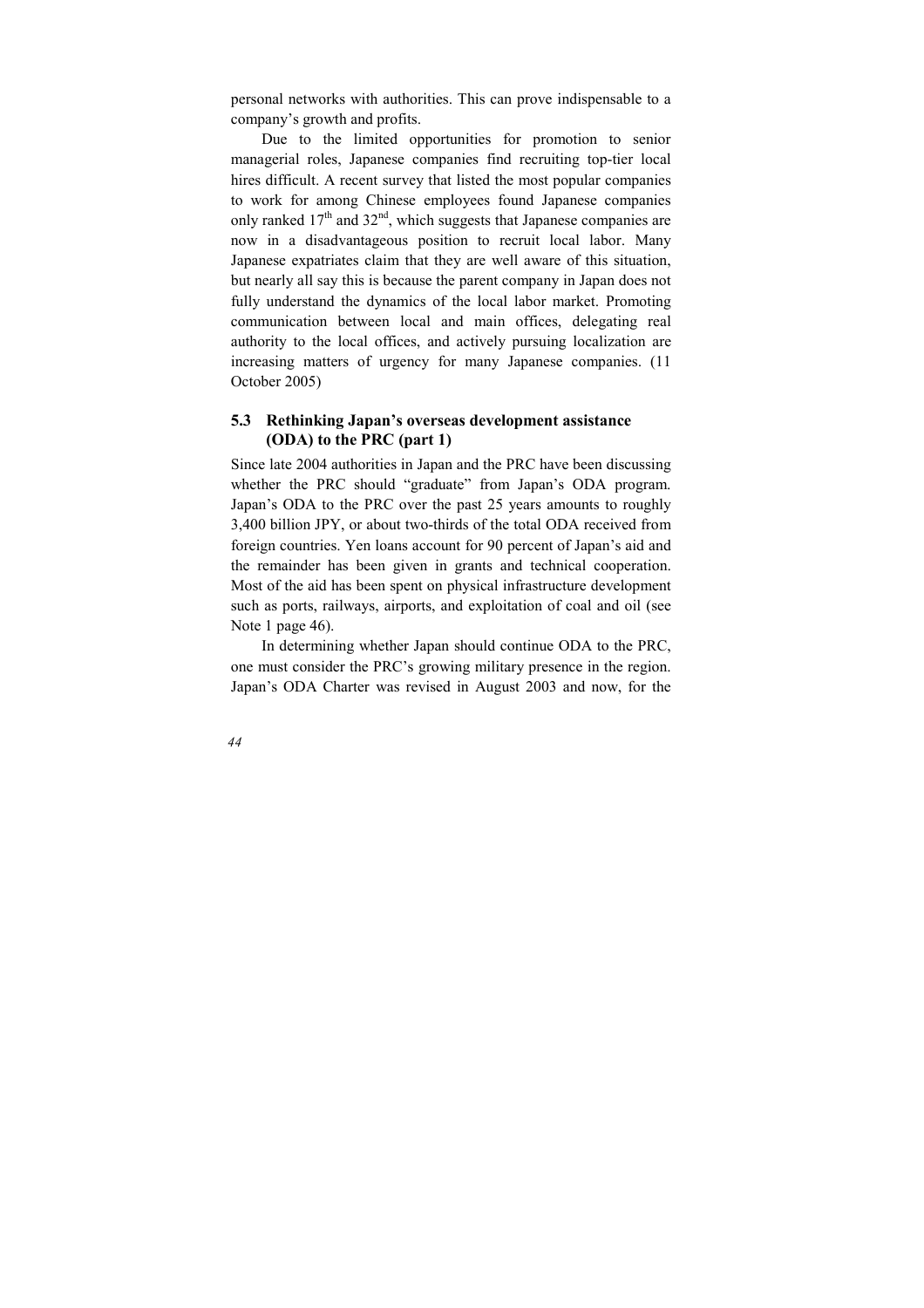first time, clearly states the objective of ODA as "to help Japan's own security and prosperity" (see Note 2 page 46). This has led some Japanese to argue that Japan's ODA runs counter to this charter because it contributes to PRC military development. It is true that since the 1990s the PRC has been trying to modernize its military. However, this modernization is primarily aimed at replacing obsolete military equipment, reallocating resources, and restructuring inefficiently organized military personnel. In fact, in recent years the ratios of publicly announced national defense expenditure to total fiscal expenditure and GDP in the PRC have been stable at around 8–9 percent and 1.2–1.7 percent, respectively.

As concerns ODA, whether the announced figure for PRC national defense expenditure is reliable and reveals the whole picture is another difficult question. A 2005 US Pentagon report estimates that the PRC's real defense expenditure may be double or triple the officially announced figure. Japan's own 2005 white paper on defense also referred to a lack of transparency in PRC military expenditure and expressed concern about the modernization of military equipment. The PRC aspires to becoming a leading nation in the world by strengthening its influence both economically and politically. However, because the PRC is committed to continuing its reform policies to open up to the outside world, it is unlikely to use its military presence as a "diplomatic card." Furthermore, the PRC is preparing for the Beijing Olympics in 2008 and the World Expo in Shanghai in 2010. And the country has also taken initiative in multilateral negotiation to stabilize the political situation in northeast Asia. Accordingly, the PRC's military modernization and expenditure may not be the best justification for reducing Japan's ODA.

There is a second question to consider, which is whether or not the PRC is really facing a shortage of financial resources. The main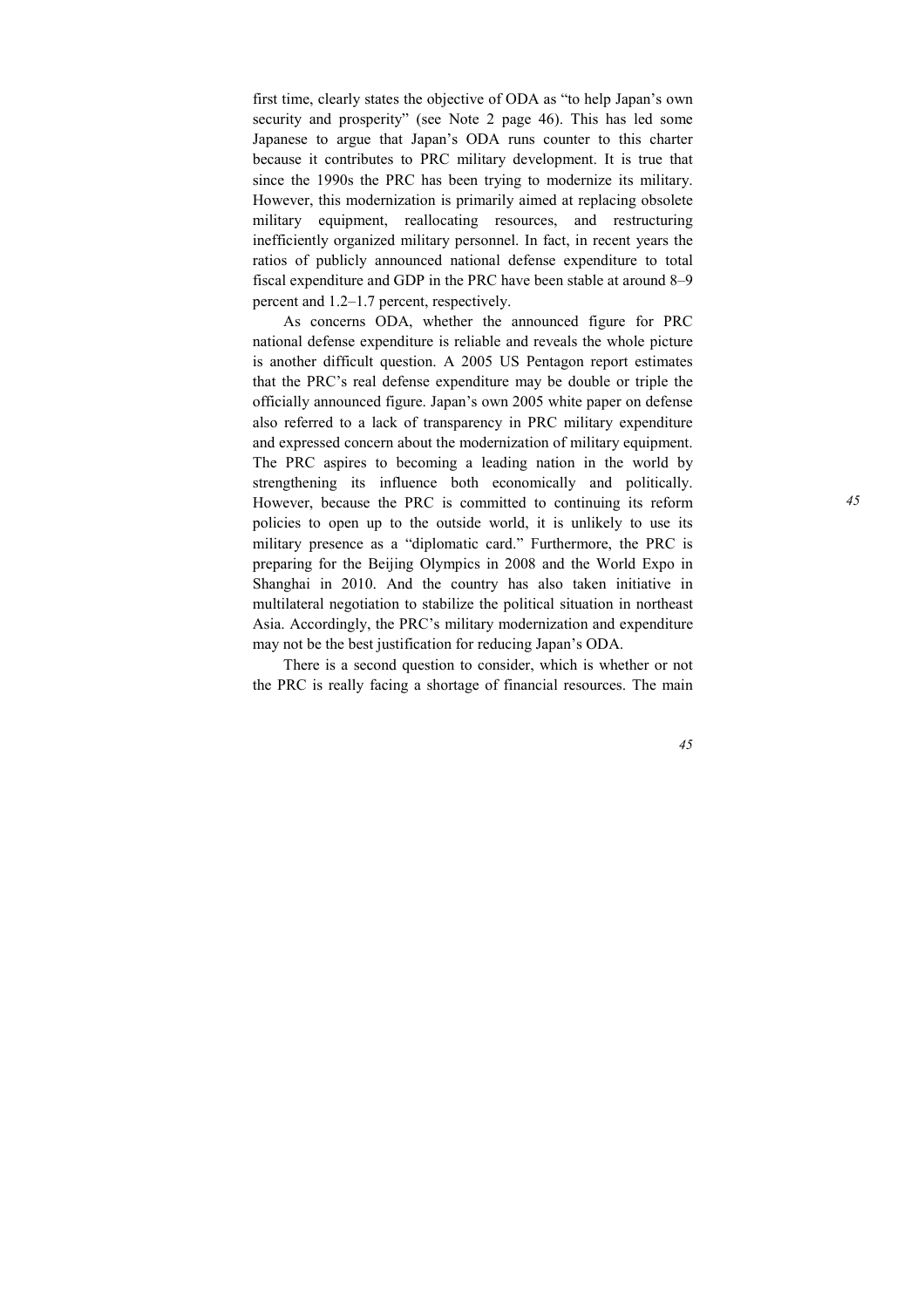role of ODA is to give financial assistance to developing countries that face financial shortages, in particular shortages of foreign currencies, so that they may build physical infrastructure during the initial phase of economic development. At the outset, the ODA to the PRC was no exception, but financial circumstances may now be different. Although the PRC suffers fiscal deficits, the problem is not serious by international standards. Furthermore, infrastructure investment is coming to rely increasingly on private funds, which are not in short supply. Household savings in the PRC have almost doubled over the past several years, amounting to 10 trillion RMB (1.2 trillion USD) at the end of 2003. Foreign reserves have also accumulated dramatically in recent years, standing at 659.1 billion USD at the end of March 2005—about a 50 percent increase compared with the corresponding period in 2004. Therefore, the more immediate problem facing the PRC is how to mobilize these resources for investment. Assuming the role of ODA is to provide help developing countries make up for a lack of financial resources, the PRC's need for traditional ODA is definitely diminishing. (1 November 2005)

Note 1:

Overview of Japan's ODA to the PRC (Japan's Minsitry of Foreign Affairs June 2005) "Official Development Assistance (ODA) to China began in 1979 and from that time to the present, approximately 3.1331 trillion yen in loan aid (yen loans), 145.7 billion yen in grant aid, and 144.6 billion yen in technical cooperation have been implemented.

Past ODA projects in China included large-scale economic infrastructure projects, including the building of roads, airports and power stations, as well as infrastructure projects in medical and environmental areas. These projects have played a significant role in the realization of China's current economic growth." Note 2:

The preamble of the revised ODA Charter stresses that "It is important to have public support for ODA. It is essential to effectively implement ODA, fully taking into account the domestic economy and fiscal situation as well as the views of the Japanese people…The revision …has the aim of encouraging wide public participation and of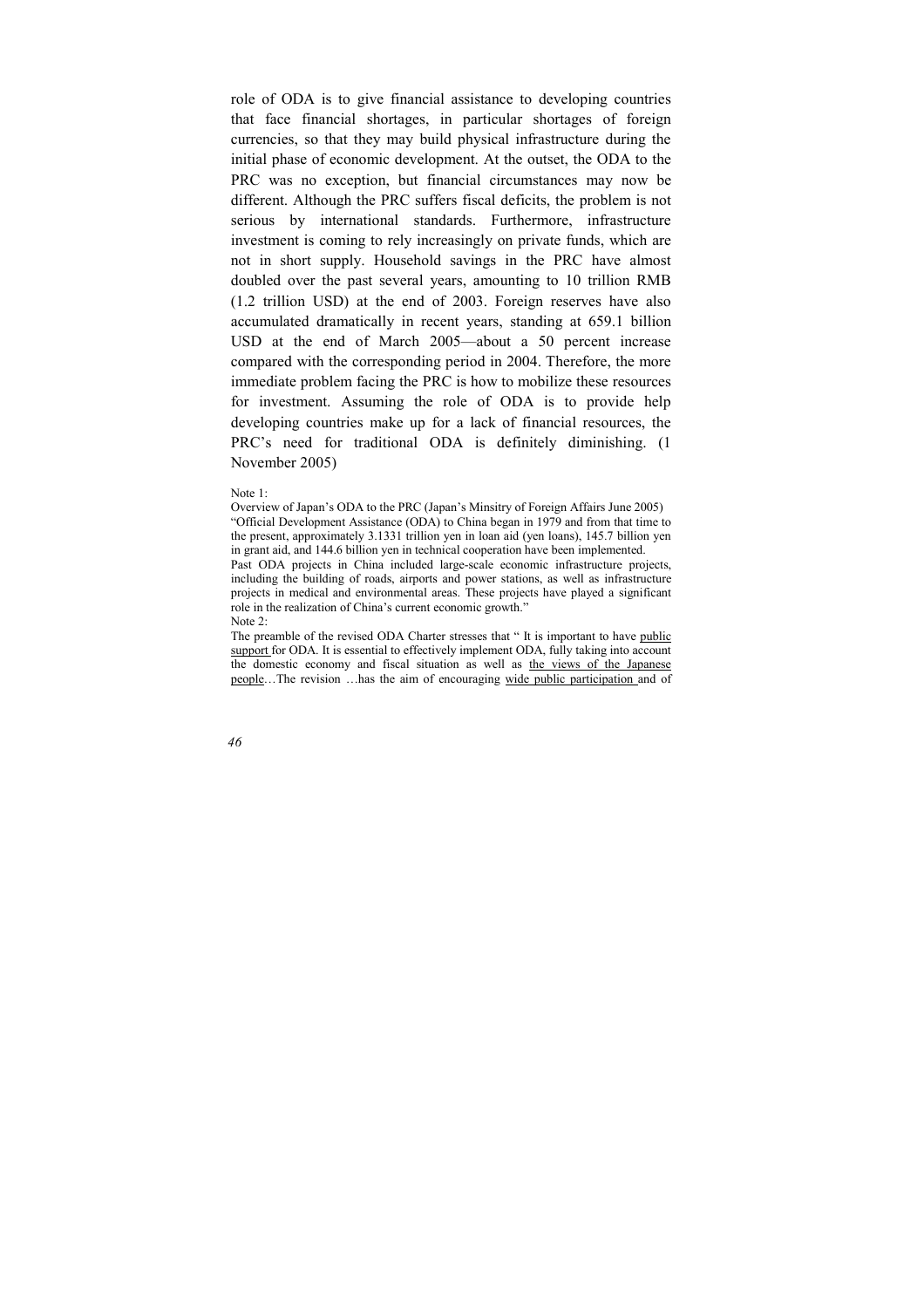deppening the understanding of Japan's ODA policies within Japan and abroad." Having said so, the first paragraph of the "Objectives" stipulates "…to contribute to the peace and development of international community, and thereby to help ensure Japan's own security and prosperity." (underlined by the author.)

## **5.4 Rethinking Japan's ODA to the PRC (part 2)**

Because the PRC no longer needs funding to build physical infrastructure, Japan's shift in ODA focus seems to be well founded. In recent years ODA has focused more on structural problems, such as environmental degradation, poverty, rural development, and human resource development. Whether Japan terminates its ODA to the PRC, and what the appropriate timing would be, certainly requires additional political consideration and judgment. Yet even if Japan's ODA were to wind down, there are ways to enhance better understanding through education exchanges and training programs.

One Chinese scholar who studied in the United States points out that although the US does not provide any direct ODA to the PRC, it reaps many benefits from non-governmental assistance provided through university education exchange programs. Many Chinese benefit from generous scholarship programs that US universities provide to foreign students including those from the PRC. And in many cases, the positive experiences of studying and living in the US greatly contribute to better understanding and friendly sentiments towards the US. The scholar went on to point out that apart from sensitive historical issues, it would be unfortunate for Japan if the tremendous amount of past ODA contributed neither to improving relations nor to achieving mutual understanding between the two countries, particularly since a country that does not provide ODA enjoys a more favorable perception.

What can Japan do to address this problem? One measure would be to increase funding for education exchange and scholarship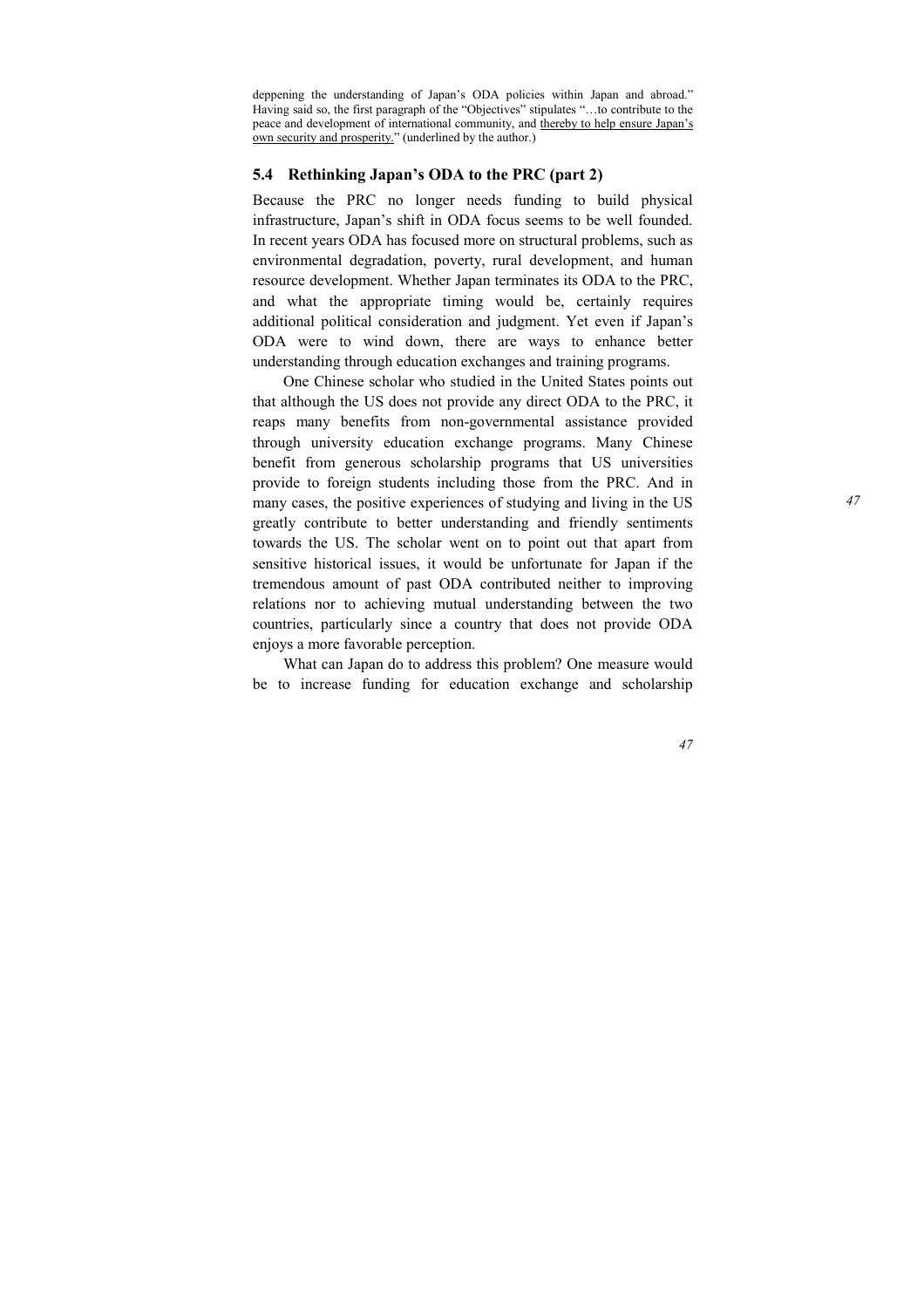programs with the PRC. Additionally, Japan could generally offer cooperation for human resource development. One avenue for cooperation would be for Japan to share its experiences of the late 1960s to the early 1970s in fighting environmental damage caused by industrial development. The most important achievement during the course of that fight was the success in enhancing public awareness about the need for environmental conservation and sustainable economic development. In viewing the issue of the environment as a "market externality," the PRC could learn from Japan's experience addressing market externalities by trying to "internalize" them. Towards this effort, Japan could grant financial resources to environmental projects or transfer environmentally friendly technologies to the PRC while sharing expertise through training programs that enhance public awareness of environmental issues.

As previously noted, the PRC is now facing the problem of mobilizing its citizens' enormous domestic savings for investment. With Japan's long history of transforming its own economic structure from external demand-driven to domestic demand-driven growth, the opportunity to learn from Japan's efforts could prove useful to the PRC. Although education and training exchange may take some time to produce a fruitful outcome, such programs have a great potential for future cooperation between the two countries. Japan's aid to the PRC may be most effective with such a change in focus. (2 November 2005)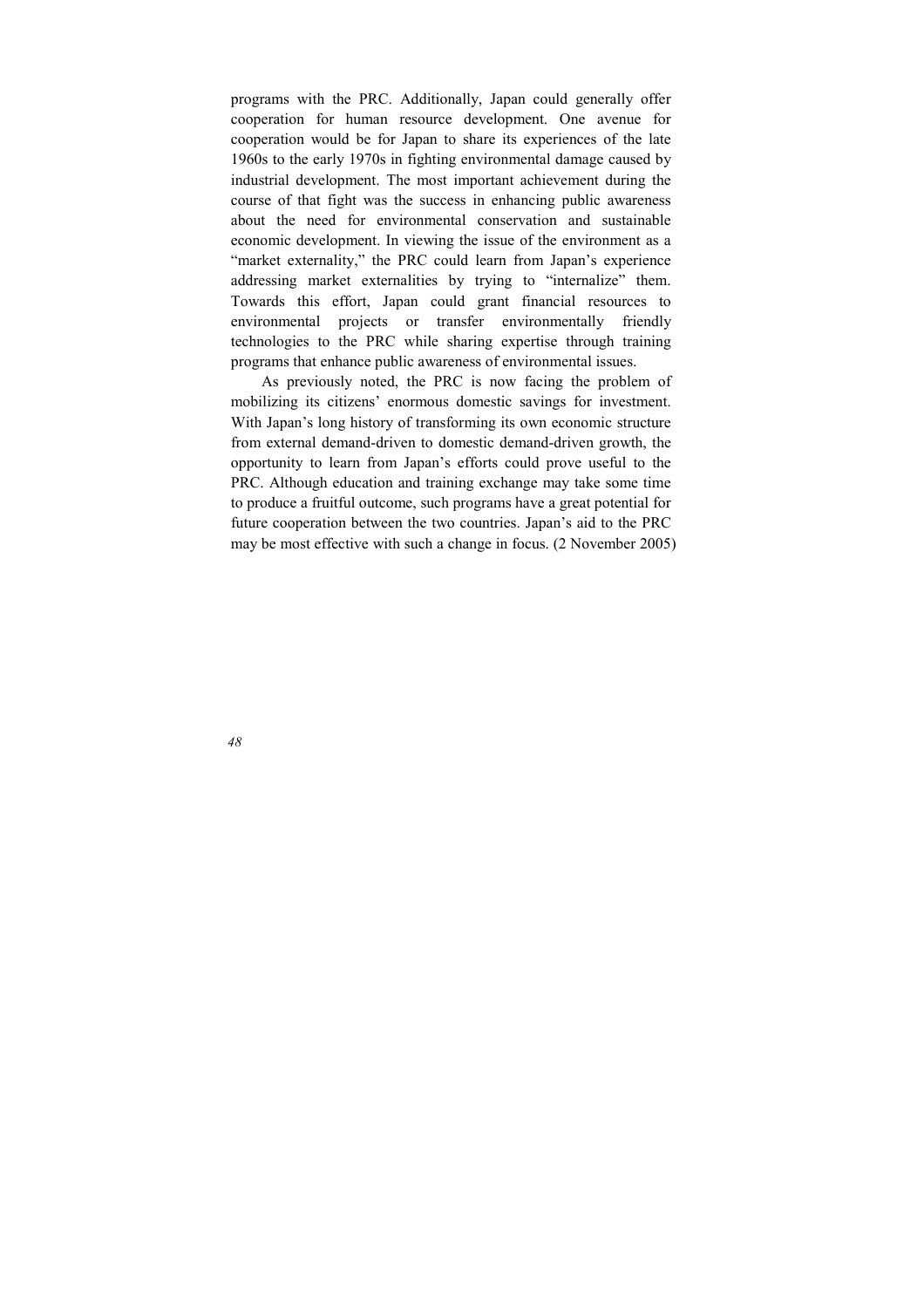# **6. Future Agenda for the PRC**

## $6.1$  What does the current  $10<sup>th</sup>$  plan lead us to expect for PRC **next 11th five-year plan? (part 1)**

The PRC's  $10^{th}$  five-year plan ( $\hat{t}$   $\hat{t}$   $\hat{m}$  "iihua") ends this year. The broad thrust of the next five-year plan will be announced at the Central Committee of the Communist Party of China's (CPC) meeting in September 2005, followed by the adoption of the plan at the National People's Congress (NPC) in early 2006. Although limited information has been released about the content of the next five-year plan, it is possible to predict some features of the plan based upon the current plan in force.

Previously, the CPC decided the five-year framework without any consultation from outside groups. Now it places greater importance on ensuring transparency and democratic process, as was seen during the preparation process for the current  $10<sup>th</sup>$  five-year plan when the CPC solicited views from scholars and enterprises. However, the extent to which these outside opinions were incorporated in the  $10<sup>th</sup>$  plan remains unclear. Compared with past plans the numerical targets were reduced and the main numerical target was set "to double GDP by year 2010 vis-à-vis 2000." Practically, this amounts to an average growth rate goal of approximately 7 percent annually. Because indicative figures by sectors were also included, these features could indicate that the status of the five-year plan is gradually changing from compulsory to indicative.

As for policy issues the  $10<sup>th</sup>$  plan appears to emphasize "development" rather than "reform and adjustment." Perhaps PRC authorities intended to signal an end to the "reform and adjustment period" and highlight that "development" under the  $10<sup>th</sup>$  five-year plan will allow people to enjoy "a moderately well-off life" (小康生活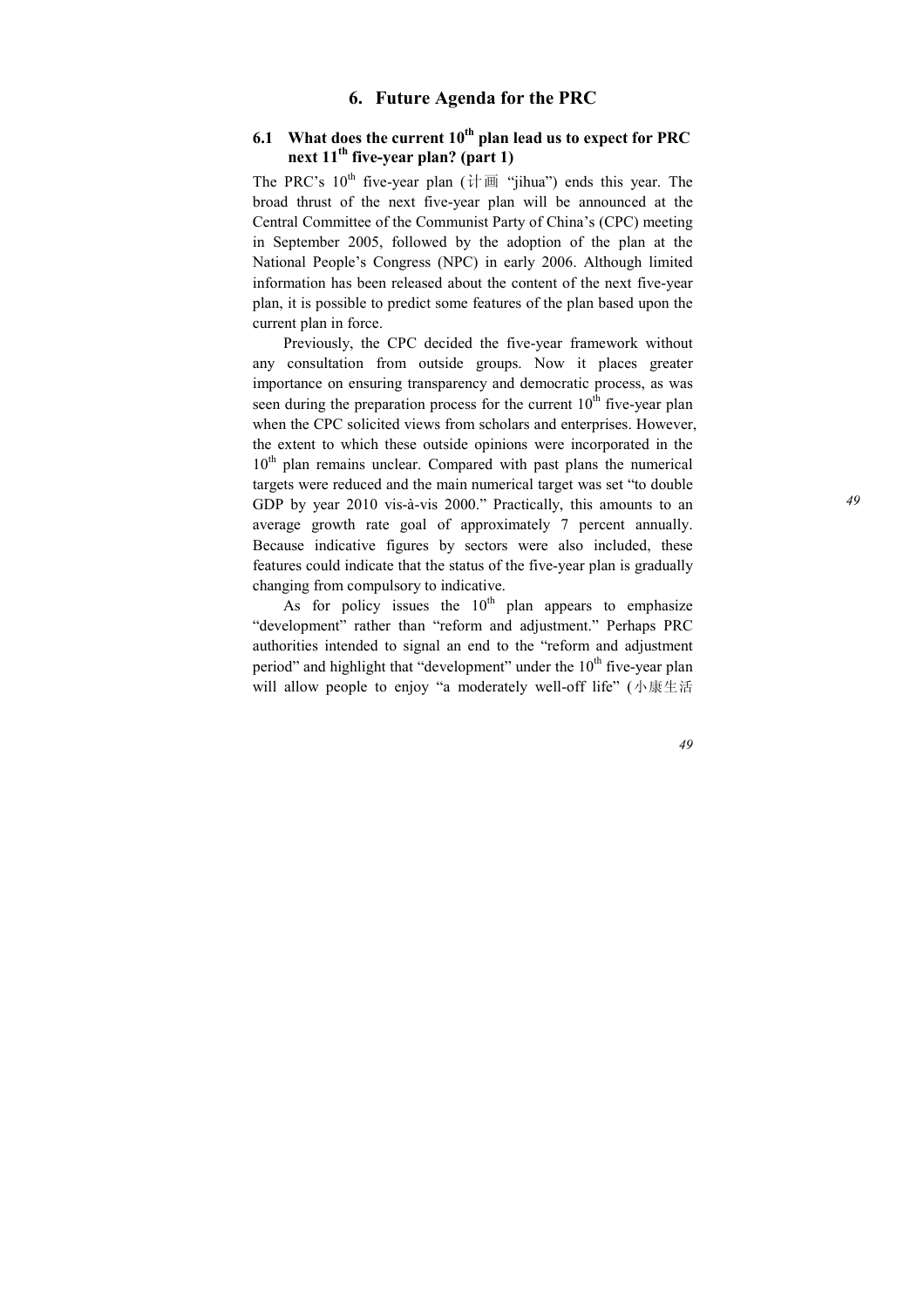"xiaokang shenghuo"). Specifically, it proposed increased expenditures in health care, education, automobiles, and various housing-related services. The  $10<sup>th</sup>$  plan also underscored the importance of addressing regional imbalances and placed the goal of increasing rural income as a high priority policy. All this reflects the concern of the PRC authorities about the widening income gap between urban and rural areas.

When the  $10<sup>th</sup>$  plan was launched people complained that the proposed favorable treatments were insufficient to improve the regional disparities, particularly in rural areas. The  $10<sup>th</sup>$  plan stressed a need for industrial structures to be upgraded and optimized to ensure that economic growth relies upon a more efficient use of resources. PRC authorities realized that economic growth during the 1990s was mainly supported by an increase in labor and capital. The intention of the  $10<sup>th</sup>$  plan was to improve these growth patterns by supporting further reform, implementing more open policies, and developing information and technology (IT) to foster sustainable long-term growth. (28 June 2005)

## **6.2 What will the PRC's**  $11^{th}$  **five-year plan be? (part 2)**

Many things can be predicted about the PRC's next,  $11<sup>th</sup>$  five-vear plan (规划 "guihua") (see Note 1 page 52). Since last year the new administration has been trying to elevate the "philosophy of scientific development" (科学发展观 "kexue fazhanguan") (see Note 2 page 52) to the same level as the Three Representations (三个代表 "sange daibiao") and Deng Xiaoping's theories. Although this philosophy has yet to be clearly defined, it is generally seen as a theoretical framework to foster long-term sustainable economic development while avoiding the negative effects of environmental degradation and resource constraints. The  $11<sup>th</sup>$  plan may well reiterate issues such as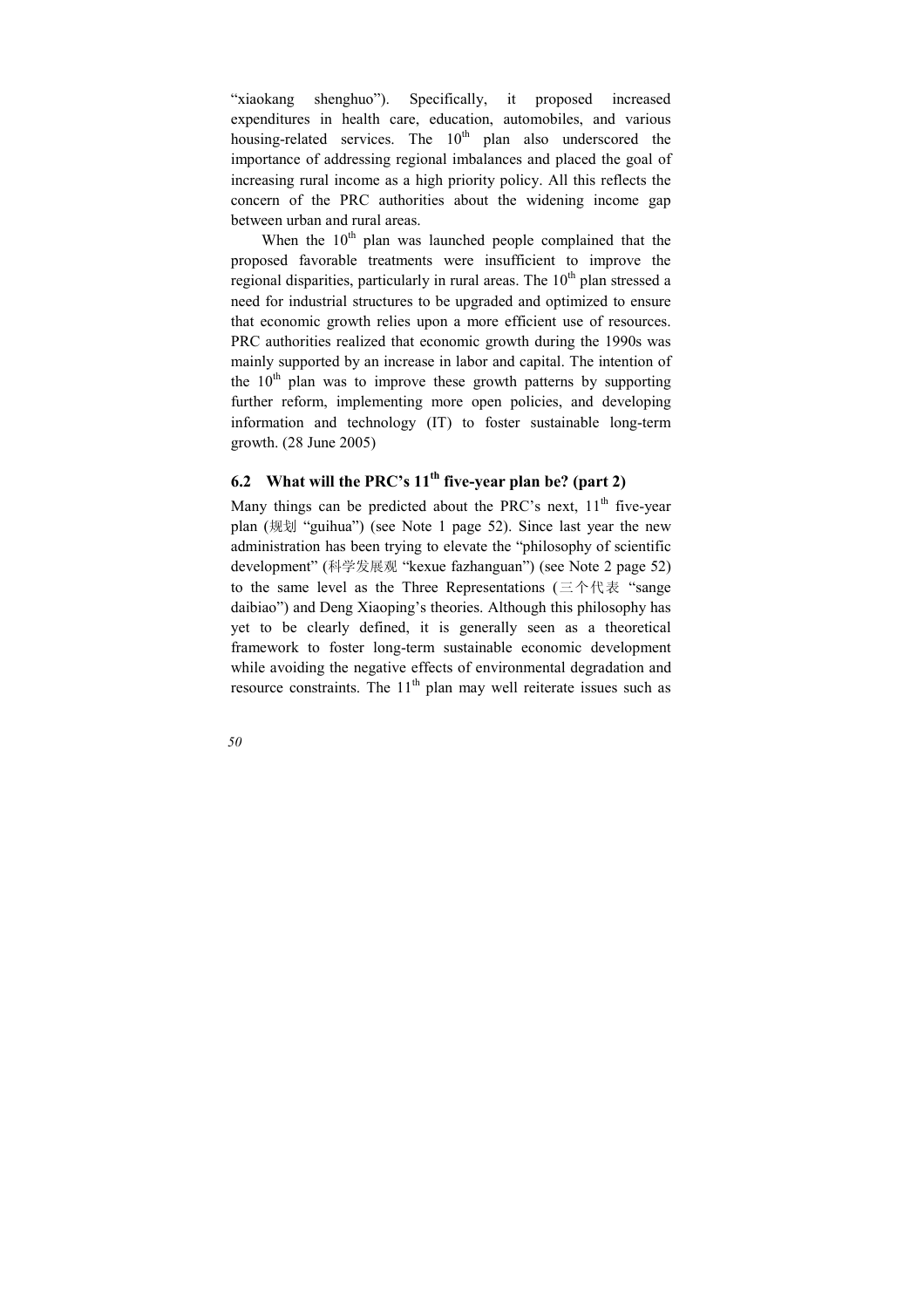"to enhance the quality of life" and "industrial restructuring," but this time with an overarching philosophy of scientific development. Seeing the ways that this philosophy is expressed and whether it will become a dominant framework in the PRC, will be of interest to outside observers.

One expectation is for the new  $11<sup>th</sup>$  plan to highlight issues that address regional imbalances since this is now an urgent priority of the new administration. In fact, the administration has already launched two initiatives to develop the northeast and central regions while continuing the former administration's "Go west" policy. The new administration deviates somewhat from the former one in its focus on building a "harmonious society" to try to correct certain imbalances. This policy direction will likely continue in the  $11<sup>th</sup>$  plan, and accordingly the plan may receive more popular support than the previous one.

In an effort to honor new commitments since joining the WTO, the PRC has continued deregulation measures and has taken steps to open up its markets. The new  $11<sup>th</sup>$  plan will reconfirm the traditional PRC policy of inviting foreign investment, correct the imbalance between capital inflow and outflow and its impact on the exchange rate and foreign reserves, and strengthen the international competitiveness of PRC enterprises. It is also quite possible that the plan will highlight and endorse the "Go overseas" (走出去 "zouchuqu") policy. In fact, the Chinese Academy of Social Sciences predicts that overseas investment equivalent to US\$8 to 10 billion a year is expected during the  $11<sup>th</sup>$  five-year plan period. This is 4 to 5 times more than was invested in the  $10<sup>th</sup>$  five-year plan period.

As for the decision-making process, the current trend to solicit views from a wide range of groups in the society will continue and possibly even grow. The CPC and the central government now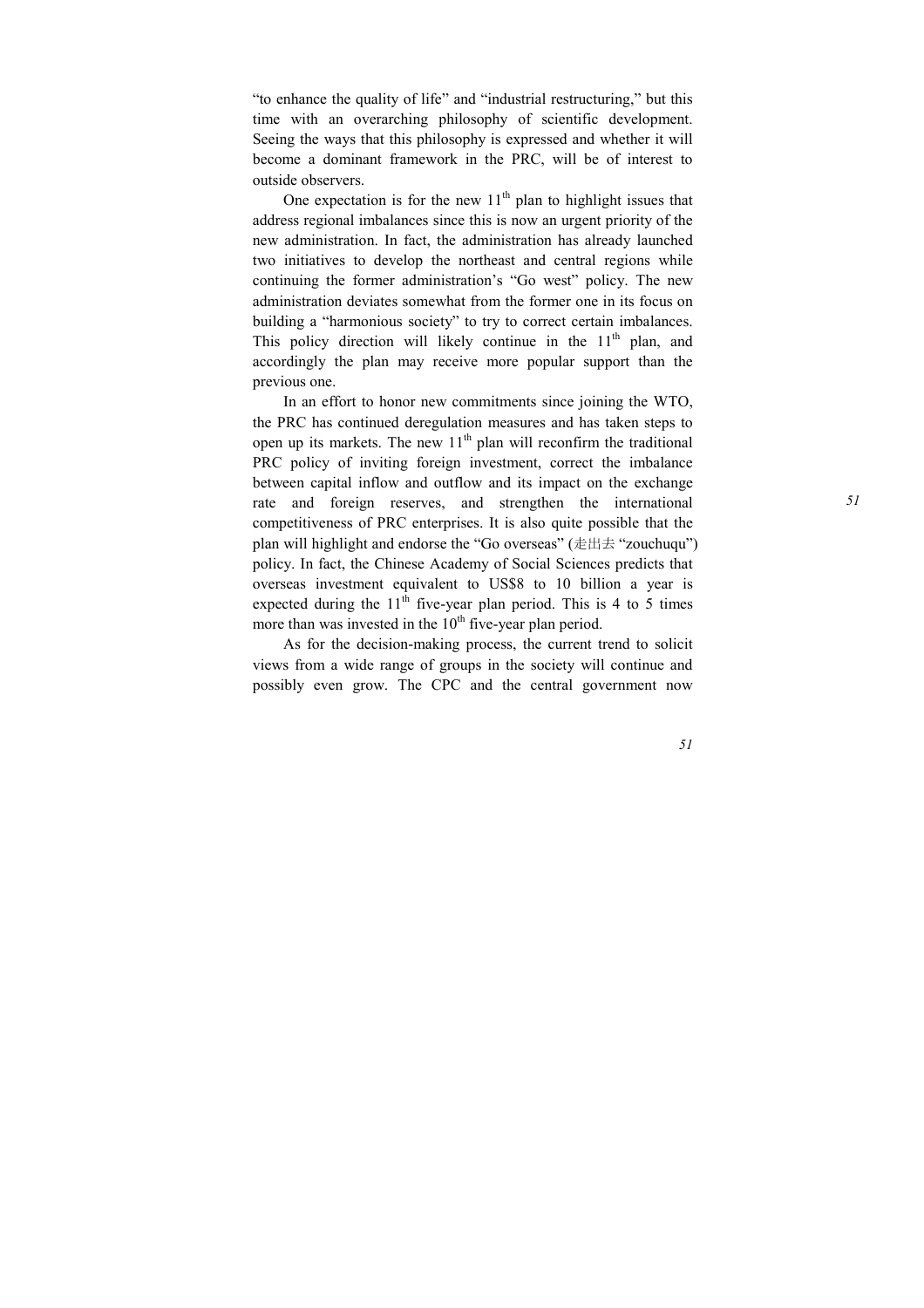welcome the views of scholars, research institutions, and political circles outside of the CPC, and try to implement their ideas in the  $11<sup>th</sup>$ plan as appropriate. In addition, future planning will place less emphasis on numerical targets as the overall nature of the plan becomes increasingly indicative and qualitative. In the medium to long run, it will be important to note changes in the status or the nature of the five-year plan itself, since the plan is a kind of mirror that reflects the degree of progress toward a market-oriented economy in the PRC. (7 July 2005)

Note 1:

PRC authorities now start to use the terminology "guihua" instead of "jihua." "Guihua" could be interpreted as "program", while "jihua" as "plan." It seems they try to stress five-year plan is now becoming more indicative rather than compulsory.

Note 2:

*China Daily (Nov. 2003)* quotes the remarks by the Minister for the State Development and Reform Commission. It says that now current Administration leaves from the traditional philosophy, which only placed high priority on economic growth. Instead a new "Philosophy of scientific development" stresses the importance of human beings. More specifically it would try to improve education, medical care, employment and coordinated development of different regions.

## **6.3** Final thoughts on the PRC's  $11<sup>th</sup>$  five-year plan (part 3)

Four key concepts will illustrate the thrust of the PRC's next  $11<sup>th</sup>$  fiveyear plan for economic policy: "urbanization" (城市化 "chengshihua"), "marketization" ( 市场化 "shichanghua"), "globalization" ( 全球化 "quanqiuhua"), and "restructuring" (改革 "gaige") (see Note page 56). The overarching philosophy supporting these concepts will be the creation of a "harmonious society" (和谐社会 "hexie shehui") based on the principles of scientific development. This is expected to become a symbolic guiding principle for the Hu Jintao and Wen Jiabao administration, much as the "three representation" principle was for the former administration.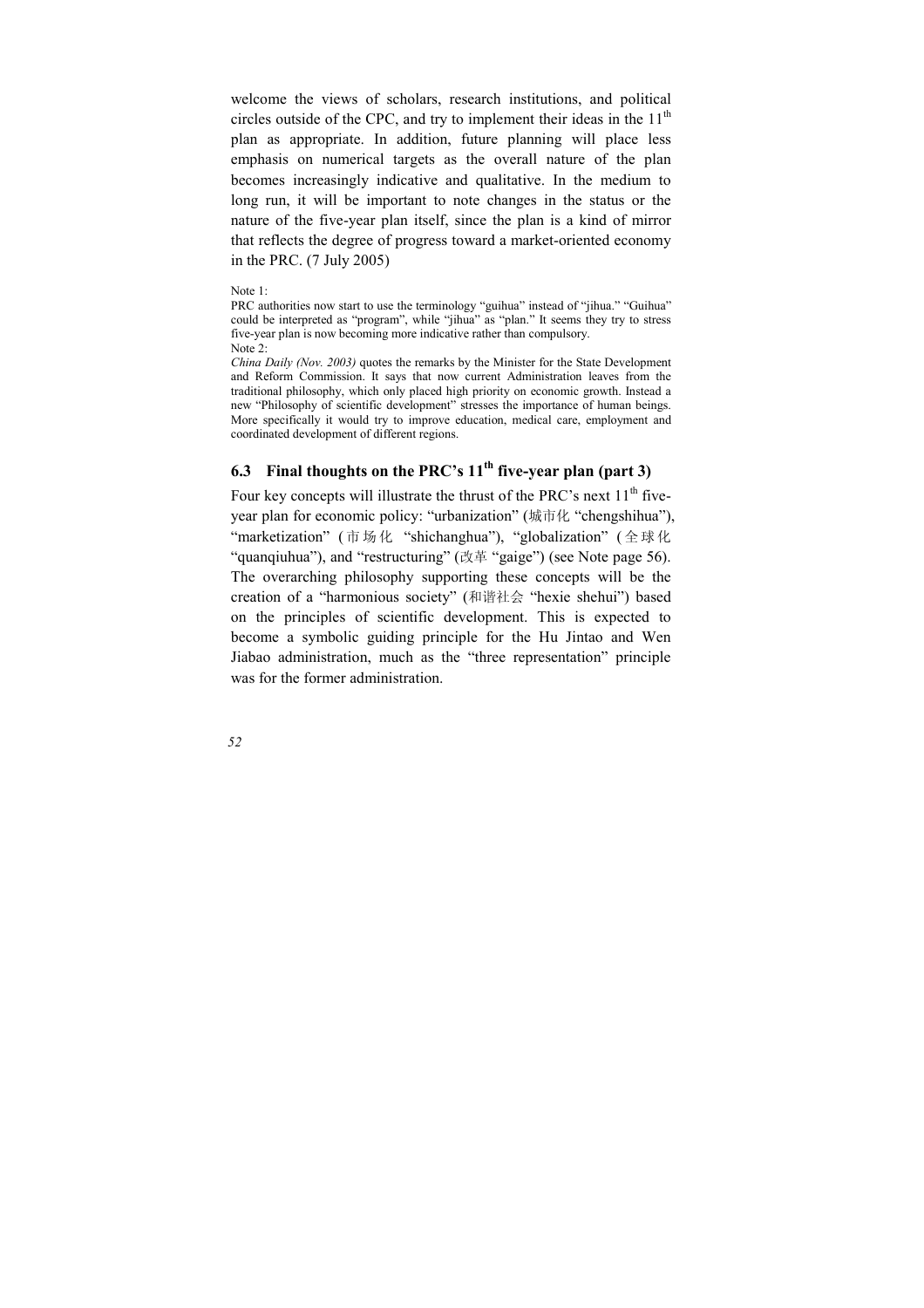Urbanization will be a key component as the role of cities in the PRC economy is set to become more important, and since the population in urban areas is projected to exceed that of rural areas. Marketization and globalization will also be crucial as the plan pursues further deregulation and the open market policies in accordance with the commitments to the PRC entry to the WTO. Once liberalization measures aimed at opening the PRC financial market are completed the PRC financial sector will be an integral part of the global financial market. And more market-oriented economic policies are expected to allocate resources more efficiently and build up the socalled "socialist market economy." Restructuring, also referred to as "industrialization," will reflect an attempt at changing the focus of economic growth from capital investment to human resources investment. This will allow more people to enjoy the benefits of growth (以人为本 "yirenweiben"). The ratio of investment to GDP already reached the unsustainably high level of over 40 percent in 2003.

Generally the  $11<sup>th</sup>$  five-year plan is headed in the right direction. Yet even though these four key concepts are interdependent, some of them are compatible where others may be in conflict. For example, the opening of the Chinese market to the outside under the globalization of the world economy obviously requires more market-oriented measures. However, at the same time, developing and strengthening sound and competitive domestic industries while achieving a "soft landing" may require a more gradual approach or even some level of government intervention. This means that globalization may not be completely in line with the concepts of marketization. Furthermore, urbanization certainly calls for a tremendous shift of population from rural to urban areas, but until now this population shift has resulted in environmental degradation, poverty, and unemployment in urban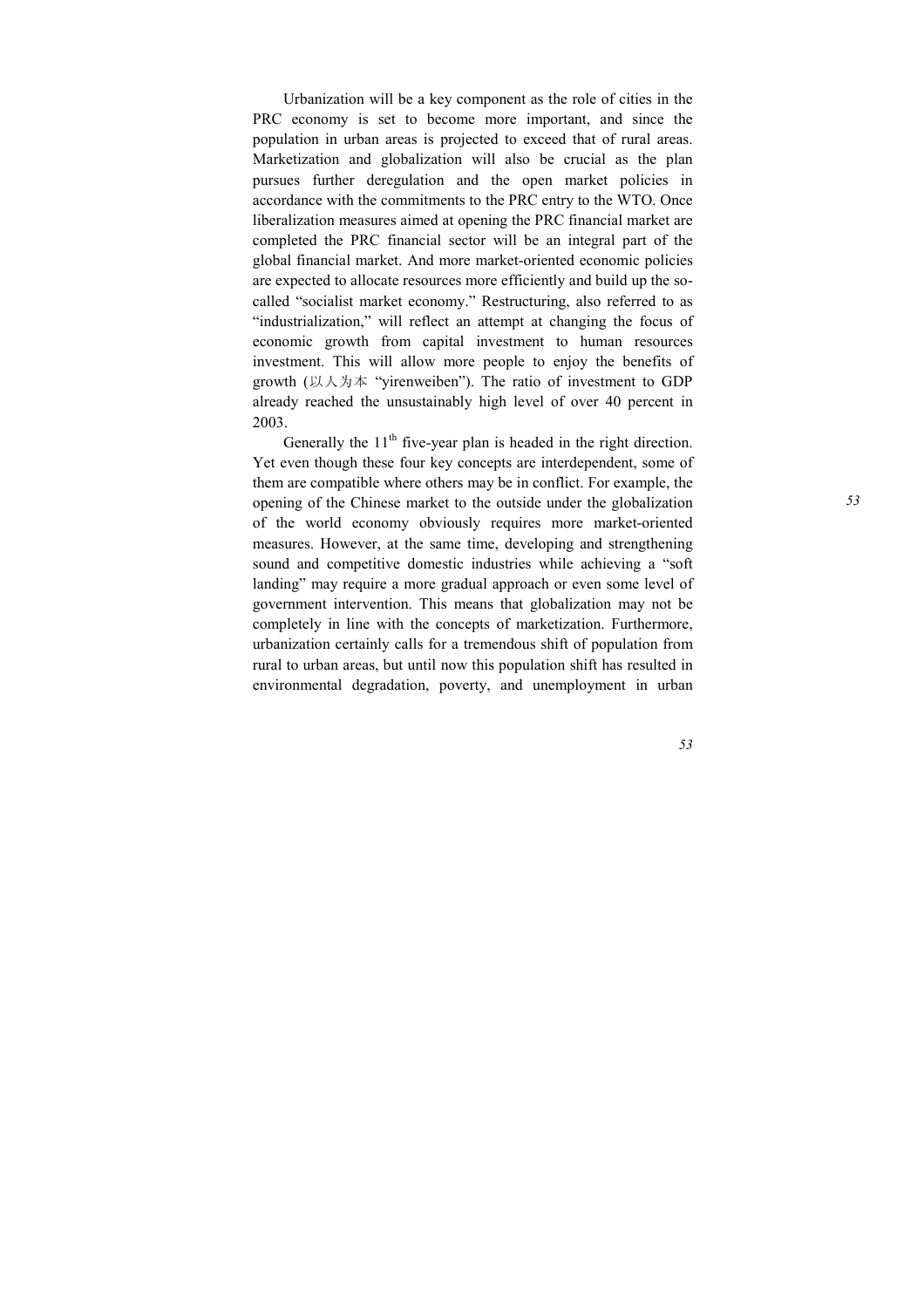areas, in effect worsening the quality of life and thus conflicting with concepts of restructuring.

Dealing with these problems while restructuring to achieve a more balanced economy may also necessitate government intervention, which again complicates marketization. For this restructuring, if the PRC authorities try to raise total factor productivity and use their "demographic bonus" (人口红利 "renkou hongli") to make economic growth more sustainable, they will need to define the government's role in education, population policy, and technological development. On balance, pursuing these four guiding principles over the next five to 15 years will require examination of the interrelationships of these goals, an effort to prioritize them as necessary, and careful consideration of the roles that government and market will play in order to reach a more developed stage of the socialist market economy. (20 July 2005)

## **(Table) Economic Outlook During 11th Five-Year Plan by the DRC**

(Average Economic Growth: %)

Economic growth is expected to be gradually slow down and sustainable

| 2000–2005 | 2005–2010 | $2010 - 2015$ | $2015 - 2020$ |
|-----------|-----------|---------------|---------------|
| 8.7       | 8.1 (8.5) | 7.5(8.2)      | 6.8(7.7)      |

(GDP Structure: % share of GDP)

Growth is expected to more rely on household consumption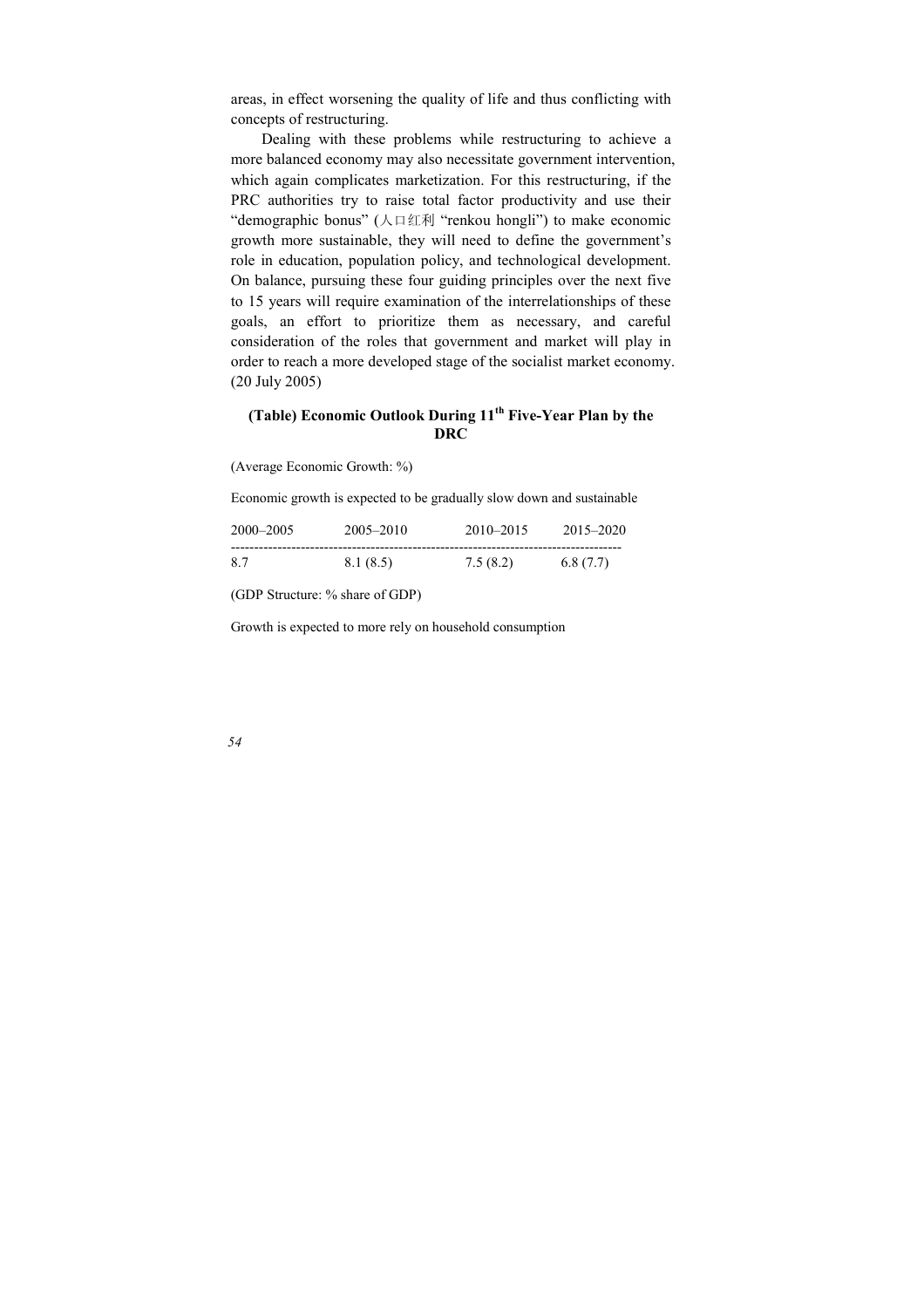| 2000                   | 2005 | 2010        | 2015       | 2020                      |
|------------------------|------|-------------|------------|---------------------------|
| Household Consumption  |      |             |            |                           |
| 47.8                   | 45.7 | 49.6 (49.8) |            | $51.2(52.2)$ $52.2(53.2)$ |
| Investment             |      |             |            |                           |
| 36.5                   | 41.2 | 37.2 (37.5) |            | $35.7(35.4)$ $34.8(35.0)$ |
| Government Consumption |      |             |            |                           |
| 13.0                   | 12.6 | 12.8(12.3)  | 12.9(12.2) | 12.9(11.7)                |
| Export                 |      |             |            |                           |
| 26.0                   | 30.5 | 32.3 (31.4) |            | 34.3 (32.4) 34.9 (32.7)   |
| Import                 |      |             |            |                           |
| 23.4                   | 30.1 | 31.9 (31.0) |            | 34.1 (32.2) 34.7 (32.5)   |

\* Figures in Parenthesis assume some increase in Total Factor Productivity (TFP) and improvement in energy saving as well as further progress in high-tech industry etc., while the baseline figures assume the extrapolation of the past average in terms of TFP and technology development.

(Industrial Structure: % share of GDP)

Agriculture and manufacturing will reduce weighting, while service industry will gain. (The following table may be based on the old statistics. GDP statistics was reviewed in January 2006. According to the revised statistics, the share of tertiary industry to GDP is increased significantly. Latest statistics shows that the proportion of primary, secondary and tertiary industries to GDP in 2005 is 12.5%, 47.3% and 40.3% respectively, which is more well-balanced than it was deemed to be in the past.)

|           | 2000            | 2005 | 2010 | 2015 2020 |      |
|-----------|-----------------|------|------|-----------|------|
| Primary   | 164             | 14.5 | 14.1 | 12.5 11.6 |      |
| Secondary | 50 <sub>2</sub> | 53.2 | 54 2 | 53.1      | 48.2 |
| Tertiary  | 334             | 32.3 | 317  | 344       | 40.2 |

Source:"中国中长期发展的重要问题 2006―2020" 国务院发展研究中心, or "Key Issues in China's Development 2006–2020" China Development Research Center 2005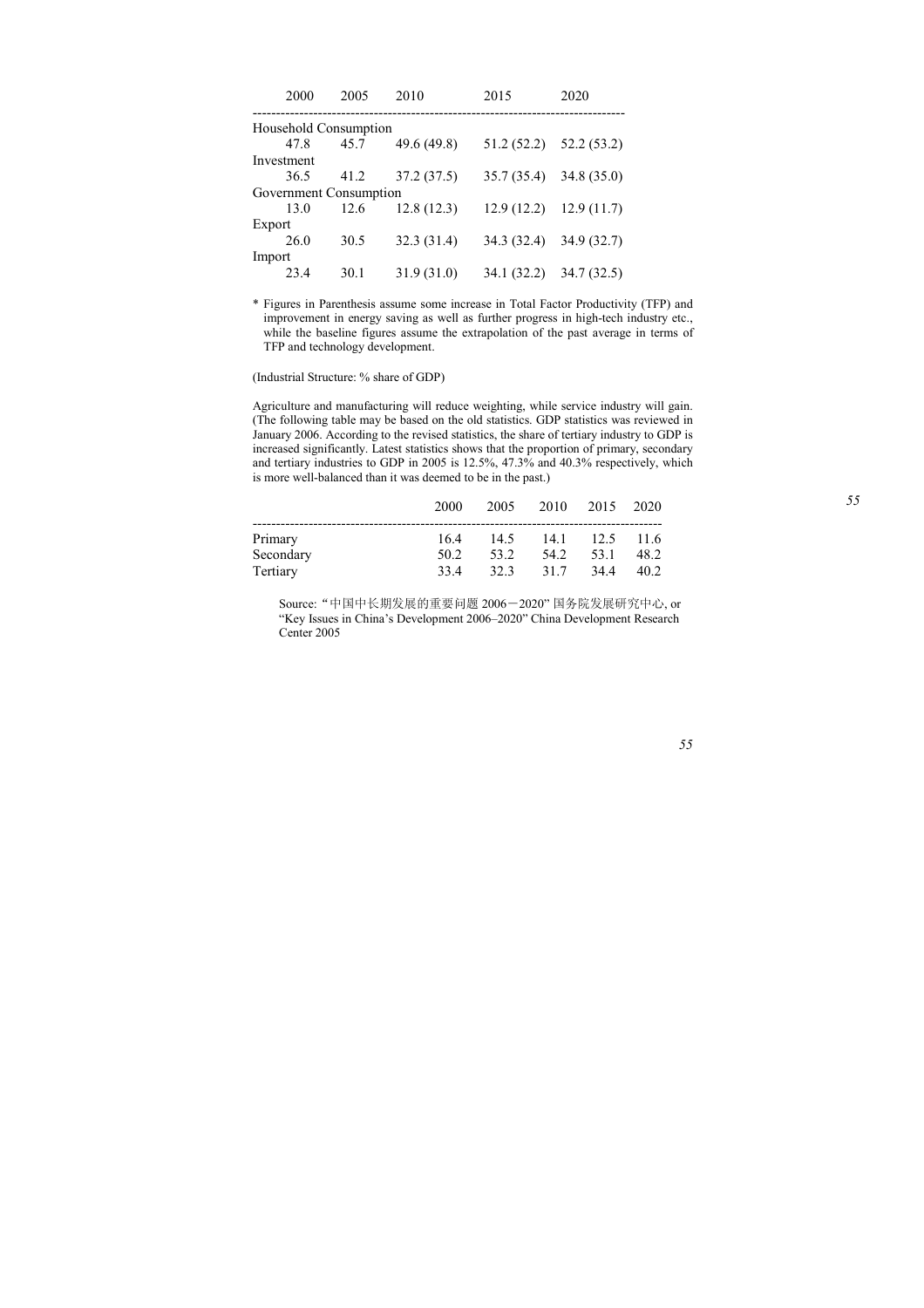Note:

In fact, the outline of  $11<sup>th</sup>$  five-year plan submitted to the NPC in March 2006 highlights six policy priorities, i.e. 1. to expand domestic demand, 2. to enhance industrial structure, 3. to save energy and protect environment, 4. to pursue technological innovation, 5, to further promote reform and opening-up, and  $\vec{6}$ , to pursue balanced growth by putting a top priority on the life of people. These could be summarized as four key words in the text.

## **6.4 Toward a more sustainable development of the PRC economy (part 1)**

Environmental degradation has become a critical issue in the PRC. Greenhouse gas emissions now account for approximately 14 percent of total worldwide emissions, second only to the United States. Dioxin emissions in the PRC are the world's largest, currently 20 times greater than Japan. Auto emissions are a significant concern in urban areas. Acid rain contamination is spreading: in 1985, affected areas accounted for 18 percent of total land. During the late 1990s the amount of total land affected by acid rain increased to 40 percent. Water contamination is severe with 70 percent of major rivers reported to be seriously contaminated.

Desertification and loss of biodiversity are also concerns. Since the late 1990s an additional 3,500 hectares have suffered from desertification. Nearly one fourth of the total land has become desert. Among the 640 wild fauna and flora to be protected under the CITES convention (Convention on International trade in Endangered Species of Wild Fauna and Flora), over 150 are found in the PRC. At 15 percent, the proportion of endangered species in the PRC is higher than the world's average. Considering these facts, most observers now agree that the environmental situation in the PRC has reached a critical stage.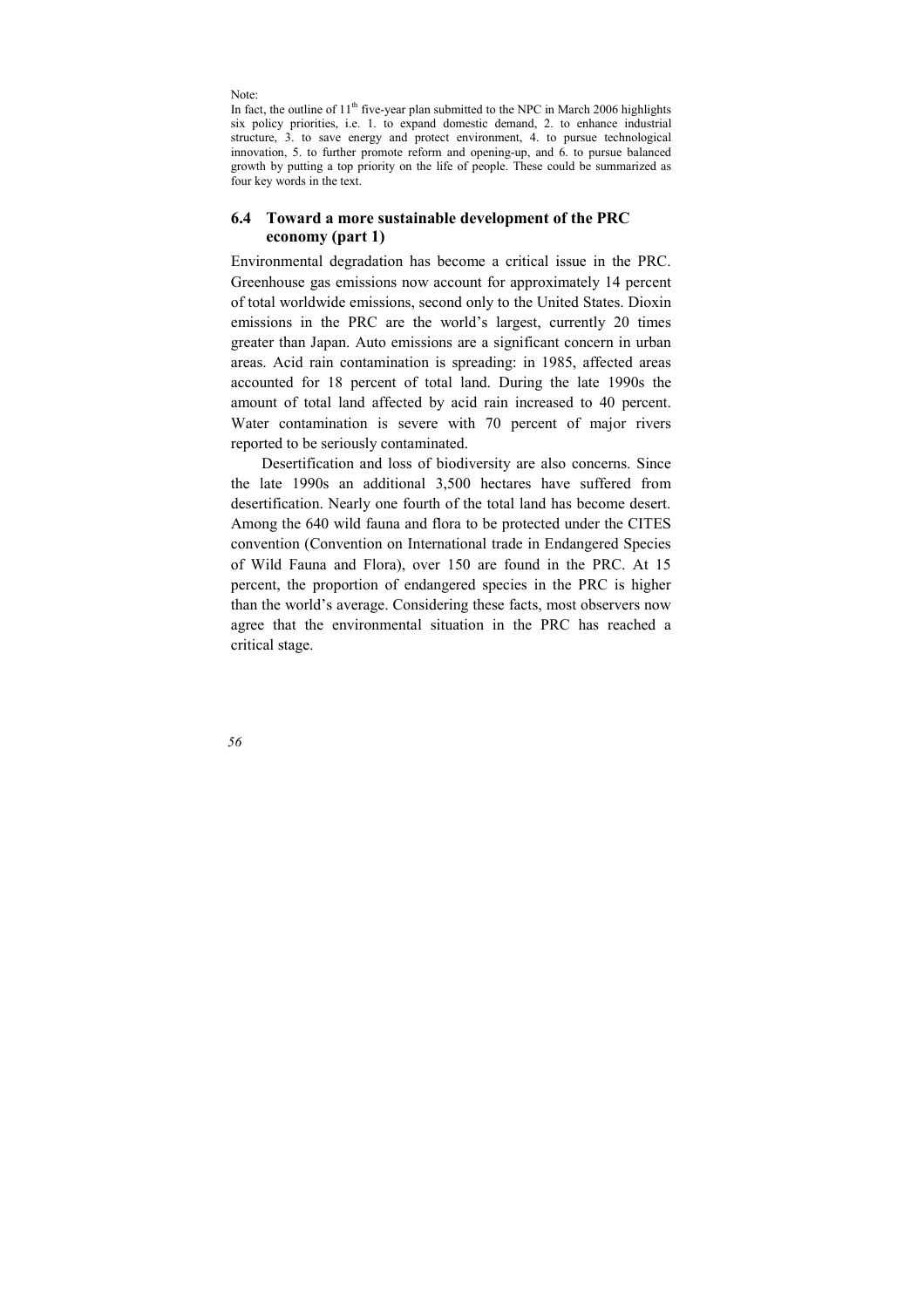Given the borderless nature of environmental degradation this issue is rightly concerns neighboring countries. For example, acid rain and yellow sand storms in the PRC occasionally reach both the Korean Peninsula and Japan. The increasing emission of greenhouse gases in the PRC contributes to global warming. A key characteristic of environmental problems is that they are viewed as a market externality that cannot be automatically addressed by market forces. The PRC has vigorously pursued a market-oriented economy placing economic growth and industrial development as a top priority. It would appear that environmental impact was not given serious consideration.

For example, during visits to the PRC in early 2000 this author recalls asking some senior PRC officials what measures were being taken to address environmental problems. The PRC policymakers understood the question to be related to the "investment environment" for foreign-funded enterprises, and they proceeded to explain efforts to attract FDI by introducing favorable treatment for foreign enterprises. This response reflected the primary concern of the PRC central government at that time, which was to maximize GDP growth even if it meant accepting other negative factors to achieve that end. Local government policymakers also competed with one other to maximize growth and receive positive evaluations or promotions from the central government. This resulted in the problem of "false reporting of official statistical figures" especially by local governments. The concluding part of this article will look at how the situation is gradually changing. (16 August 2005)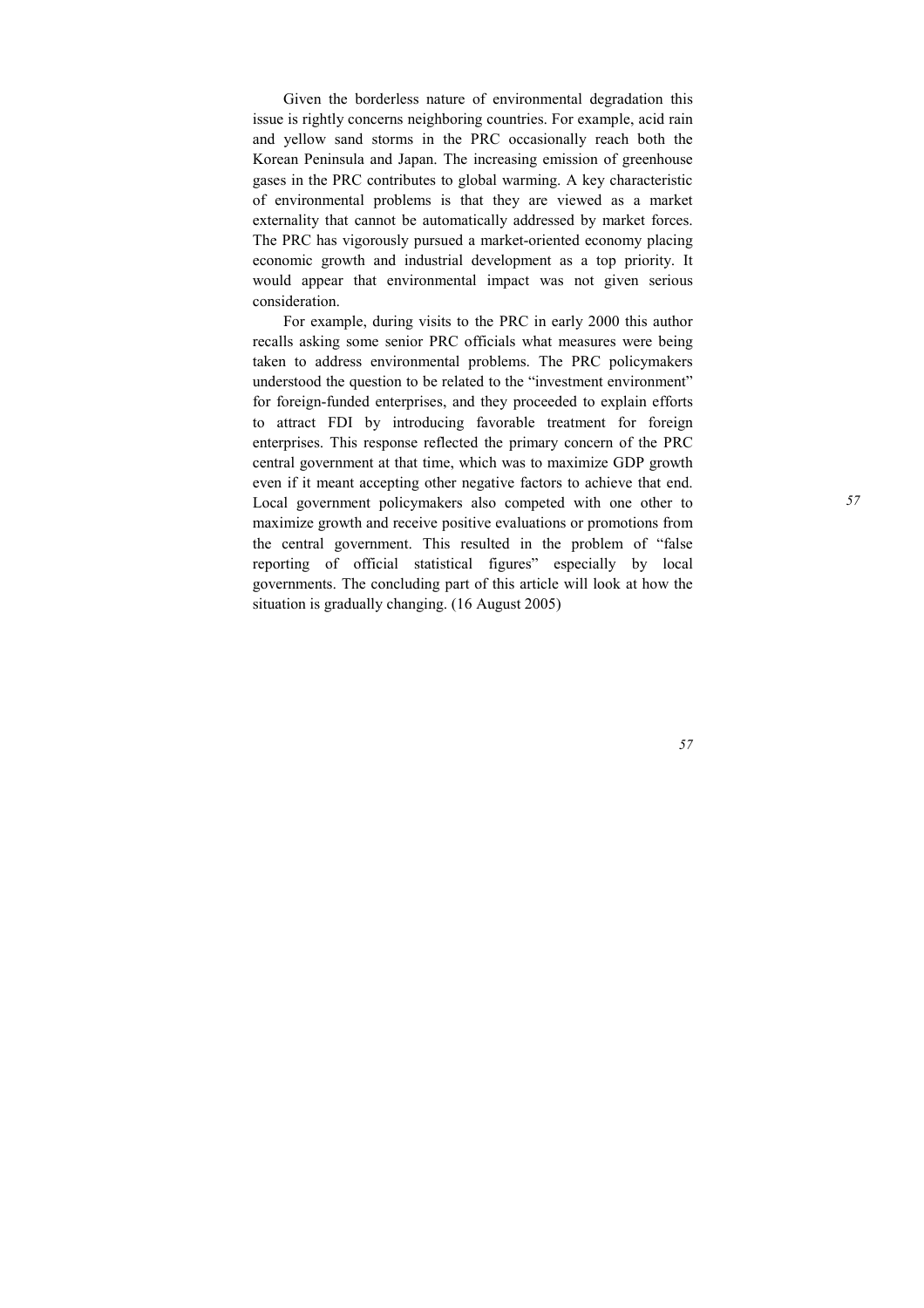## **6.5 Toward a more sustainable development of the PRC economy (part 2)**

The sentiments of PRC authorities toward sustainable development are changing noticeably. A significant triggering event is the scheduled summer 2008 Olympic Games to be held in Beijing where municipal authorities are eager to show off its clean air and an environmentally friendly capital city to international visitors. Reports state that the municipality plans to complete all Olympic-related infrastructure projects by the end of 2006, reserving 2007 for making fine adjustments to the construction and management of Olympic facilities.

The discussion on sustainable development is extending beyond the Olympic games as is evidenced by a number of articles in local newspapers reporting on initiatives to create the "recycle economy" (循环经济 "xunhuan jingji"). In early 2005, a task force on the PRC's circular economy development strategy under the National Development and Reform Commission (NDRC) announced overall strategic targets for developing the recycle economy. Three stages were identified to take place over the next 50 years with major economic indicators such as energy efficiency, recycle utilization rate and waste disposal in an ecological environment being slated to reach advanced international levels.

For the first stage (2005 to 2010), the strategy calls for establishing a sound legal framework, policy support system, technological renovations, and an effective control mechanism to facilitate the recycle economy. Conferences and workshops are being held with promising titles, such as "China: Building a resourceefficient society" jointly organized by NDRC, Development Research Center and the China Development Research Foundation. Many highlevel PRC policymakers were in attendance.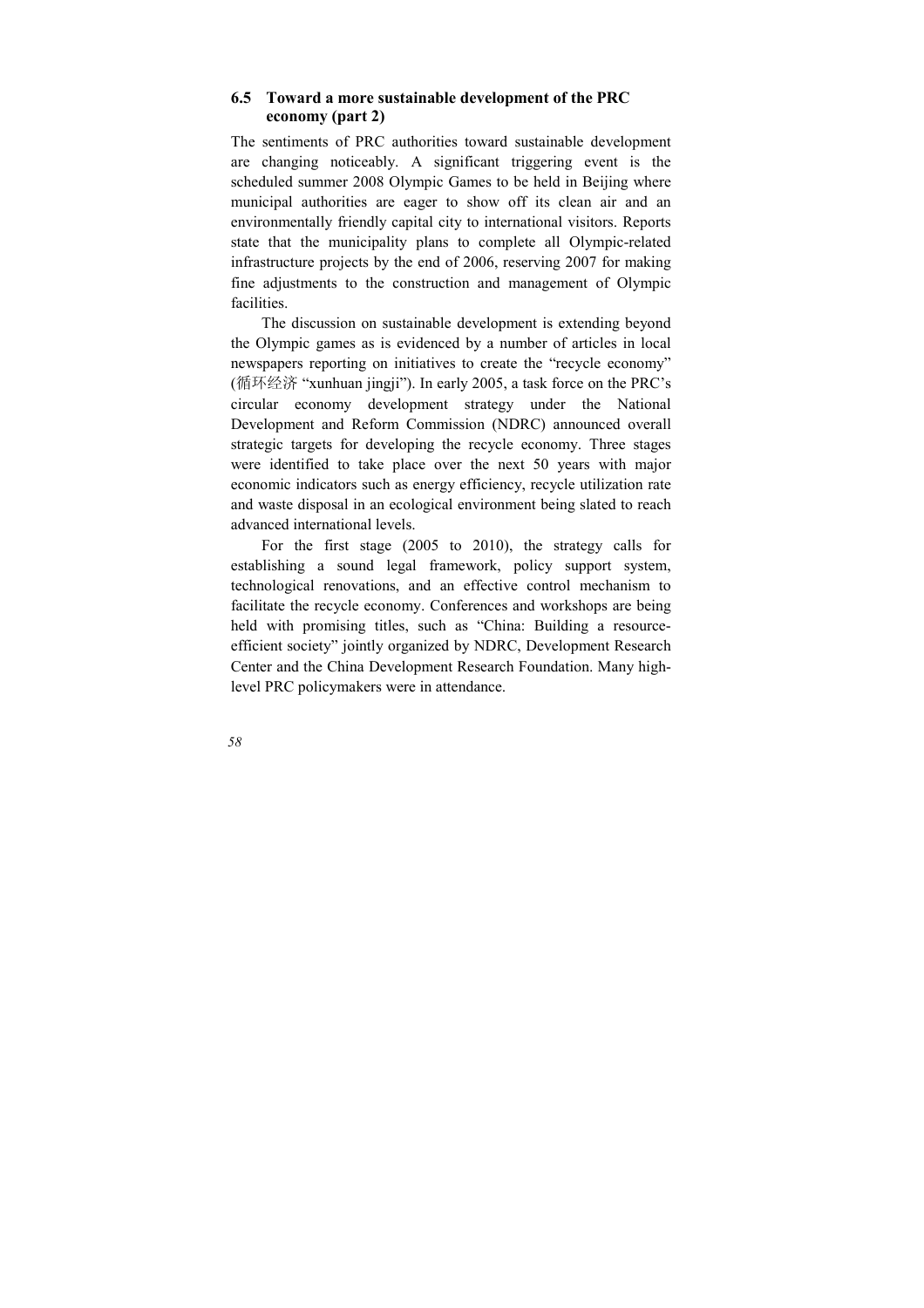Attempts to introduce a "green GDP" have become an urgent concern for both scholars and authorities since 2004. It is reported the National Statistical Bureau, NDRC, Environment Protection Bureau and other relevant ministries are jointly developing a calculation system for a green GDP that would incorporate the cost of protecting the ecological environment and natural resources. Preliminary estimates conducted by some experts indicate that if environmental degradation is taken into account, growth of the green GDP during the past 15 years is only 78 percent of the officially reported GDP growth rate. The National Environment Protection Bureau announced a performance evaluation system that takes account of environmentrelated indicators. This system has been experimentally introduced in several provinces including Suchuan (四川), Hebei (河北), and Shandong  $(山 \n$)$ . As a result, local policymakers may pay more attention to environmental protection and shift their focus from maximizing growth and tax revenue.

These policy changes appear to coincide with the inauguration of the new Administration. As such, these changes are part of the initiative to create a "harmonious society" (hexie shehui) based on the "idea of scientific development" (kexue fazhanguan), both of which the new Administration stressed at the NPC. This is a very encouraging sign, but a great deal more remains to be done if PRC is to actually realize these goals instead of only raising expectations. (17 August 2005)

### **6.6 Cooperating on the Clean Development Mechanism**

The Clean Development Mechanism (CDM) is designed to make it easier and less expensive for industrialized countries to meet the greenhouse gas (GHG) emission reduction targets agreed to under the Kyoto Protocol. The CDM also aims to assist developing countries in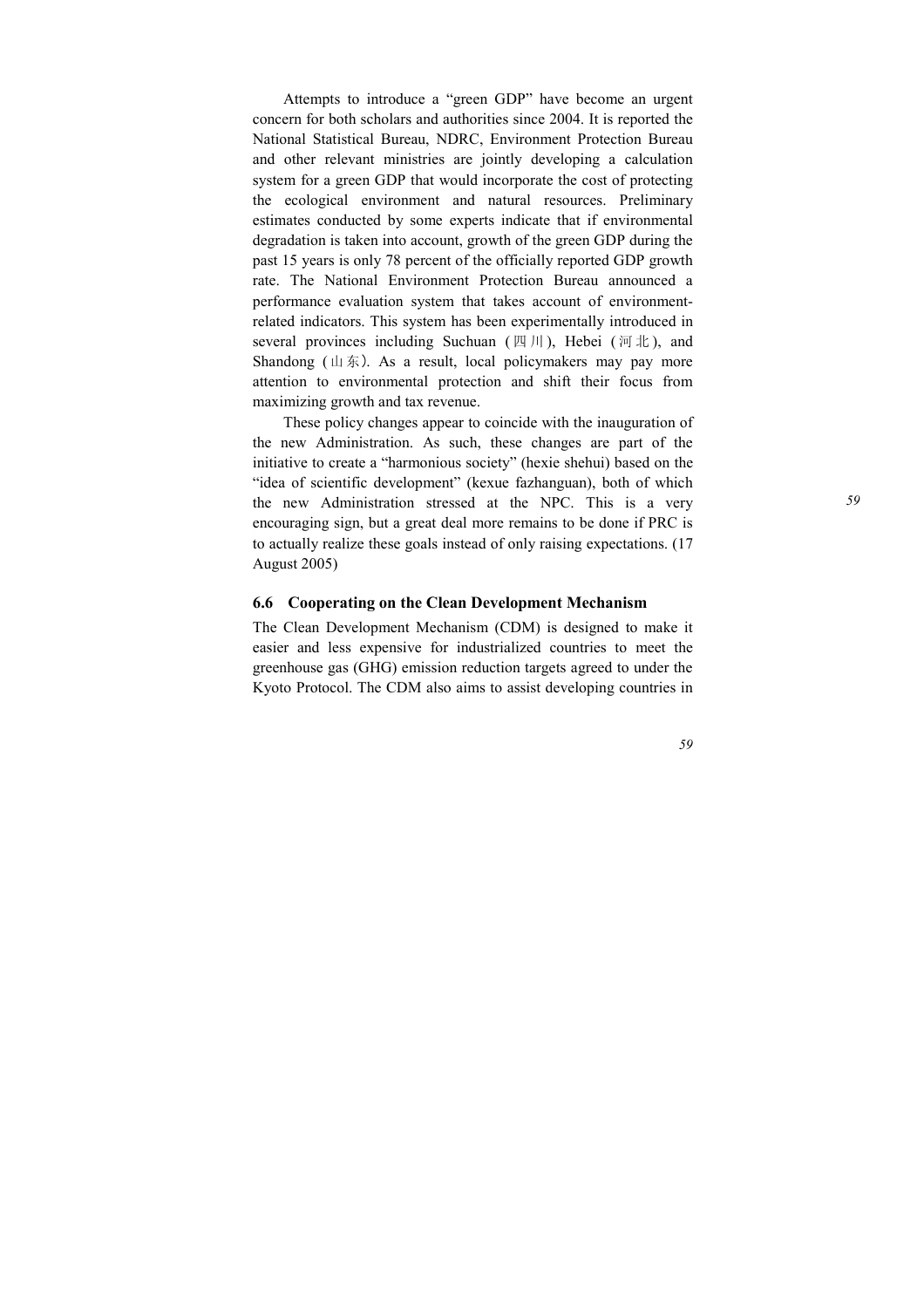achieving sustainable development by addressing environmental degradation and at the same time promoting the transfer of environment-related technology from advanced countries to developing countries. Under the Protocol Japan committed to reduce GHG emissions by 6 percent until 2012, which like many other industrialized countries is deemed to be a very tough target to meet. This is why the Japanese government, as well as business circles, recently began to participate actively in the CDM. Japan's GHG Reduction Fund, which is supposed to be engaged in the purchase and resale of emission reduction in developing countries including PRC, was set up under the sponsorship of major Japanese private companies and policy-lending institutions.

The PRC's GHG emissions account for more than 10% of total emissions globally, making it the second largest emitter in the world. One hopes there will be many worthy investment projects for reducing GHG in the PRC. Normally project information notes (PINs) and the Project Design Document (PDD) illustrating the outline of any project are required to be submitted to the purchasers of credit emission reduction (CER). There are a couple of key criteria for screening PINs, which include environmental and social safeguard requirements (compliance with laws and regulations), project feasibility and development impacts on host country. However, the most controversial criterion is "additionality," namely whether the project contains some innovative elements to reduce GHG. If the project is a simple traditional energy-saving project, the emission rights pertaining to the project cannot be accepted, which makes the project unviable. From this viewpoint, it seems that although there a number of projects started in the PRC, there are still not so many which include such innovative elements.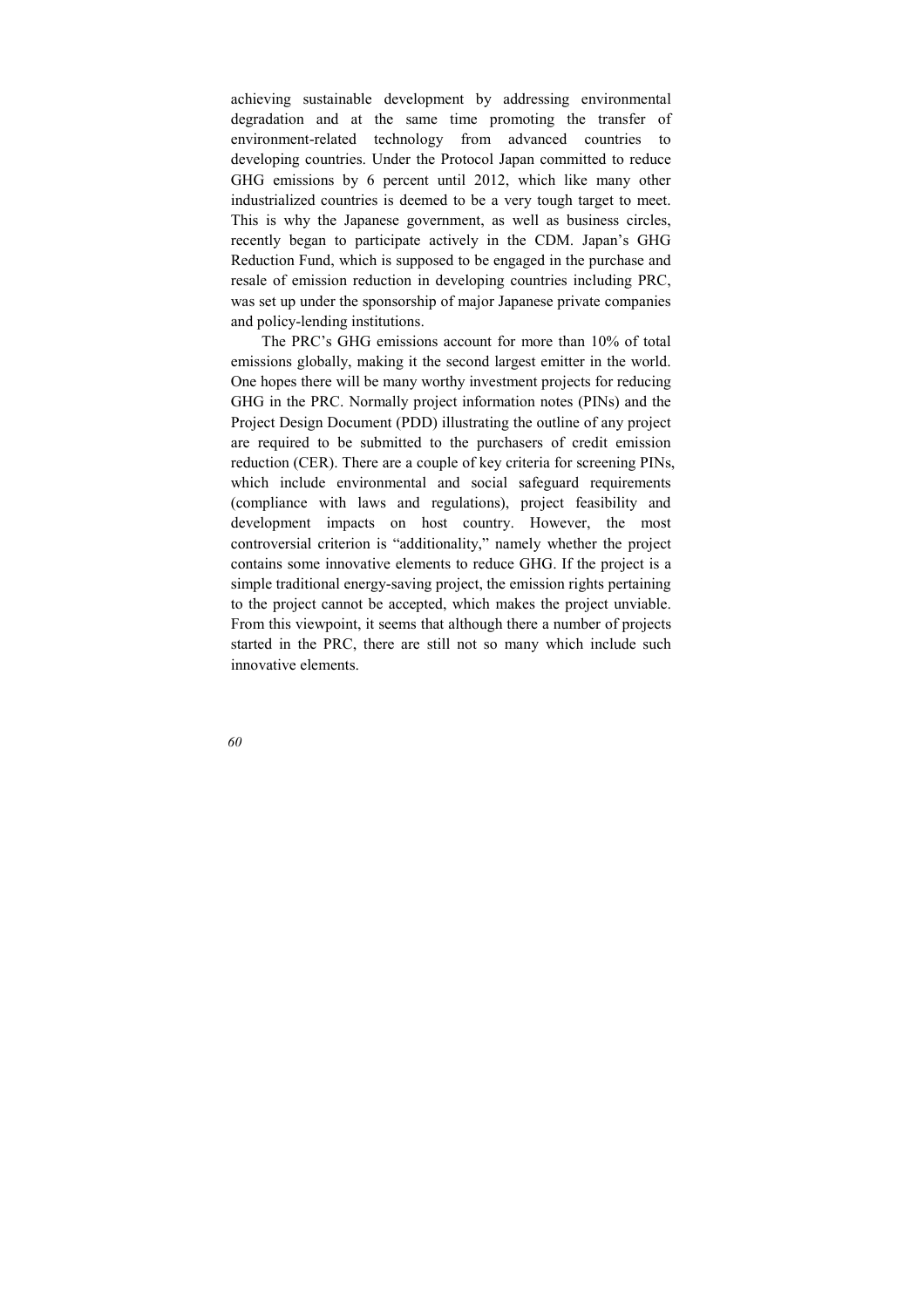Since many projects are managed by local governments and state-owned enterprises, the purchasers are required to negotiate with the governments to agree on the price of CER and it takes time, as PRC governments are reported to be quite tough about prices for CER. Private companies run some projects, but even in such cases, the company concerned is required to seek government prior approval before agreeing to the CER price. Most PRC authorities still hold to the view that all matters relating to natural resources should belong to government. Nevertheless, many observers agree that PRC is a potentially huge market for CER (see Note below). The PRC itself became aware of the importance of GHG reduction projects and fully appreciates that CDM can help promote technology transfers from industrialized countries; something that the PRC has been very keen on for many years. However, if any of the above factors become a bottleneck in cooperation between PRC and Japan, it would be a missed opportunity for both countries, since Japan has advanced technologies relating to environmental conservation, and will continue to face difficulties in achieving its reduction targets by 2012. (30 November 2005)

Note:

*"Clean Development Mechanism Project Opportunities in China," by Wei Zhihong (2002)* identified following five high-priority CDM projects in the PRC.

To promote and disseminate high-efficiency electric motors (initial investment \$228 million and project life period 20 years)

To retrofit existing boilers for industrial, service and residential use (\$182 million, 15 years)

To promote renewable energy use by substituting wind for fossil fuels in power generation (\$236 million, 20 years)

To replace coal with natural gas in heating residential district in northeast region (\$20.2 million, 30 years)

To establish biomass resources gasification plant (\$0.8 million, 10 years)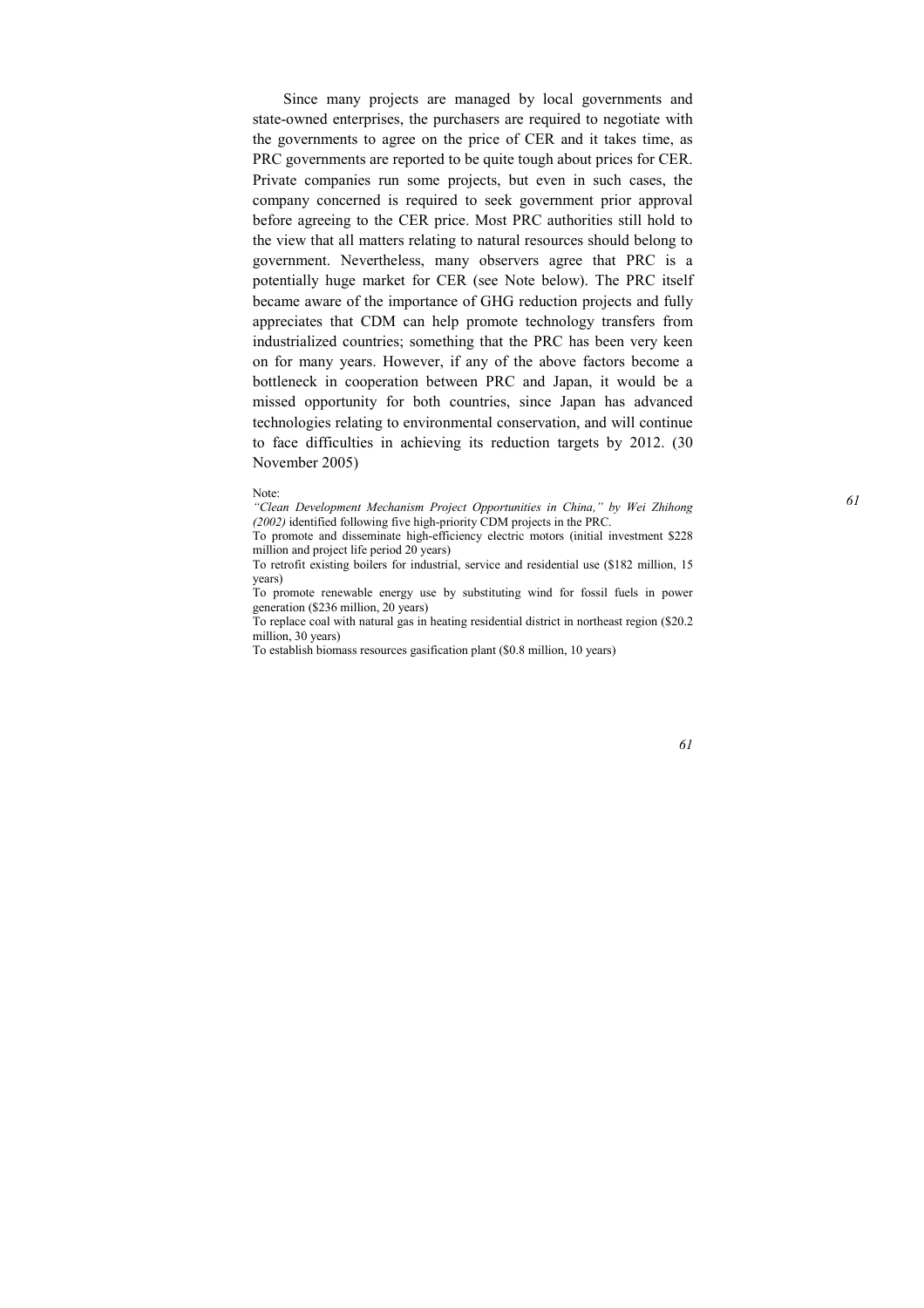## **6.7 11th five-year plan period will be critical for an ageing PRC**

In the midst of a rapidly ageing East Asia, the PRC is no exception. According to UN criteria, PRC has already become an aged society with an over-60 aged population of 143 million, or more than 10 per cent of total population in the PRC in 2004. These figures, combined with improvements in life expectancy and the "one-child policy" introduced in the late 70's, predict that the rate at which ageing affects PRC's economy will be unprecedented.

A recent report by the PRC National Ageing Working Committee points out a few unique features of this situation. First, the size of the aged population is huge. It is expected that the population aged over 60 will become 200 million and then 300 million in 2014 and 2026 respectively. It will hit a peak of 400 million in 2037 and will become stable afterwards (about 30 per cent of total population will be aged). Due to these estimates the speed of ageing in the PRC is much faster than other countries. The report says that it took more than 45 years for other countries to increase the share of population aged over 65 from 7 per cent to 14 per cent, while in the PRC's case, it is expected to take only 27 years. There are also some apparent distortions in the ageing picture. The male population is already much larger than female and this discrepancy is expected to widen. In addition, the ageing situation differs from the East coast to inland areas, and between urban and rural areas. Currently ageing in urban and coastal areas is faster, but as immigration from inland to urban areas develops, ageing in rural areas is also expected to progress rapidly.

However, the most important characteristic may be that unlike many other countries, the PRC will have turned into an aged society before it became a fully developed and matured society. In many other developed countries, including Japan and countries in Europe,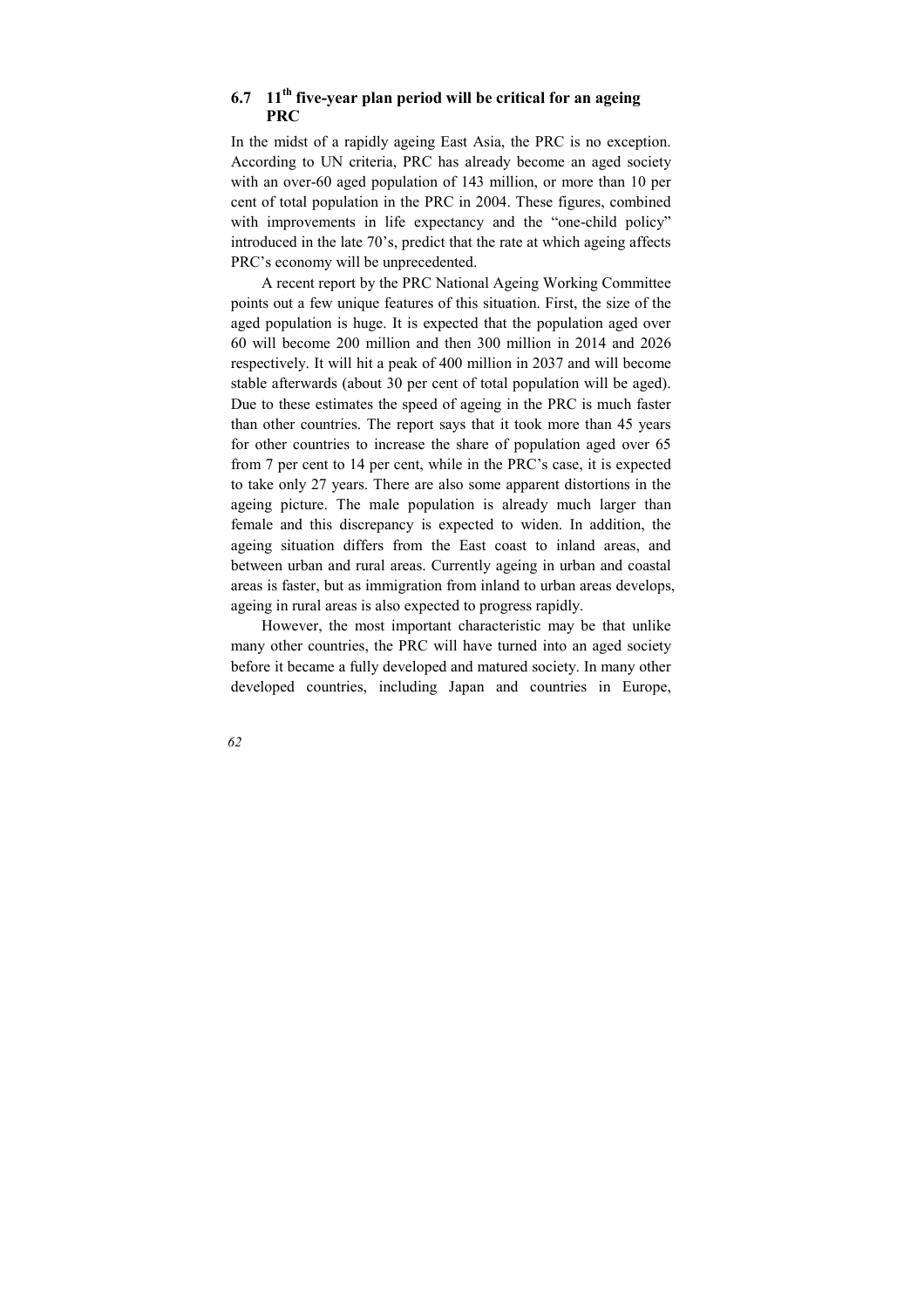economies first became mature then aged for various social and economic reasons. In other words, these economies could afford the costs of ageing whereas the PRC economy does not necessarily have the strength yet. Moreover there is a strong cultural tradition in the PRC that families and relatives should support old people. The fact that there is no nationwide pension and social safety scheme in place suggests just how difficult the ageing problem will be for the PRC authorities over the long run.

The good news is that in the short to medium run, the abundant labor force in the PRC should lessen the impact that ageing will have on the PRC economy. Rather, population experts point out that the PRC ought to enjoy a "demographic bonus (renkou hongli)" for the next ten years thanks to the declining fertility rate (see Note page 64). Currently the population aged 15 to 65 and the population under 15 years account for 70 per cent and 15 per cent of total population in the PRC respectively. These percentages are much higher than in other developed countries. Furthermore, although theory generally indicates that household propensity to save would decline as ageing develops this is not the case in the PRC. Many households try to save more to prepare for ageing because they take into account their low incomes and the lack of a social safety net.

This can be seen as both good and bad; it will contribute to sustaining investment-led economic growth for the time being but will not be sustainable in the long run. As the outlook for 2006–2020 by the PRC Development Research Center correctly points out, ageing is one of the major risk factors for sustainable development, in particular for the critical period of 2010–2020. Therefore, it will be essential for PRC to upgrade its economy and to begin to prepare for the coming aged society during the  $11<sup>th</sup>$  five-year plan period while the PRC can still take advantage of its population bonus. (20 March 2006)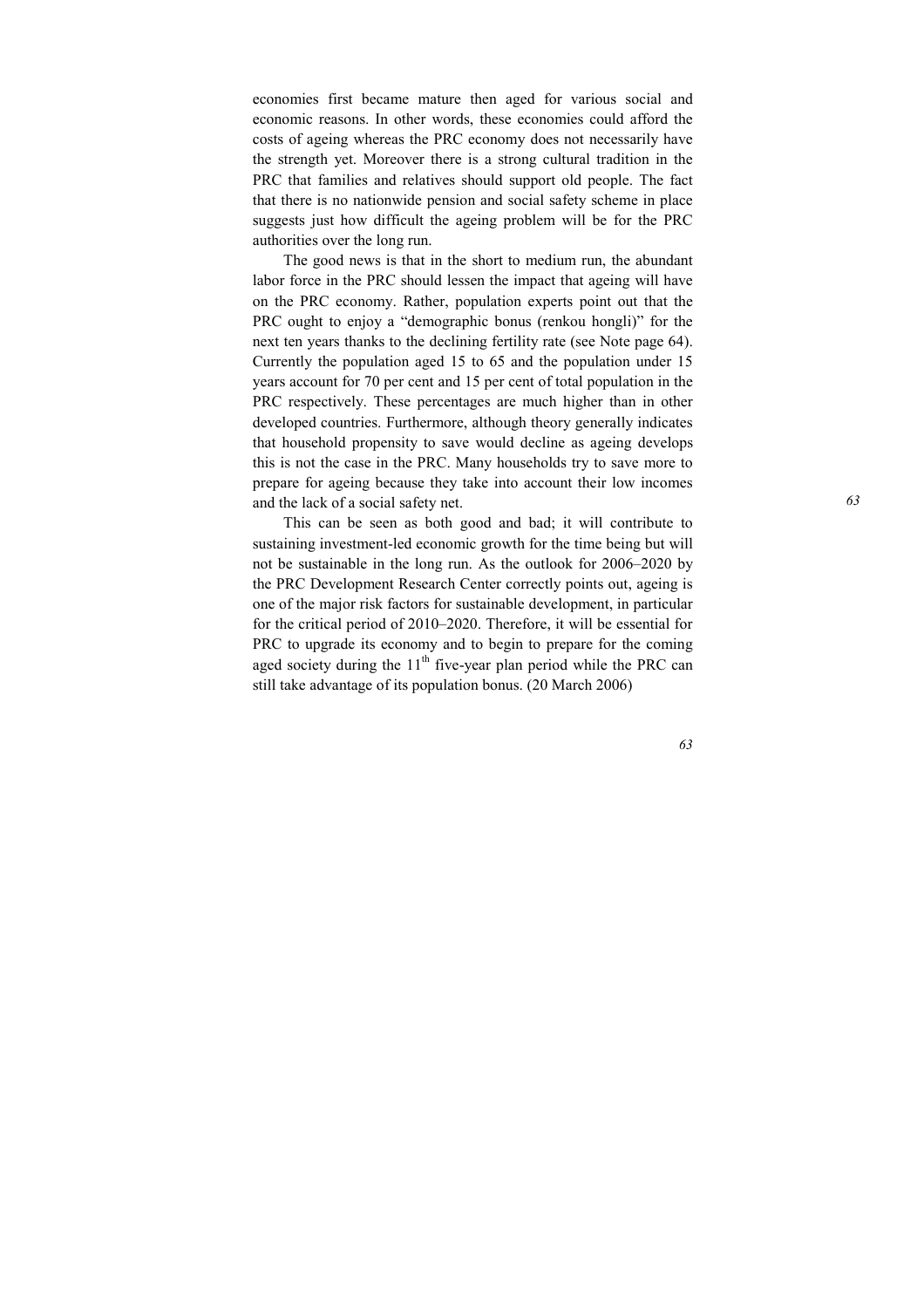#### Note:

Demographic bonus—According to the United Nations Population Fund (UNFPA), the bonus occurs when both fertility rates and mortality rates decline thanks to the family planning and investment in health services and education including reproductive health care. The proportion of productive labor force to dependent children increases, which offers countries an opportunity to build human capital and spur long-term development. However, this is one-off opportunity lasting a decade or so, because working population eventually gets old and becomes dependent. UNFPA says East Asia was the first developing region to experience the demographic bonus, and it helped to build the region's prosperity into the mid-1990s. A similar window of opportunity is opening in Southeast Asia and South Asia.

|                                     | Less age $15$ Age $15-65$ |                | Age over 65    |
|-------------------------------------|---------------------------|----------------|----------------|
| <b>PRC</b>                          | 23                        | 70             | 7              |
| Developing world<br>(excluding PRC) | 36                        | 60             | 4              |
| Developed countries                 | 18                        | 67             | 15             |
| East Asia                           | 22                        | 70             | 8              |
| Japan<br>US<br>Western Europe       | 17<br>21<br>14            | 67<br>66<br>66 | 16<br>13<br>18 |

#### **(Table 1) Population Structure—International Comparison (%)**

Source: World Population data 2002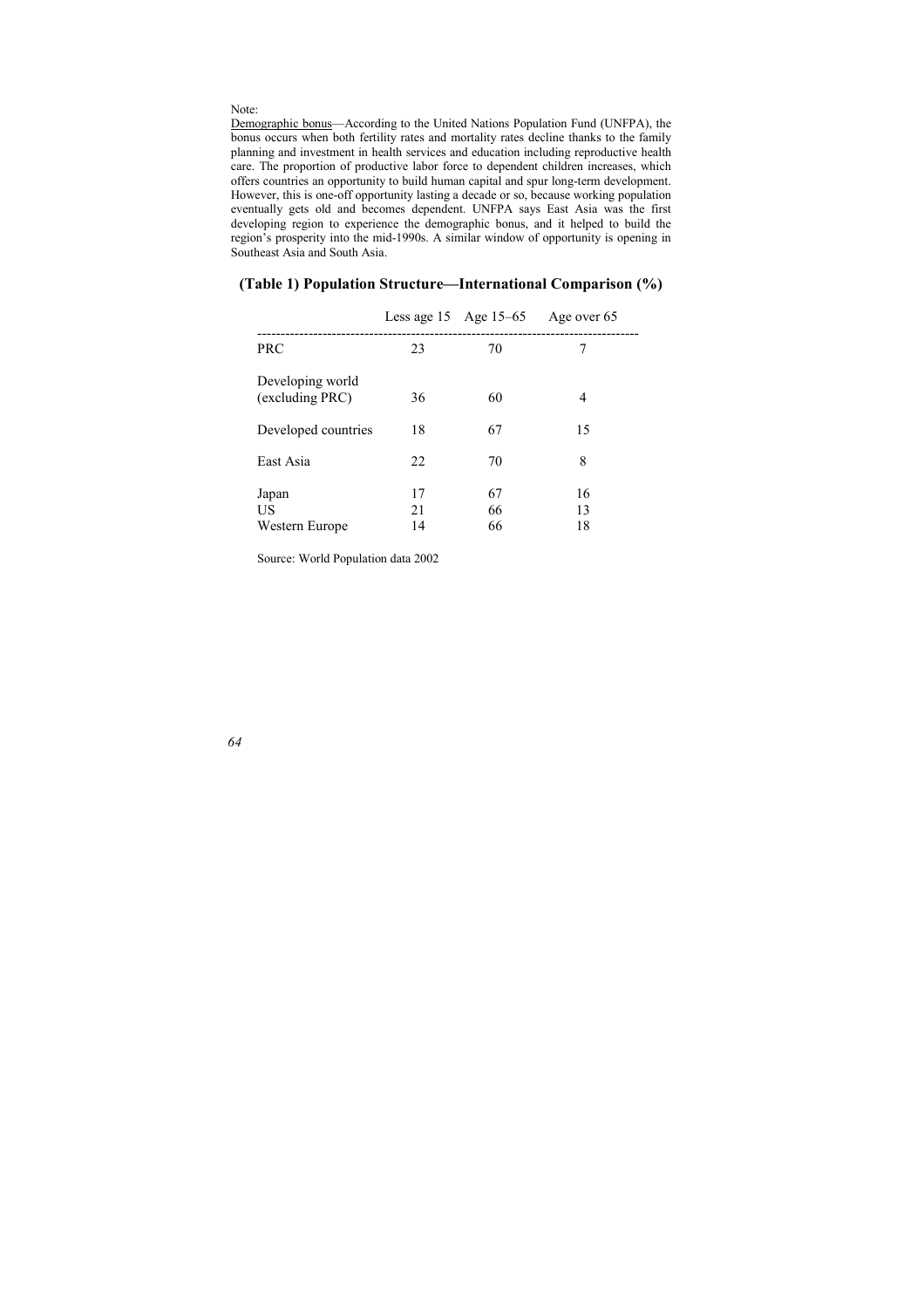|            | $2000 - 2005$ | $2005 - 2010$ | 2010-2015 | 2015-2020 |
|------------|---------------|---------------|-----------|-----------|
| <b>GDP</b> | 87            | 81            | 75        | 6.8       |
| Labor      | 0.5           | 0.4           | 0.2       | 0.0       |
| Capital    | 6.4           | 5.6           | 5.0       | 4.5       |
| <b>TFP</b> | 1.8           | 2.1           | 2.3       | 23        |

**(Table 2) Outlook for 2000–2020 by Production Factors (%)** 

Source: Baseline scenario illustrated by the China Development Research Center, or 国务院发展研究中心, "中国中长期发展的重要问题 2006―2020"

## **7. Other Topics**

### **7.1 Influence of the "US school" in PRC bureaucracy**

Although domestically educated officials still dominate many political and high-ranking government positions in the PRC, since the 1990s many persons who studied economic theory, particularly in the United States, have started to assume important policymaking roles in government institutions such as the Peoples Bank of China (PBOC) and the State Administration of Foreign Exchange (SAFE). The US has become the most popular study-abroad destination for young students in the PRC, followed by Australia and European countries while Japan, formerly the most popular country for Chinese students studying abroad, now comes third or fourth. This change points to a decline of the "Japan school" in the PRC policy-making process.

What factors are driving this change? One factor is that a more open PRC economy and the increased trade and capital flow with other countries motivate more students to learn English as an international language. Immigration policies and the availability of scholarships may be another factor. However, economic policy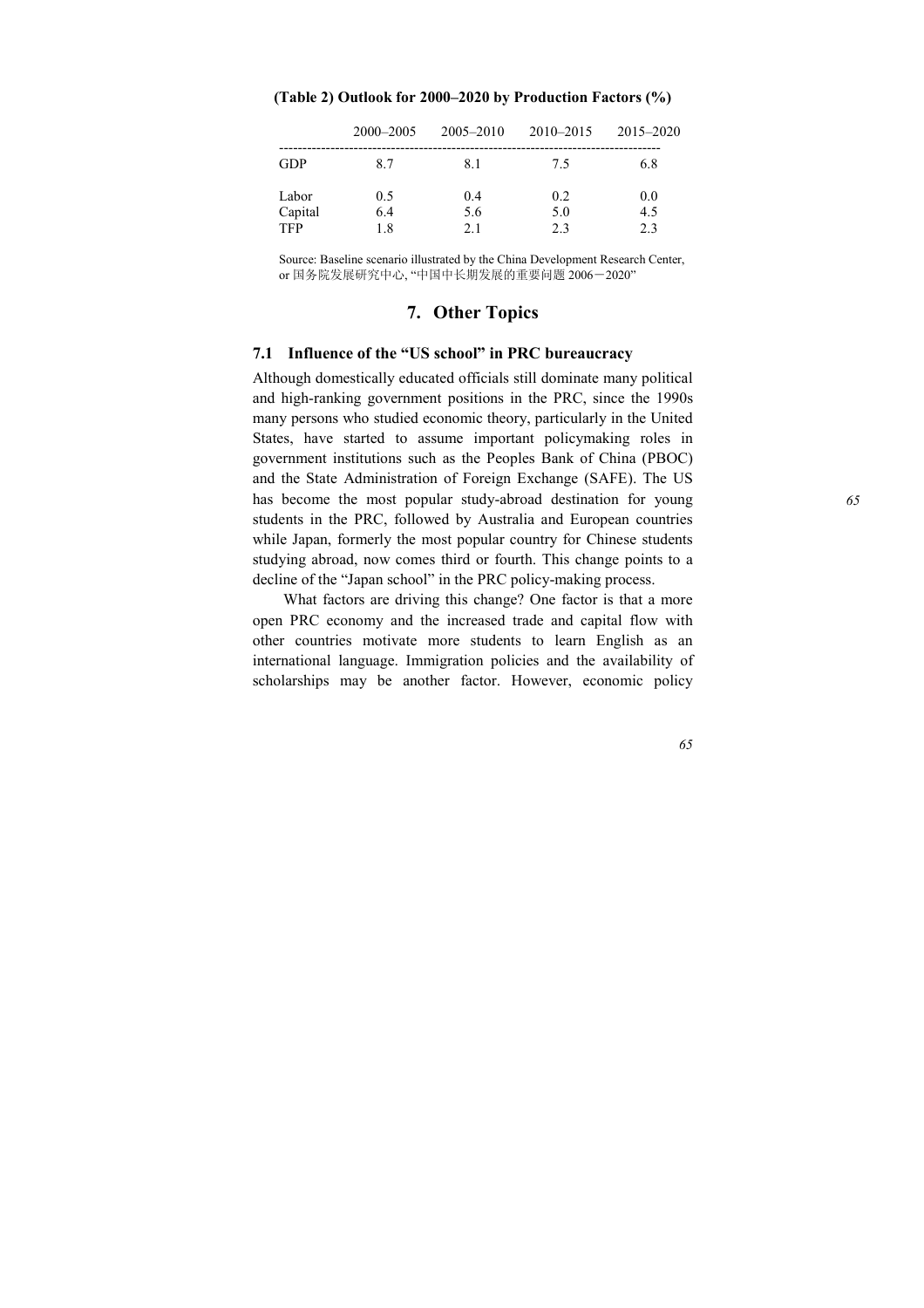changes within the PRC and economic trends outside the country in recent years also make the US attractive to Chinese students since the processes of converting the PRC economy to a more market-oriented economy requires knowledge on contemporary economic theory. Many view the US as the best place to study these economic theories. Economic trends outside the PRC further contribute since the US economy enjoyed a new stage of development in the 1990s while Japan underwent a long recession after the bubble economy collapsed in the late 1980s. For some in the PRC it seemed that the US might offer better economic lessons than its neighbor. And in a culture that places a premium on personal networks, many young students who aspire to succeed in the bureaucracy believe that studying in the US provides the advantage of acknowledgement as members of the same alumni group as the sons and daughters of such past PRC leaders as Deng Xiaoping and Jiang Zeming.

However, we neither recommend nor predict a dominant "US school" for policymaking in the PRC. Although nurturing policymakers who learn contemporary economic theory will promote the effort to work out market-oriented economic policies, the PRC should be careful not to rely only on neo-classical economic-based mathematical theory, but should try to learn from the wide range of experience of other Asian countries. Some foreign commercial bankers in the PRC have criticized PBOC Beijing policies as "pie in the sky" that may not reflect the reality of the local financial market. Moreover, the optimal allocation theory of contemporary mathematical economics cannot address the crucial problem of income distribution. The current Hu Jintao and Wen Jiabao administration has emphasized the importance of addressing income disparities, putting forward the idea of a harmonious society (和谐社 会 "hexie shehui") (see Note page 67). Given speculation that the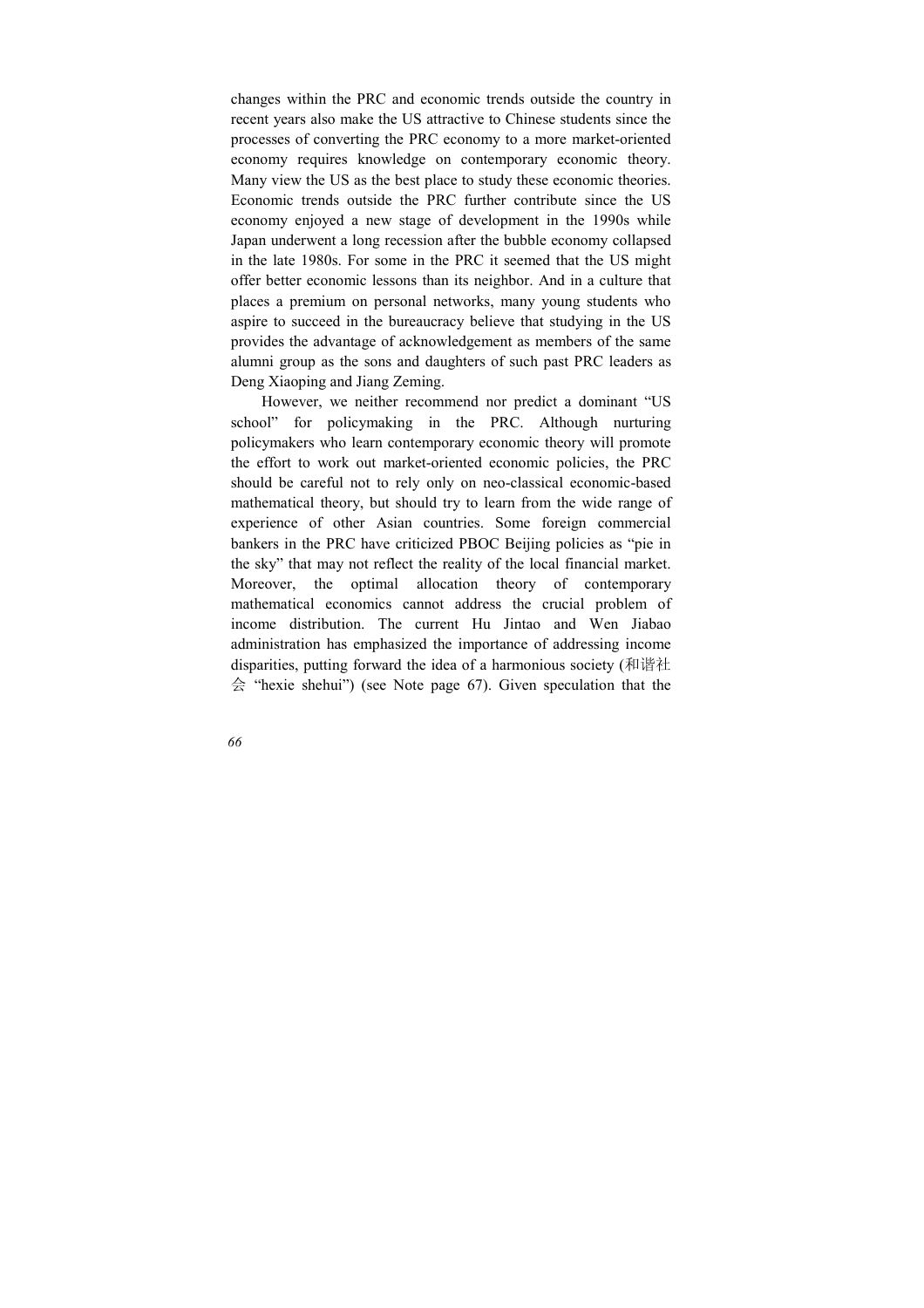current administration has criticized and penalized some of those who pursued radical privatization in the previous administration, the influence of the "US school" in the PRC bureaucracy may now be on the decline. (31 May 2005)

Note:

*China Leadership Monitor No.13 by Cheng Li* points out that General Secretary Hu Jintao's "seemingly contradictory statements and actions" in various occasions, e.g. while denying the western model of development, at the same time trying to make use of knowledge of liberalist economists, reflects the environment Hu is currently placed, namely he has to further pursue market reform and open-up policy under globalization of world economy, at the same time he needs to think about policy intervention to strengthen social safety net and address rural poverty.

## **7.2 Competing bureaucracies under a socialist market economy**

Since the PRC's entry into the WTO in 2001, authorities have been grappling with how to deal with the issue of preferential tax treatment for foreign-invested companies. Both foreign and Chinese companies have been paying close attention to this question, yet after more than three years of interest in the issue, no final decision has been taken.

At first glance there seem to be differing views that are complicating a rather simple situation. Heavyweight players in the PRC bureaucracy on this issue are the Ministry of Finance, State Tax Administration and Ministry of Commerce. Ministry of Finance and State Tax Administration are certainly in favor of terminating this treatment primarily from a revenue consideration, but also as a matter of applying fairness in the taxation principle. The Ministry of Commerce strongly opposes it, saying that this treatment is essential to encourage FDI, which has been the main engine for economic growth in the PRC.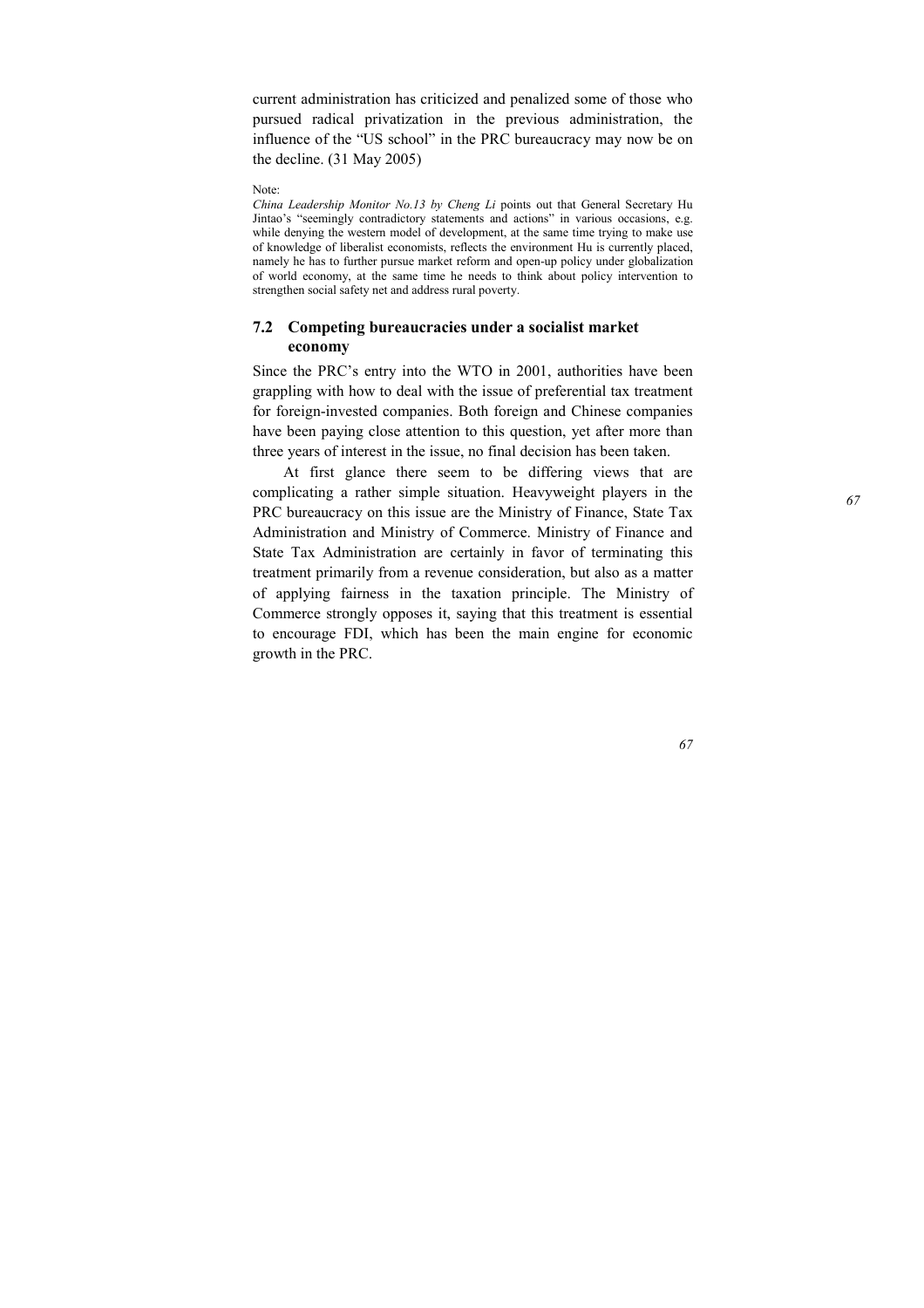The fundamental difference seems to be that while the Ministry of Commerce tries to use the tax regime as one important policy tool, one which may contribute to achieving a certain policy goal, the tax authorities want to approach any taxation regime purely from the standpoint of what makes tax logic. The PRC is not unique in this respect since the exact same situation exists in Japan.

In the past government ministries under the State Council mechanically carried out policies that were decided by the Communist Party without adding their own ministerial views and opinions on policy matters. Or rather, they did not explicitly express their views and tried to avoid giving an impression to the outside that conflicting views on a specific policy agenda were circulating among ministries and Party. However, although preferential tax treatment is just one of many policy issues facing the PRC now, it is interesting to observe that ministries now quite openly express their own views. How should we interpret such a change in the context of the PRC?

First, it is apparent that the tight Communist party control over mass media has been gradually loosened. Now the Party seems less concerned about giving an impression to the outside that there are conflicting views within the government. Second, in general the PRC bureaucratic structure has gradually changed to reflect the shift of economic structure from a centrally planned to a more market-oriented one. One milestone in this regard was the transformation of the former State Planning Commission to a State Development and Reform Commission in the late 1990s. This may indicate that each ministry has become a more autonomous entity with power to pursue its own policy. Third, there is a close relationship between the Ministry of Commerce and the foreign-invested companies that appears to be supported by the strong, influential power of foreign-invested companies. This means that a more open economy invites pressure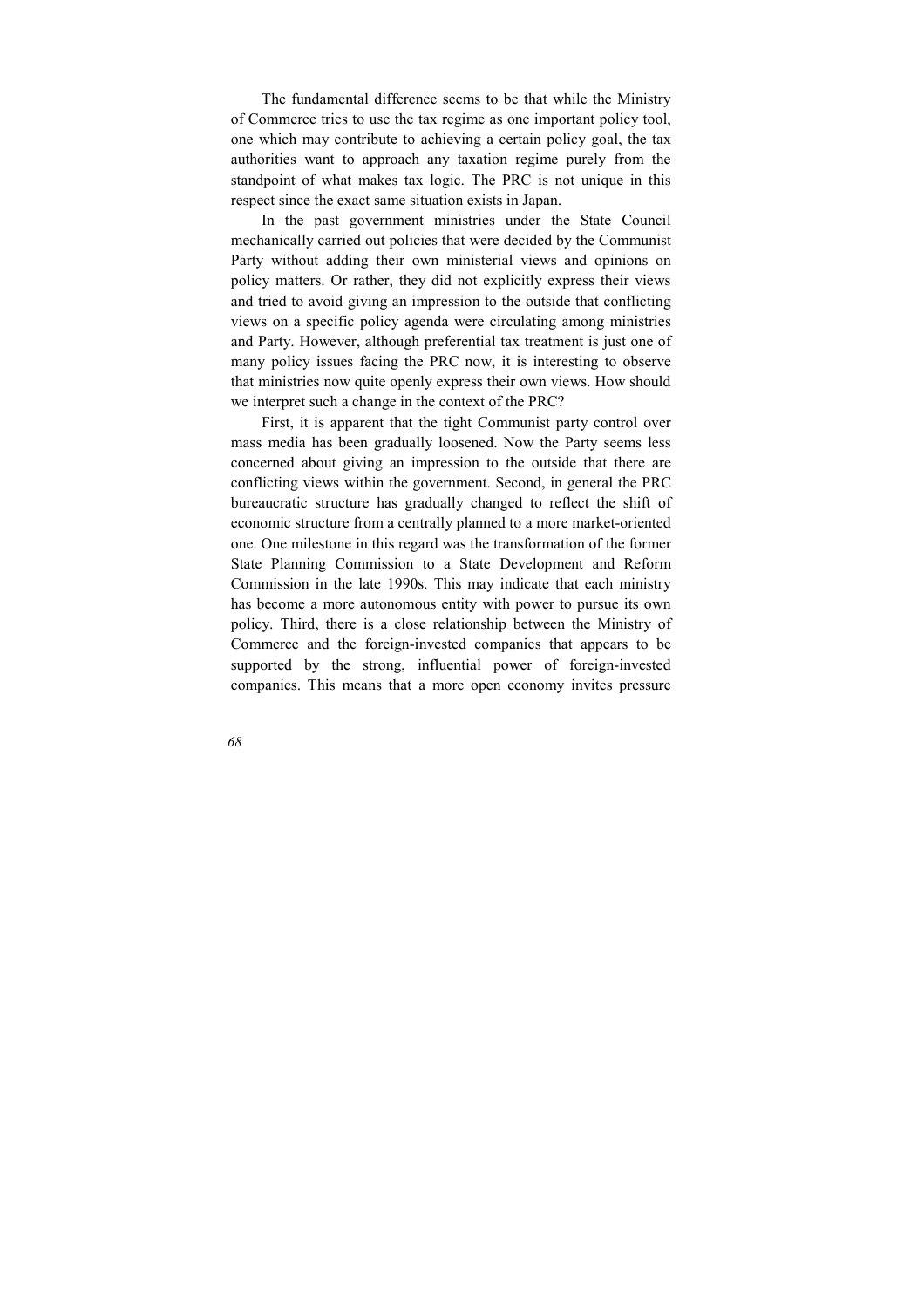from outside which inevitably affects policy decision-making within the PRC. Another example of this is the recent foreign pressure to revaluate the renminbi.

Lastly, as the bureaucracy becomes more flexible proper policy coordination is essential. In this regard the role of the Party, and maybe other administrative bodies like the State Development and Reform Commission, becomes more important. This requires PRC authorities to have even clearer ideas and policies than ever when deciding which economic policies to pursue in the future. (20 January 2006)